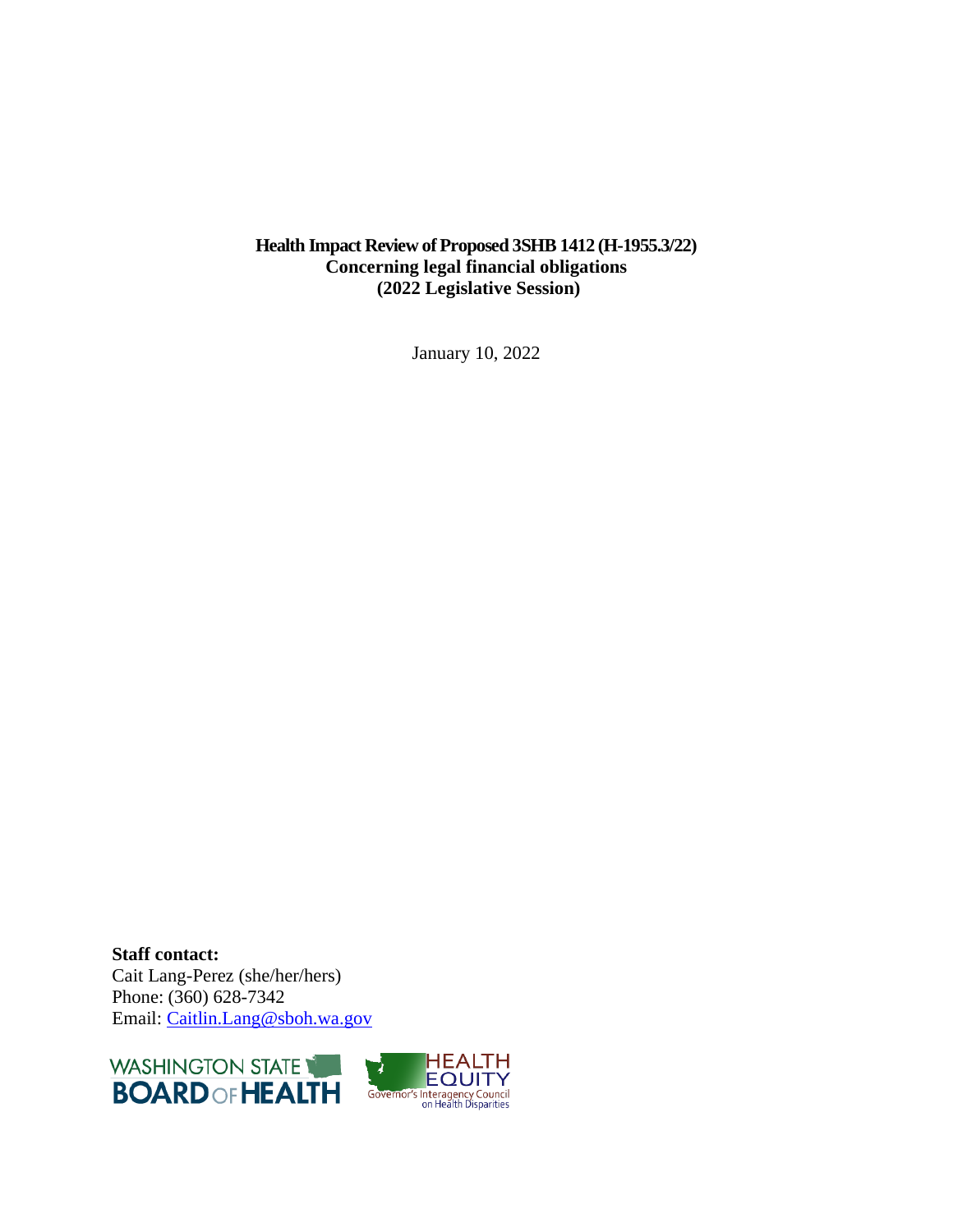#### **Full review**

The full Health Impact Review report is available at: <https://sboh.wa.gov/Portals/7/Doc/HealthImpactReviews/HIR-2022-01-HB1412.pdf>

#### **Acknowledgements**

We would like to thank the key informants who provided consultation and technical support during this Health Impact Review.

## **Contents**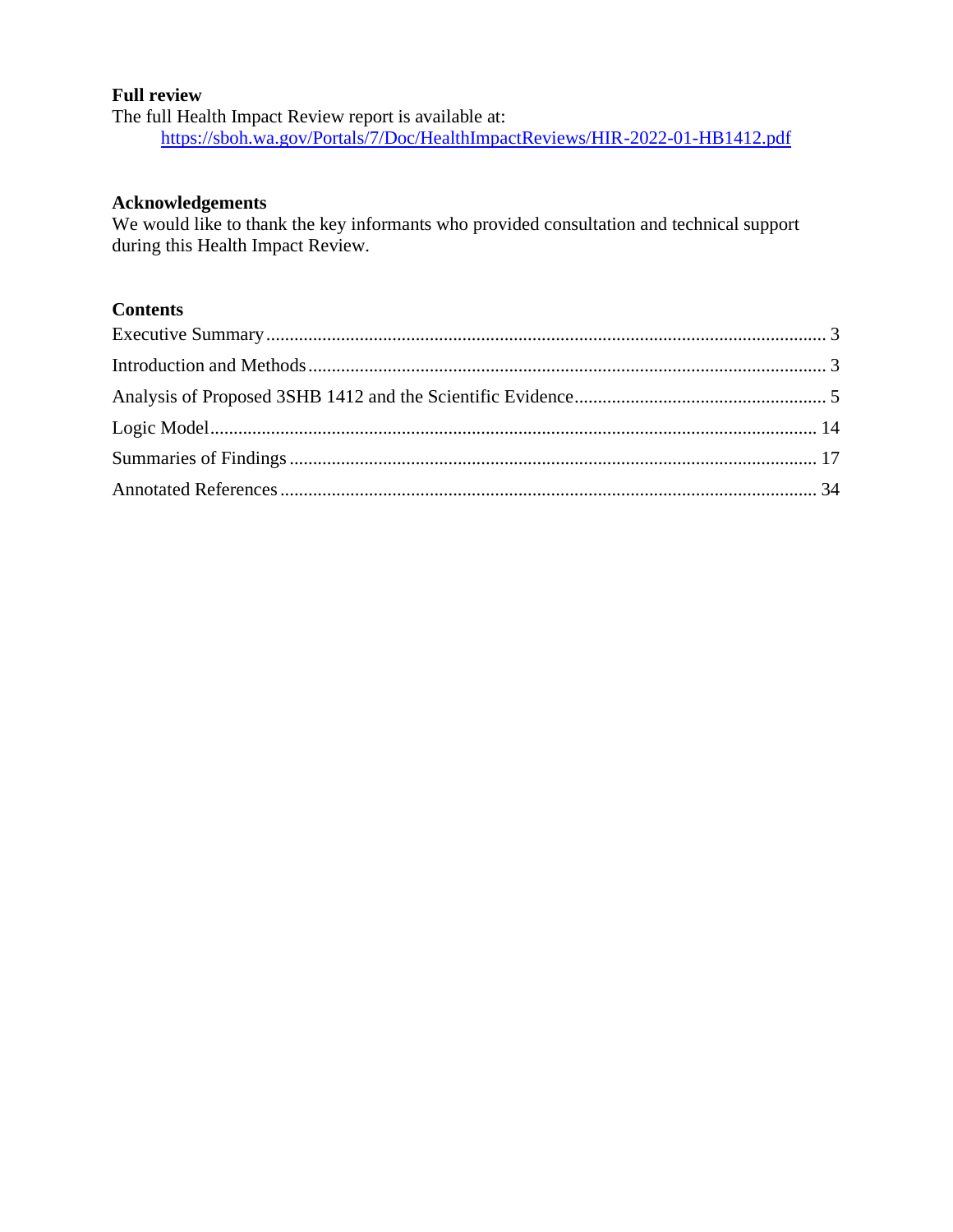# **Executive Summary Proposed 3SHB 1412 (H-1955.3/22), Concerning legal financial obligations (2022 Legislative Session)**

**Evidence indicates that Proposed 3SHB 1412 would likely reduce legal financial obligations (LFOs) for some people, which would likely improve health outcomes, reduce reincarceration, and decrease collateral consequences of conviction. It is unclear how the bill would impact equity.**

## **BILL INFORMATION**

**Sponsors:** Representatives Simmons

#### **Summary of Bill:**

- Gives the court discretion to waive or reduce certain legal financial obligations (LFOs) if the person lacks the ability to pay.
- Gives the court discretion to limit its jurisdiction\* (authority) to collect LFOs if it finds a person does not have the "current or likely future ability to pay."
- Eliminates currently mandatory Victim Penalty Assessment (VPA) (RCW 7.68.035) and DNA collection fee (RCW 43.43.7541).
- Requires the court, upon motion of the person with LFOs, to eliminate all but one DNA collection fee imposed prior to the bill's effective date.
- Creates the State Crime Victim and Witness Assistance Account in the State Treasury funded by the state general fund.
- Requires the Legislature to appropriate state general fund dollars for deposit into the State DNA Database Account.
- Adds a definition of LFO to Chapter 3.66 RCW for district and municipal courts.

# **HEALTH IMPACT REVIEW**

#### **Summary of Findings:**

This Health Impact Review found the following evidence for relevant provisions in Proposed 3SHB 1412:

- <span id="page-2-0"></span>• **Informed assumption** that giving the court discretion to waive or reduce certain LFOs if the person lacks the ability to pay and to limit its authority to collect LFOs would result in some judges using this discretion in some circumstances, which would reduce LFOs for some people. This assumption is based on provisions of the bill and information from key informants.
- **Very strong evidence** that reducing LFOs for some people would improve health outcomes.

<sup>\*</sup> Proposed 3SHB 1412 and state statute use the term "jurisdiction" when referring to court authority to collect LFOs. However, key informants representing judges prefer the term authority (personal communications, December 2021). Therefore, this review uses the term jurisdiction when quoting the bill or state statute and uses the term authority when discussing the implications of current law and the proposed policy change.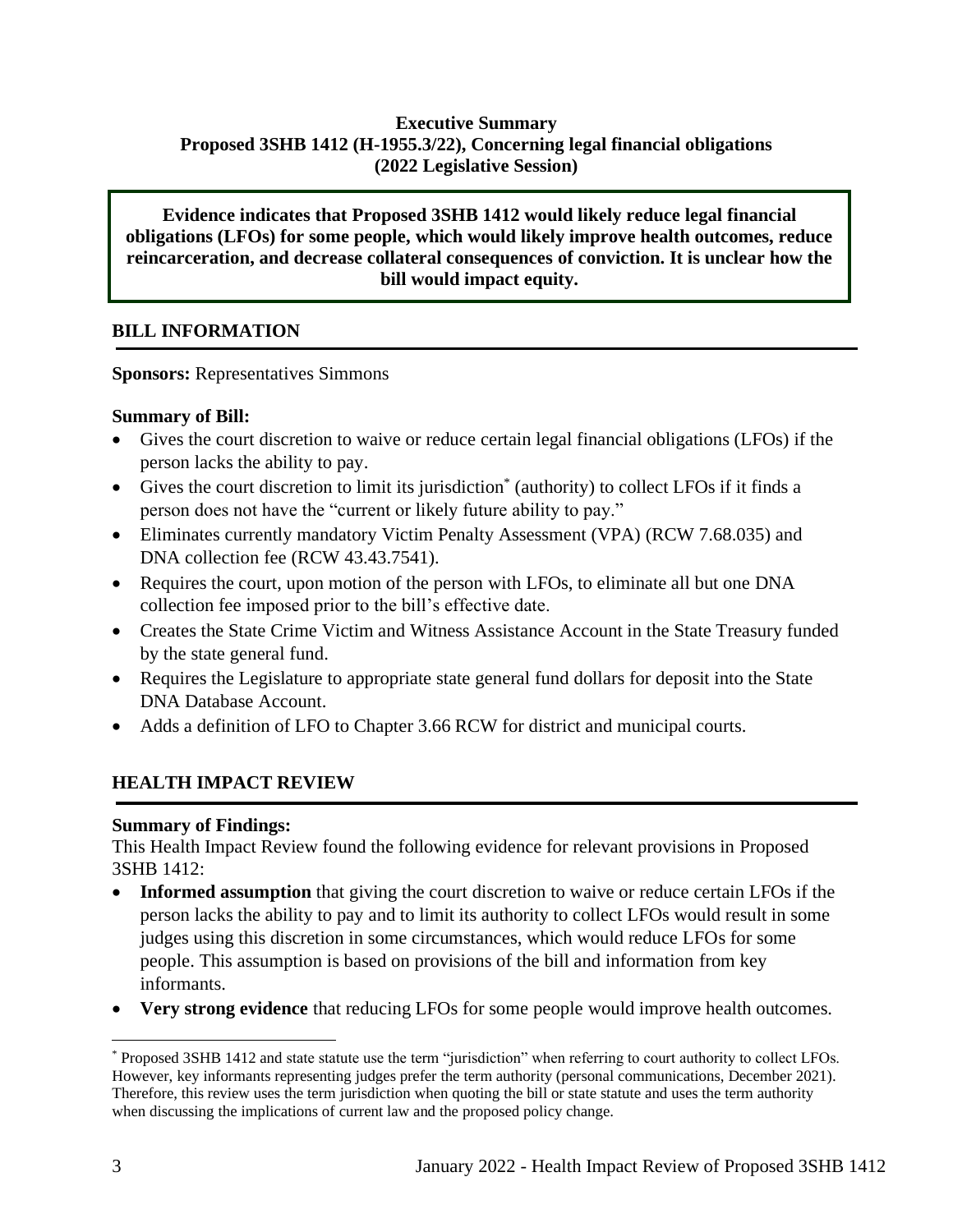- **Strong evidence** that reducing LFOs for some people may reduce reincarceration.
- **Very strong evidence** that decreased reincarceration would improve health outcomes.
- **Informed assumption** that reducing LFOs for some people may decrease collateral consequences of conviction for some individuals. This informed assumption is based on a report from the U.S. Commission on Civil Rights and current Washington State laws.
- **Very strong evidence** that reducing collateral consequences of conviction would likely improve access to employment opportunities, housing, and economic stability.
- **Very strong evidence** that improved access to employment opportunities, housing, and economic stability would improve health outcomes.
- **Unclear** evidence for how Proposed 3SHB 1412 would impact inequities due to limited research on how reducing LFOs may impact different groups; the intersectionality of overlapping identities; current inequities due to racism in the criminal legal system; and the allowance for judicial discretion in applying indigency criteria.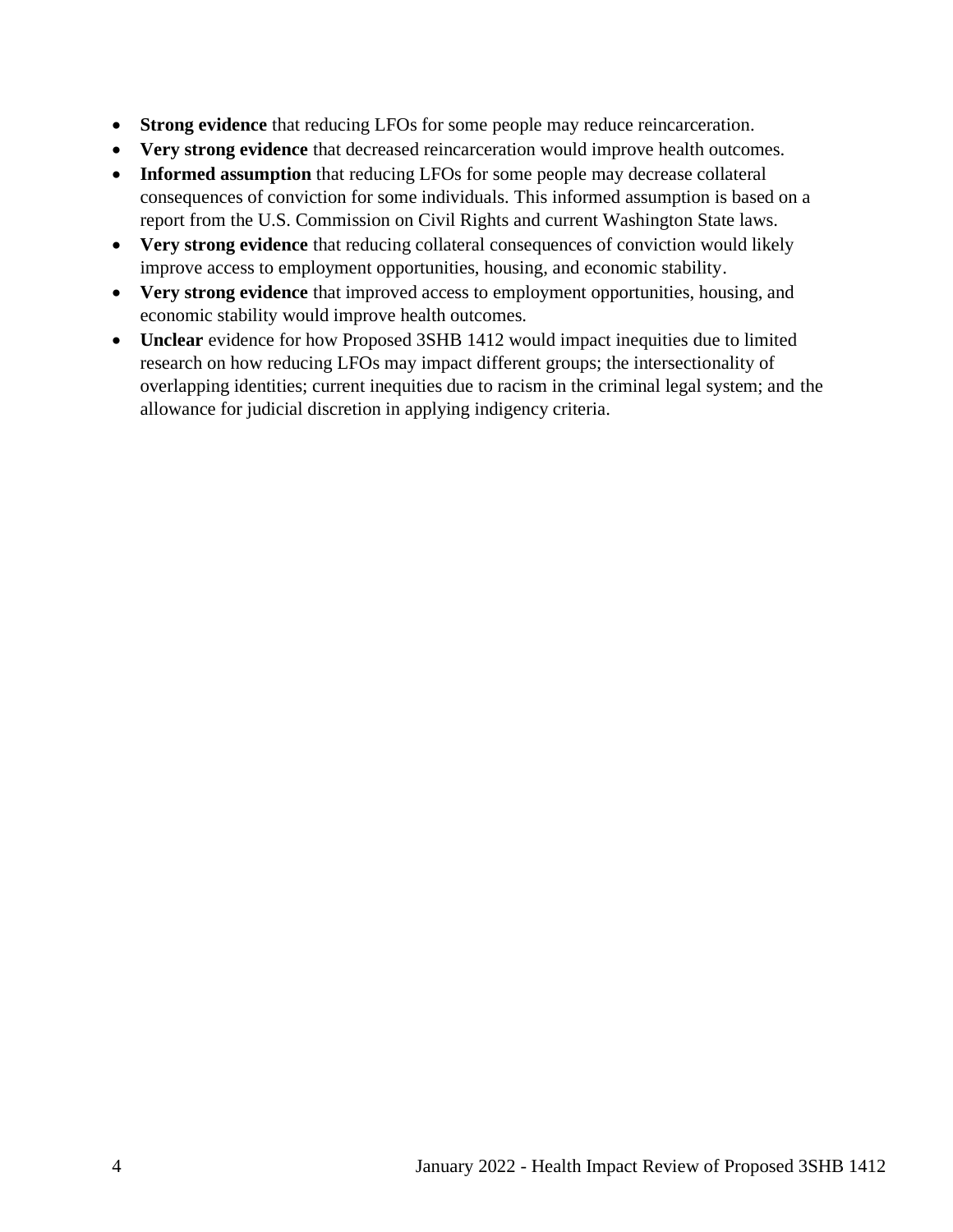#### **Introduction and Methods**

<span id="page-4-0"></span>A Health Impact Review is an analysis of how a proposed legislative or budgetary change will likely impact health and health disparities in Washington State [\(RCW 43.20.285\)](http://apps.leg.wa.gov/rcw/default.aspx?cite=43.20.285). For the purpose of this review 'health disparities' have been defined as differences in disease, death, and other adverse health conditions that exist between populations [\(RCW 43.20.270\)](http://apps.leg.wa.gov/rcw/default.aspx?cite=43.20.270). Differences in health conditions are not intrinsic to a population; rather, inequities are related to social determinants (e.g. access to healthcare, economic stability, racism, etc.). This document provides summaries of the evidence analyzed by State Board of Health staff during the Health Impact Review of Proposed Third Substitute House Bill 1412 [\(Proposed 3SHB 1412\)](https://app.leg.wa.gov/billsummary?BillNumber=1412&Year=2021&Initiative=false).

Staff analyzed the content of Proposed 3SHB 1412 and created a logic model depicting possible pathways leading from the provisions of the bill to health outcomes. We consulted with experts and contacted key informants about the provisions and potential impacts of the bill. We conducted an objective review of published literature for each pathway using databases including PubMed, Google Scholar, and University of Washington Libraries. We evaluated evidence using set criteria and determined a strength-of-evidence for each step in the pathway. More information about key informants and detailed methods are available upon request.

Staff also completed key informant interviews to gather additional supporting evidence. In total, we spoke with 27 key informants, including: 9 state agency staff with expertise related to LFOs or the criminal legal system; 7 people representing community organizations that work with people with LFOs; 4 Superior Court and municipal and district court judges; 4 researchers and other subject matter experts; and 3 people representing public defenders and prosecuting attorneys. Some key informants shared that they have lived experience owing LFOs. More information about key informants and detailed methods are available upon request.

The following pages provide a detailed analysis of the bill, including the logic model, summaries of evidence, and annotated references. The logic model is presented both in text and through a flowchart (Figure 1). The logic model includes information on the strength-of-evidence for each pathway. The strength-of-evidence has been established using set criteria and summarized as:

- **Very strong evidence:** There is a very large body of robust, published evidence and some qualitative primary research with all or almost all evidence supporting the association. There is consensus between all data sources and types, indicating that the premise is well accepted by the scientific community.
- **Strong evidence:** There is a large body of published evidence and some qualitative primary research with the majority of evidence supporting the association, though some sources may have less robust study design or execution. There is consensus between data sources and types.
- A fair amount of evidence: There is some published evidence and some qualitative primary research with the majority of evidence supporting the association. The body of evidence may include sources with less robust design and execution and there may be some level of disagreement between data sources and types.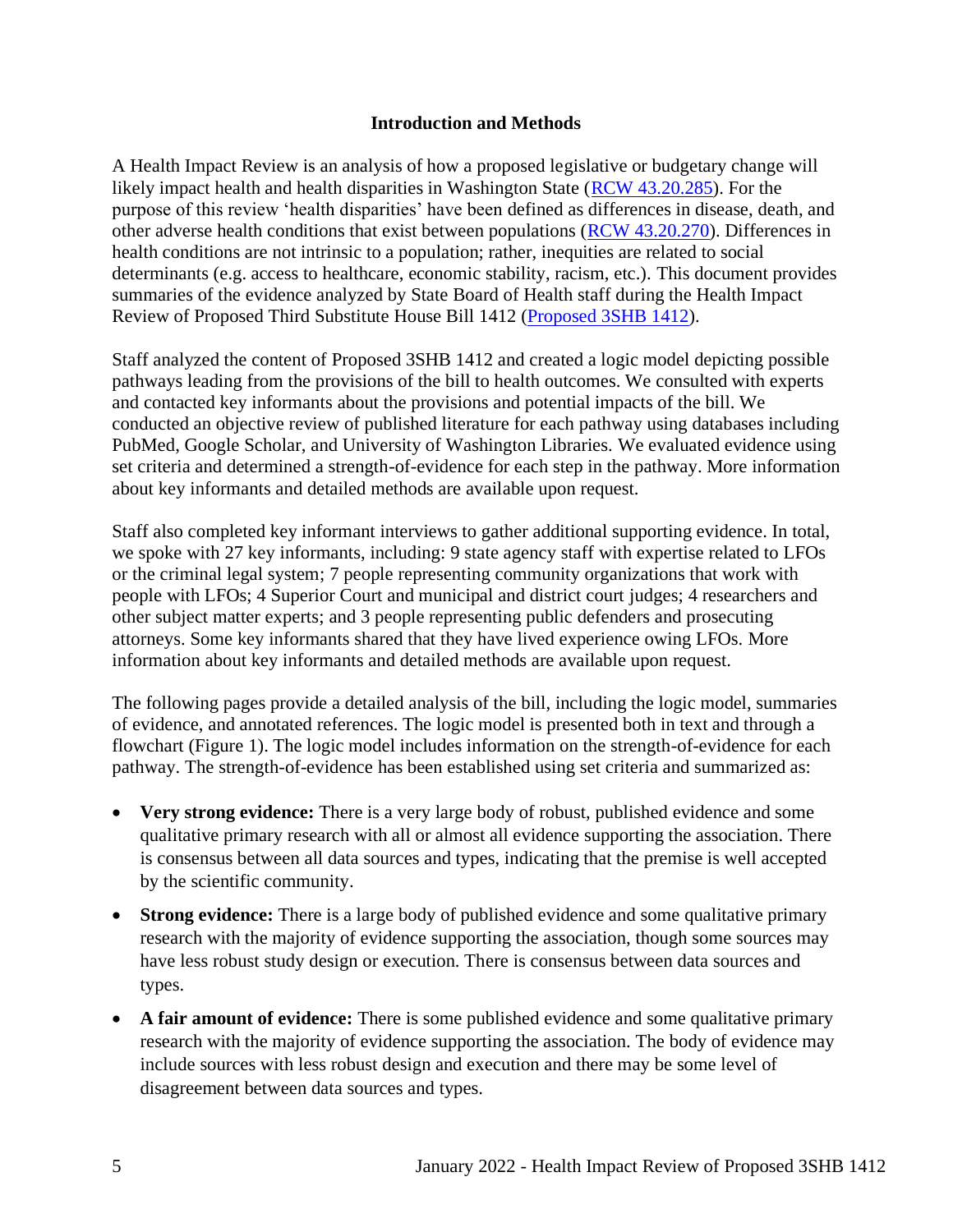- **Expert opinion:** There is limited or no published evidence; however, rigorous qualitative primary research is available supporting the association, with an attempt to include viewpoints from multiple types of informants. There is consensus among the majority of informants.
- **Informed assumption:** There is limited or no published evidence; however, some qualitative primary research is available. Rigorous qualitative primary research was not possible due to time or other constraints. There is consensus among the majority of informants.
- **No association:** There is some published evidence and some qualitative primary research with the majority of evidence supporting no association or no relationship. The body of evidence may include sources with less robust design and execution and there may be some level of disagreement between data sources and types.
- **Not well researched:** There is limited or no published evidence and limited or no qualitative primary research and the body of evidence has inconsistent or mixed findings, with some supporting the association, some disagreeing, and some finding no connection. There is a lack of consensus between data sources and types.
- **Unclear:** There is a lack of consensus between data sources and types, and the directionality of the association is ambiguous due to potential unintended consequences or other variables.

This review was completed during the interim and was not subject to the 10-day turnaround required in statute. However, this review was subject to time constraints, which influenced the scope of work for this review. The annotated references are only a representation of the evidence and provide examples of current research. In some cases, only a few review articles or metaanalyses are referenced. One article may cite or provide analysis of dozens of other articles. Therefore, the number of references included in the bibliography does not necessarily reflect the strength-of-evidence. In addition, some articles provide evidence for more than one research question, so are referenced multiple times.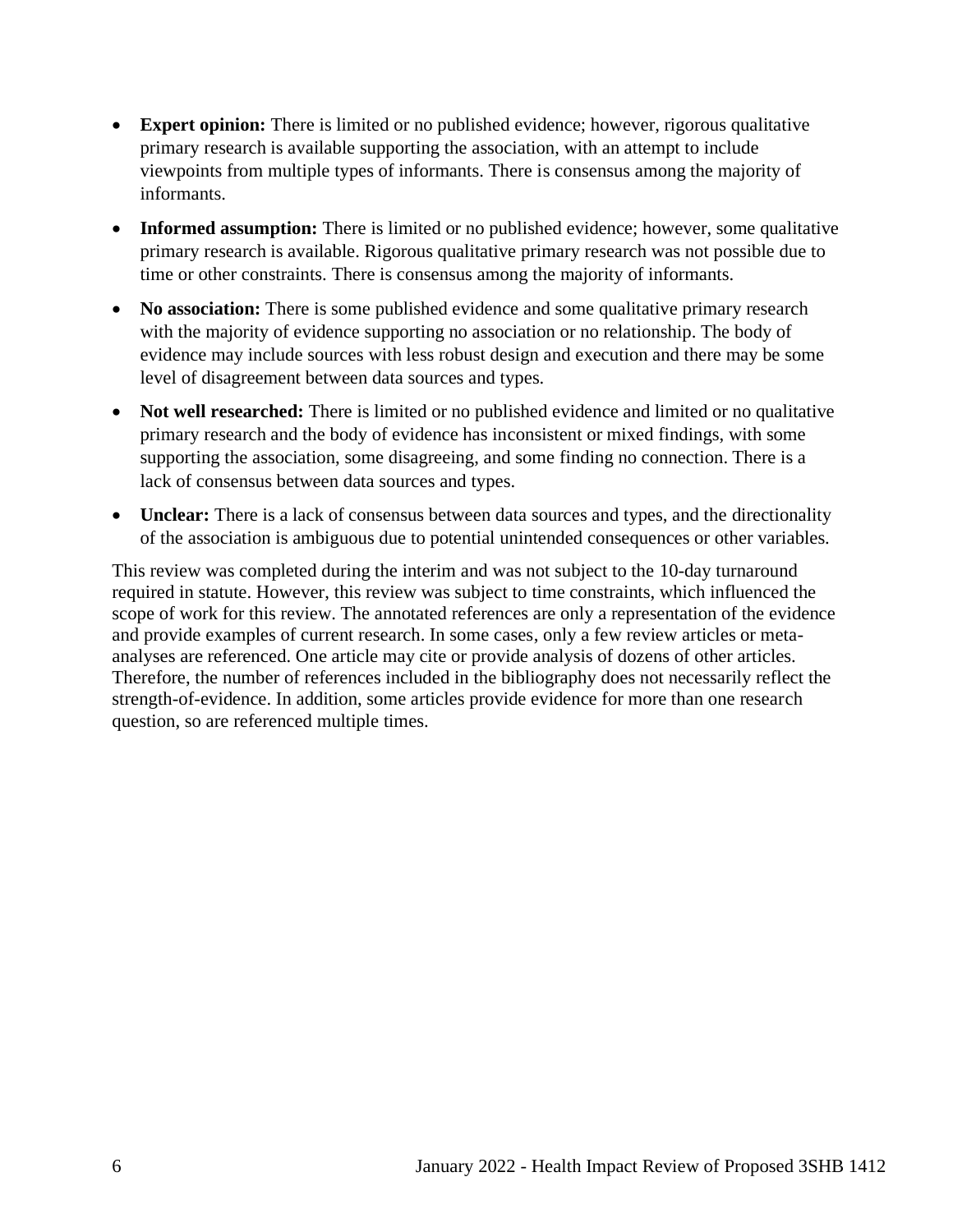#### **Analysis of Proposed 3SHB 1412 and the Scientific Evidence**

#### **Summary of relevant background information**

- Every state allows for the imposition and enforcement of legal financial obligations (LFOs). LFOs are not governed in federal law or policies, and "LFO laws and policies differ across states and often across counties and municipalities within states."<sup>1</sup>
- In 1989, Washington State enacted statute governing LFOs and allowing courts to order payment of LFOs as part of sentencing. <sup>2</sup> LFOs may be ordered by a court at original sentencing, at a restitution hearing, or following an appeal.<sup>3</sup>
- As of December 2021, there were 250 state statutes governing 376 unique LFOs, including 52 unique LFOs in Superior Courts and 299 unique LFOs in courts of limited jurisdiction  $(i.e.,$  district and municipal courts) in Washington State.<sup>1</sup>
- [RCW 9.94A.030\(31\)](https://apps.leg.wa.gov/rcw/default.aspx?cite=9.94A.030) defines LFOs as "[A] sum of money that is ordered by a [S]uperior [C]ourt of the [S]tate of Washington for [LFOs] which may include restitution to the victim, statutorily imposed crime victims' compensation fees as assessed pursuant to [RCW 7.68.035,](https://app.leg.wa.gov/RCW/default.aspx?cite=7.68.035) court costs, county or interlocal drug funds, court-appointed attorneys' fees, and costs of defense, fines, and other financial obligation that is assessed to [a person] as a result of a felony conviction."<sup>4</sup> While not explicitly defined in statute, district and municipal courts also impose monetary sanctions understood as LFOs.
	- o LFOs generally fall into four categories: fines, costs, fees, and restitution.<sup>5</sup>
		- Fines are fixed financial penalties attached to a conviction for a given offense and are a form of punishment.<sup>2</sup> [RCW 9A.20.021](https://app.leg.wa.gov/rcw/default.aspx?cite=9a.20.021) establishes the maximum fine for a class A felony as \$50,000 and the maximum fine for a gross misdemeanor as  $$5,000<sup>6</sup>$
		- Costs are fees related to criminal legal system processes and are generally limited to prosecution expenses incurred by the state. Costs can include use of a public defender, court costs such as paperwork and filing fees, probation supervision fees, and incarceration costs, including the cost of being arrested, being supervised before trial, deferring trial, being tried by a jury, avoiding trial, being incarcerated, and, if sentenced to supervision in the community, the costs associated with supervision.<sup>2,5</sup> Assessments are another form of costs imposed by courts of limited jurisdiction "for services provided whenever the person is referred by the court […] for evaluation or supervision services."<sup>7</sup>
		- **Example 1** Fees are "frequently add-on sums allocated to particular entities" (e.g., \$100) fee for DNA collection).<sup>5</sup> The Washington State Administrative Office of the Courts (AOC) maintains an online list of many of these fees.<sup>8</sup>
		- **EXECUTE:** Restitution "is considered payment of 'damages' directly to victims" and must be "ordered in Superior Court whenever there is a conviction for a crime 'which result[ed] in injury to any person or damage to or loss of property.'"<sup>5</sup> Washington State law allows restitution to be up to double the amount gained or the victim's loss.<sup>9</sup> Courts must impose interest on restitution (12% interest) rate), $^{10}$  which begins accruing "from the moment the sentence is imposed, even if the [person] is heading to a lengthy prison stay."<sup>5,11</sup> Finally, courts are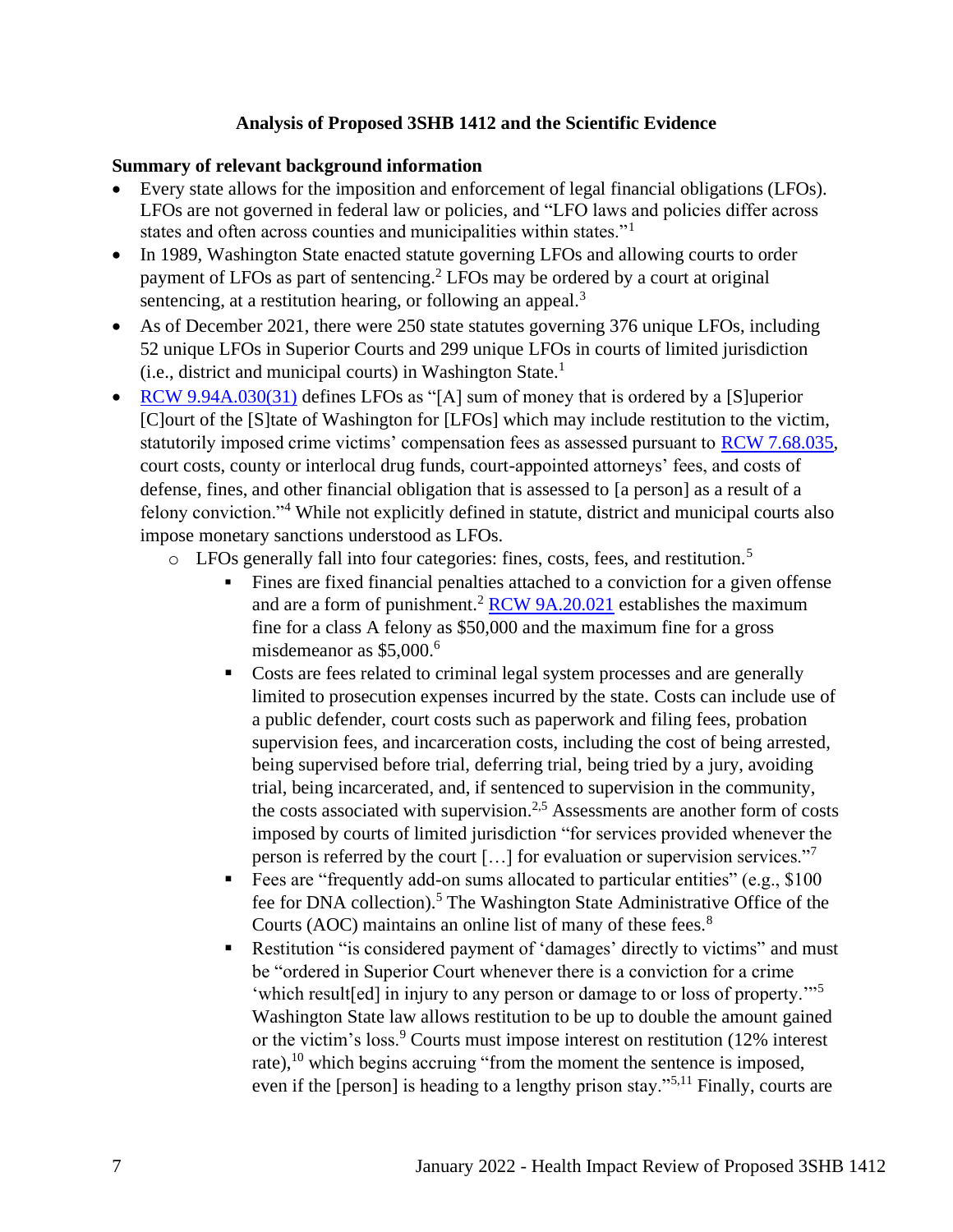not allowed to reduce the total amount of restitution imposed based on a person's inability to pay.5,9

- In 2016, the U.S. Department of Justice (DOJ) issued a "Dear Colleague" letter to U.S. judges in which it outlined seven principles relating to the sentencing of fines and fees.<sup>12</sup> Specifically, it "reminded judges that they should not incarcerate people for nonpayment of LFOs before determining whether they have the ability to make payments, that they should consider alternatives to incarceration for nonpayment, and that they must safeguard against unconstitutional practices by all court officials." $12$
- In 2017, the U.S. Commission on Civil Rights found that "unchecked discretion or stringent" requirements to impose fines or fees can lead and have led to discrimination and inequitable access to justice" with data and research evidence that "the impacts of these practices have been borne by communities of color..." and those experiencing financial poverty.<sup>13</sup>
- In 2018, "the American Bar Association adopted ten guidelines on court fines and fees, detailing recommendations for reforms on federal, state, and local levels."<sup>12</sup>
- Washington State has issued several court rulings related to LFOs:
	- o *Washington v. Bower* (1992) determined that "while prosecutors had to prove to courts that [people with LFOs] missed payments, discretion was left to judges to assess whether defendants had presented enough evidence that they were too impoverished to make minimum monthly payments<sup>"2</sup>
	- o *Washington v. Nason* (2010) determined that "jailing for nonpayment is permissible when the court determines that a [person] has willfully refused to pay."<sup>2</sup>
	- o *State of Washington v. Blazina* (2015) "held that trial courts are obligated to conduct inquiries into [a person's] ability to pay before assessing monetary sanctions" and should include "important factors such as indigent status and other impending legal debts."<sup>12</sup>
	- o *State of Washington v. Ramirez* (2018) "suggest[ed] that individualized inquiries about indigence, other outstanding legal debt, and other financial circumstances, such as employment history, assets, and living expenses, need to be addressed to alleviate the burden of legal debt on economically disadvantaged [people]."<sup>12</sup>
- In 2016, Washington State was one of five states awarded a "Price of Justice Grant" by DOJ's Office of Justice Program's Bureau of Justice Administration.<sup>12</sup> States were selected to study their practices around LFOs. Using this grant, the Washington State Supreme Court Minority and Justice Commission worked with volunteers to create an LFO calculator to help judicial officers "calculate LFOs and to understand when [LFOs] must, can, or cannot be imposed"<sup>5</sup> according to statute. Judges' use of the LFO tool is voluntary.<sup>14</sup> A coming report from the Minority and Justice Commission found, "[j]udges who use the LFO Calculator on a consistent basis reported that their ability to pay inquiry became more formal and more consistent than it had been prior to the calculator."<sup>15</sup>
- In 2018, the Washington State Legislature passed Engrossed Second Substitute House Bill 1783 [\(Chapter 269, Laws of 2018\)](https://lawfilesext.leg.wa.gov/biennium/2017-18/Pdf/Bills/Session%20Laws/House/1783-S2.SL.pdf#page=1) significantly modifying laws governing LFOs. The new law expanded the number and kinds of LFOs that could be waived if a person was determined to be indigent; prioritized LFO repayment such that funds collected be directed to restitution for victims first; and eliminated the accrual of state-imposed interest on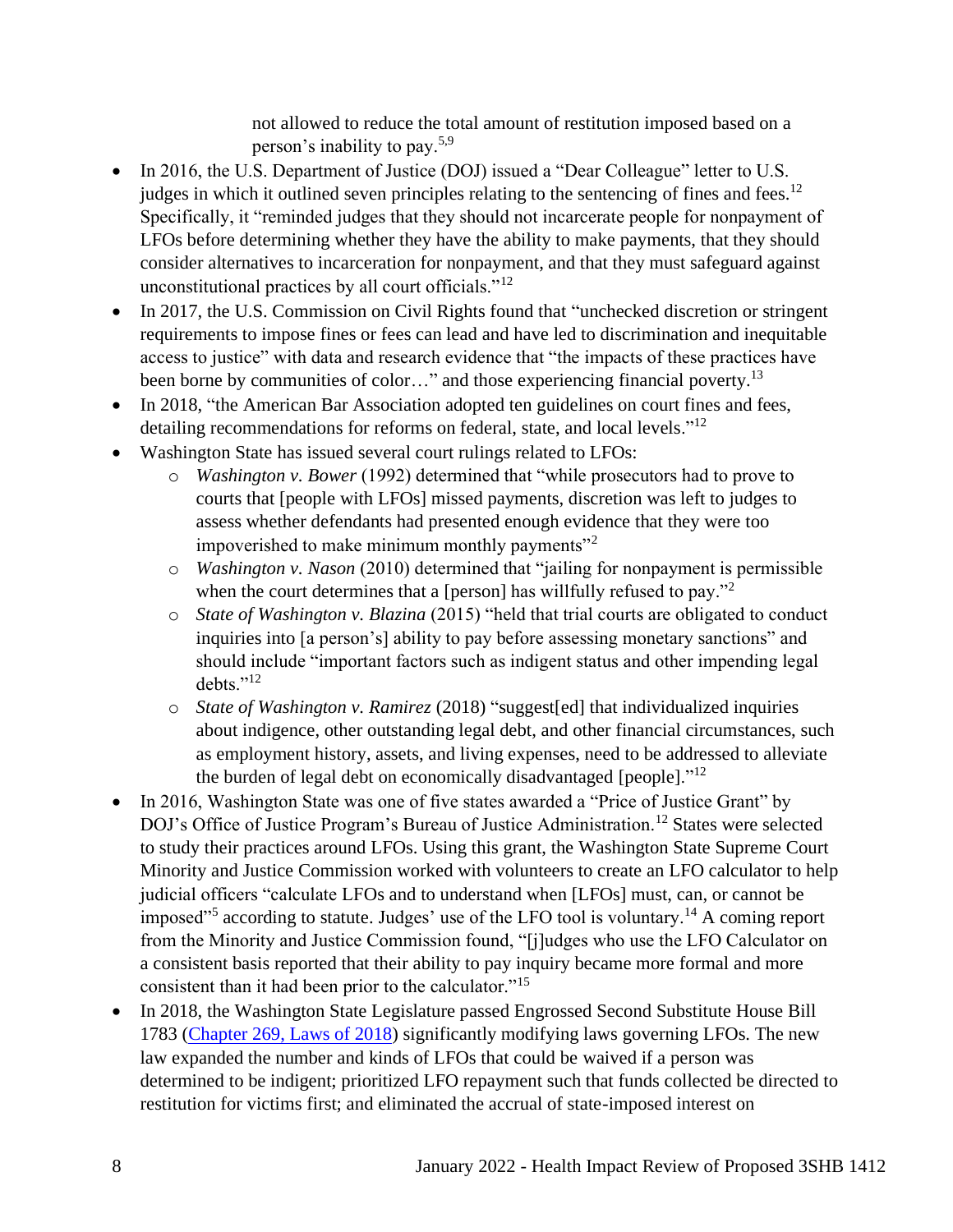outstanding fines and fees for convictions, excluding restitution.<sup>16</sup> However, "[t]he removal of interest did not include interest that accrued on convictions prior to June 6, 2018."<sup>12</sup> Therefore, the removal of interest is not retroactive.<sup>12</sup> Instead, the "new statute includes a pathway for people to apply to have their nonrestitution interest waived or reduced via judgeapproved petition."<sup>12</sup>

- "In February 2021, the Washington State Supreme Court ruled in *State v. Blake* that the state's felony drug possession statute was unconstitutional."<sup>17</sup> Based on the decision, anyone previously convicted under RCW 69.50.4013 for simple possession of a controlled substance may have these convictions vacated, dismissed, etc., by an order from the court, including "people who are currently incarcerated, on community custody/probation, in the community with a conviction on their record, or charged where the case is not yet resolved."<sup>17</sup> People whose convictions have been vacated "will no longer have a recorded conviction and will be eligible for refunds of [LFOs] paid".<sup>17</sup>
	- o The Administrative Office of the Courts (AOC) has entered into reimbursable contracts with 37 of 39 counties to-date, in order to efficiently distribute \$68 million in Blake-related funding (personal communication, AOC, January 2022). So far, more than \$500,000 in reimbursement requests have been processed, with weekly totals growing as counties continue to implement (personal communication, AOC, January 2022). Data quality issues present the greatest challenge to this effort, making it extremely difficult for AOC staff to estimate how many cases and how many LFO payments need to be refunded (personal communication, AOC, January 2022). AOC continues to work with partners in prosecutors' and clerks' offices around the state to mitigate this challenge, but progress is slow because of staffing challenges due to a lack of funded staff and the inability to attract recruits due to the sparse labor market (personal communication, AOC, January 2022).
- In 2021, the Washington State Legislature allocated funding in the 2021-2023 operating budget for the Washington State Institute for Public Policy (WSIPP) to conduct a study of LFOs as defined in RCW 9.94A.030.<sup>18</sup> The budget proviso directed the study to recommend to the Legislature "potential methods and processes to delink court-related funding and other county and local funding from the collection of [LFOs] and to provide such funding through other means."<sup>18</sup> An initial report, *"Legal Financial Obligations in Washington State: Background, Statutes, and 50-State Review"* was submitted to the Legislature in December  $2021$ .<sup>1</sup> The final report is due by December 1, 2022.<sup>18</sup>
- As a result of the 2019 Novel Coronavirus (COVID-19) pandemic, the criminal legal system has experienced a backlog of court cases (personal communication, January 2022).

## **Summary of Proposed 3SHB 1412**

- Gives the court discretion to waive or reduce certain LFOs if the defendant lacks the ability to pay.
	- o Revises indigency criteria for specific provisions to include people who:
		- Meet the existing definition of indigent in RCW  $10.101.010(3)(a-c)$ ;
		- Are experiencing homelessness or are mentally ill as defined in RCW 71.24.025;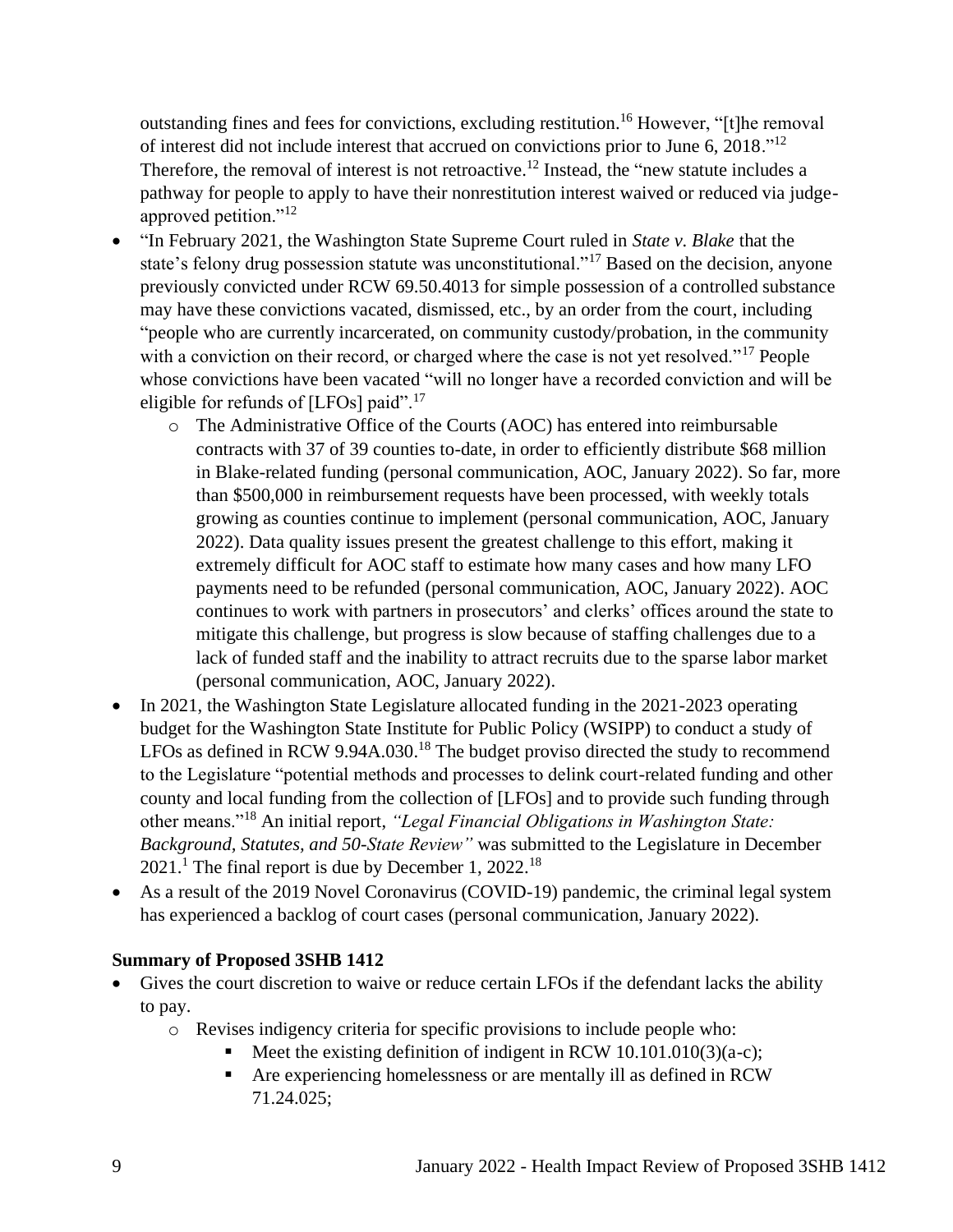- Have a household income greater than 125% of the Federal Poverty Level (FPL) and have basic living costs that render them without the ability to pay LFOs; or
- Have other "compelling" circumstances that demonstrate an inability to pay.
- o Gives the court discretion to waive or reduce restitution and accrued interest on restitution, including at sentencing, where the entity to whom restitution is owed is an insurer (as defined and authorized under title 48 RCW) or a state agency (RCW 42.56.010[1]) and if the person with LFOs "does not have the current or likely future ability to make full or partial restitution."
	- For the purposes of this section, "insurer" does not include an individual or joint self-insurance program and "self-insurance" means a formal program of advance funding and management of entity financial exposure to risk of loss that is not transferred through the purchase of an insurance policy or contract.
- o Gives the court discretion to not impose interest on any restitution the court orders. The court shall consider:
	- Whether the person is indigent (RCW 10.101.010[3] or general rule 34);
	- The person's available funds (RCW 10.101.010[2]) and other liabilities (e.g., child support and other LFOs);
	- Whether the person is homeless;
	- Whether the person is mentally ill (RCW 71.24.025); and
	- The victim's input, if any, as it relates to any financial hardship they may experience if interest is not imposed.
- o Gives the court discretion, upon motion of the person with LFOs, to waive or reduce any previously imposed criminal filing fee if the court finds the defendant is indigent as defined in RCW 10.01.160(3).
- o Allows a Superior Court, upon motion of the person with LFOs, to reduce or waive any Victim Penalty Assessment (VPA) imposed prior to the effective date of Section 13 of the bill if the court finds the person is indigent as defined in RCW 10.01.160(3) and "does not have the current or likely future ability to pay."
	- Strikes the following requirements from current statutes:
		- the VPA cannot be reduced, waived, or converted to community restitution (RCWs 9.94A.6333[3][f], 9.94B.040[4][f], 10.01.180[5], and 13.40.200[4]);
		- indigency "is not grounds for failing to impose the [VPA]" (RCW 9.94A.760[1]);
		- payment of the VPA be required as a condition for suspension of a sentence (RCW 9.92.060[2]) or probation (RCW 9.95.210[2]); and
		- the responsibility of county prosecuting attorneys to make every reasonable effort to see that VPAs are imposed and collected (RCW 7.68.035[6]).
- o Allows a person with LFOs who has not willfully failed to pay them to petition the court at any time for remission of any unpaid costs.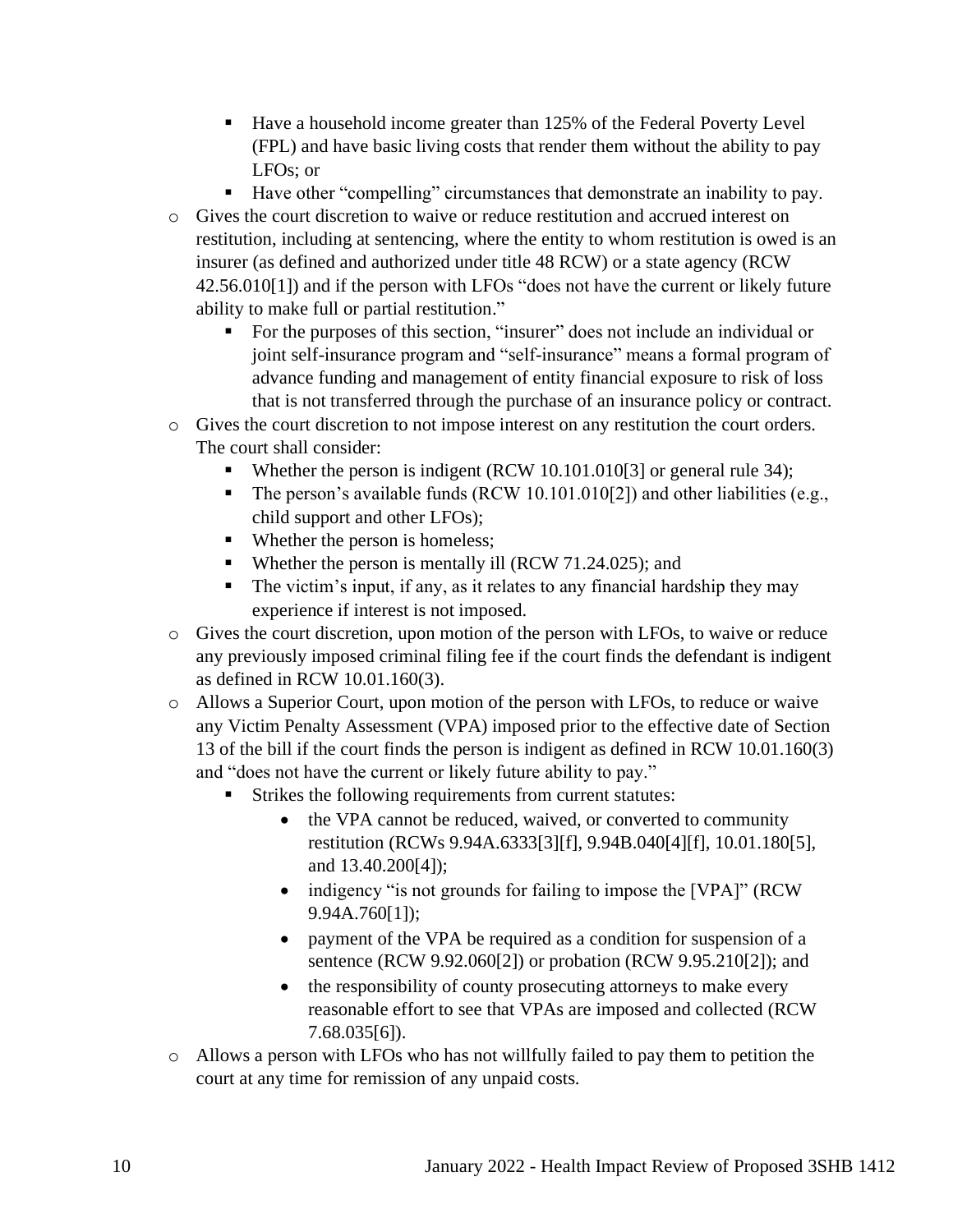- Strikes the requirement that a person be released from total confinement before petitioning the court for remission.
- Allows the court discretion to limit its jurisdiction<sup>†</sup> (authority) to collect LFOs if it finds a person does not have the "current or likely future ability to pay."
	- o Strikes language differentiating between offenses committed prior to July 1, 2000 and those committed on or after July 1, 2000.
	- o Strikes the requirement that the Superior Court retain jurisdiction over a person until they have paid all their outstanding LFOs.
	- o Strikes the "has not made a good faith attempt to pay" standard for extending district court jurisdiction an additional 10 years for purposes of collecting restitution LFOs.
	- o Establishes that the court may only extend its jurisdiction to collect LFOs if it determines the person has "the current or likely future ability to pay."
	- o Establishes that a person does not have the current ability to pay if they meet revised indigency criteria outlined in RCW 10.01.160(3).
	- o Limits the Superior Court clerk's, or its designee's, authority to seek an extension for an additional 10 years for purposes of LFO collection.
- Eliminates currently mandatory VPA (RCW 7.68.035) and DNA collection fee (RCW) 43.43.7541).
- Requires the court, upon motion of the person with LFOs, to eliminate all but one DNA collection fee imposed prior to the bill's effective date.
- Creates the State Crime Victim and Witness Assistance Account in the State Treasury funded by the state general fund.
- Requires the Legislature to appropriate state general fund dollars for deposit into the State DNA Database Account.
- Adds a definition of LFO to Chapter 3.66 RCW for district and municipal courts.

# **Health impact of Proposed 3SHB 1412**

Evidence indicates that Proposed 3SHB 1412 would likely reduce legal financial obligations (LFOs) for some people, which would likely improve health outcomes, reduce reincarceration, and decrease collateral consequences of conviction. It is unclear how the bill would impact equity.

# **Pathway to health impacts**

The potential pathways leading from the provisions of Proposed 3SHB 1412 to decreased health inequities are depicted in Figure 1. Based on provisions of the bill, we have made the informed assumption that giving the court discretion to waive or reduce certain legal financial obligations (LFOs) if the person lacks the ability to pay and to limit its authority to collect LFOs would result in some judges using this discretion in some circumstances, which would reduce LFOs for some people. This assumption is based on provisions of the bill and information shared by key informants. There is very strong evidence that reducing the financial impact of and debt from

<sup>†</sup> Proposed 3SHB 1412 and state statute use the term "jurisdiction" when referring to court authority to collect LFOs. However, key informants representing judges prefer the term authority (personal communications, December 2021). Therefore, this review uses the term jurisdiction when quoting the bill or state statute and uses the term authority when discussing the implications of current law and the proposed policy change.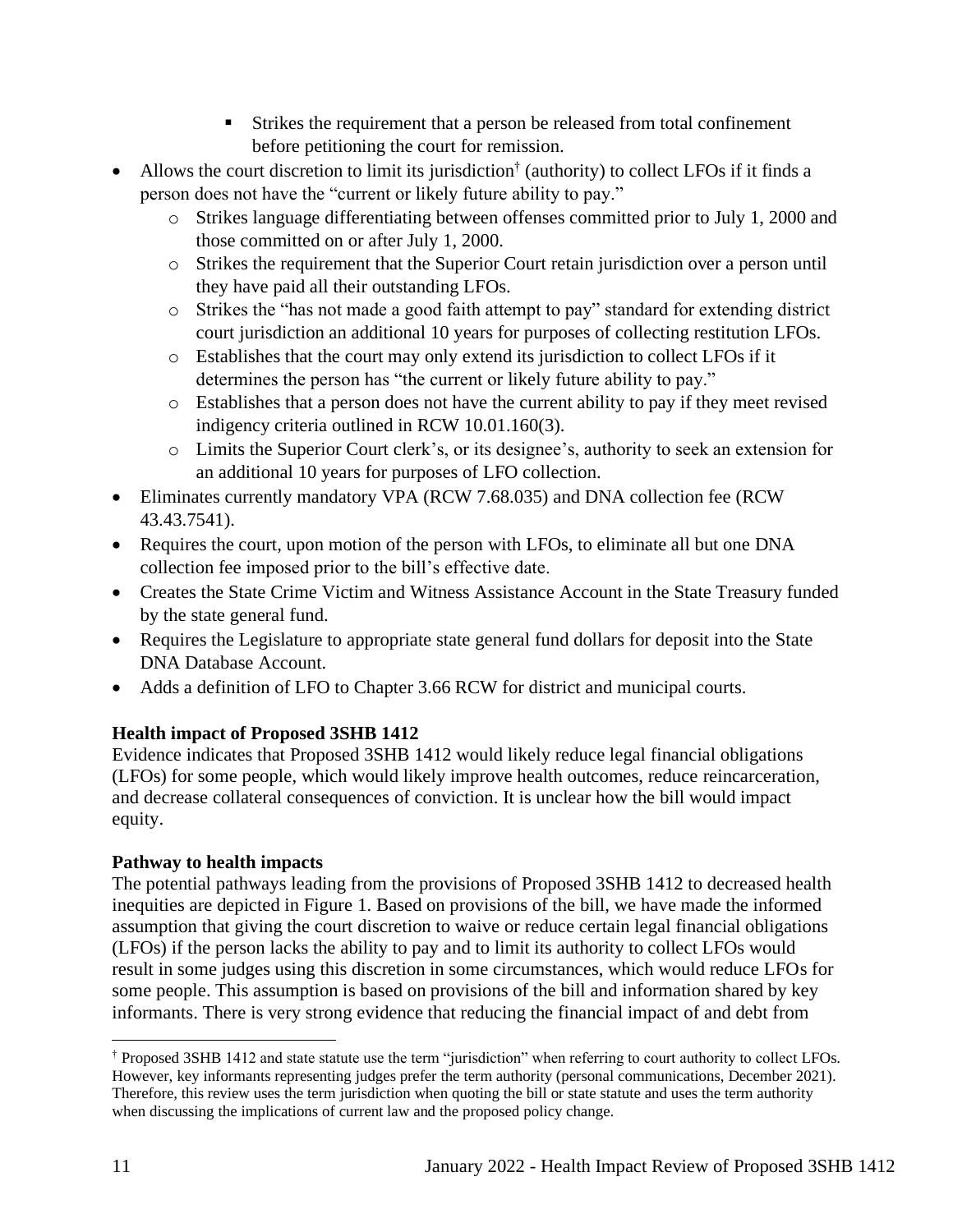LFOs will lead to improved health outcomes.<sup>19-31</sup> There is strong evidence that reducing LFOs for some people may reduce reincarceration,  $28,32,33$  which may also improve health outcomes.  $34-45$ 

We have also made the informed assumption that reducing LFOs for some people may decrease collateral consequences of conviction for some individuals. This informed assumption is based on a report from the U.S. Commission on Civil Rights and current Washington State laws. There is very strong evidence that reducing collateral consequences of conviction would likely improve access to employment opportunities,  $5,46,47$  housing,  $5,14,46,48$  and economic stability.  $5,29,46,49.54$  There is very strong evidence that improved access to employment opportunities, housing, and economic stability will likely result in improved health outcomes.<sup>55-57</sup>

Lastly, due to limited research on how reducing LFOs may impact different groups; the intersectionality of overlapping identities; current inequities due to racism in the criminal legal system; and the potential for the use of discretion in applying indigence criteria to vary by court and judge, it is unclear how reducing LFOs for some people may impact equity for people with LFOs.

#### **Scope**

Due to time limitations, we only researched the most direct connections between provisions of the bill and health inequities and did not explore the evidence for all possible pathways. For example, we did not evaluate potential impacts related to:

- o The State Crime Victim and Witness Assistance Account. Currently, [RCW 7.68.035](https://app.leg.wa.gov/rcw/default.aspx?cite=7.68.035) specifies that fines collected from the mandatory VPA be used "exclusively for the support of comprehensive programs to encourage and facilitate testimony by the victims of crimes and witnesses to crimes."<sup>58</sup> Proposed 3SHB 1412 eliminates the mandatory VPA, amends RCW 7.68.035, creates the State Crime Victim and Witness Assistance Account (the account), and requires the state treasurer to transfer \$3.9 million annually into the account. The bill maintains that funds transferred to the account continue to be used as specified in current state statute. Key informants shared that approximately \$3.3- \$3.9 million in VPA fines are currently collected and allocated to support victim and witness programs and that the amount specified in Proposed 3SHB 1412 aligns with this amount (personal communication, January 2022). However, it is unclear how the funding schedule outlined in the bill may align with victim needs in the long-term (personal communication, January 2022). For example, the current backlog of court cases due to the COVID-19 pandemic may result in an influx of cases and may impact the amount of funding needed to provide victim services (personal communication, January 2022).
- o Potential impacts to victims of crime. Key informants noted that some provisions of the bill may impact victims of crime, though it is not possible to predict the number of victims that may be impacted or the extent to which victims of crime may be impacted (personal communication, January 2022). For example, the expanded definition of indigency may reduce LFOs for some people, which in turn could impact the number of victims receiving restitution and interest on restitution (personal communication, January 2022). People with LFOs may also be victims of crime and could be impacted by the reduction of LFOs in multiple ways. Additionally, key informants stated that victims may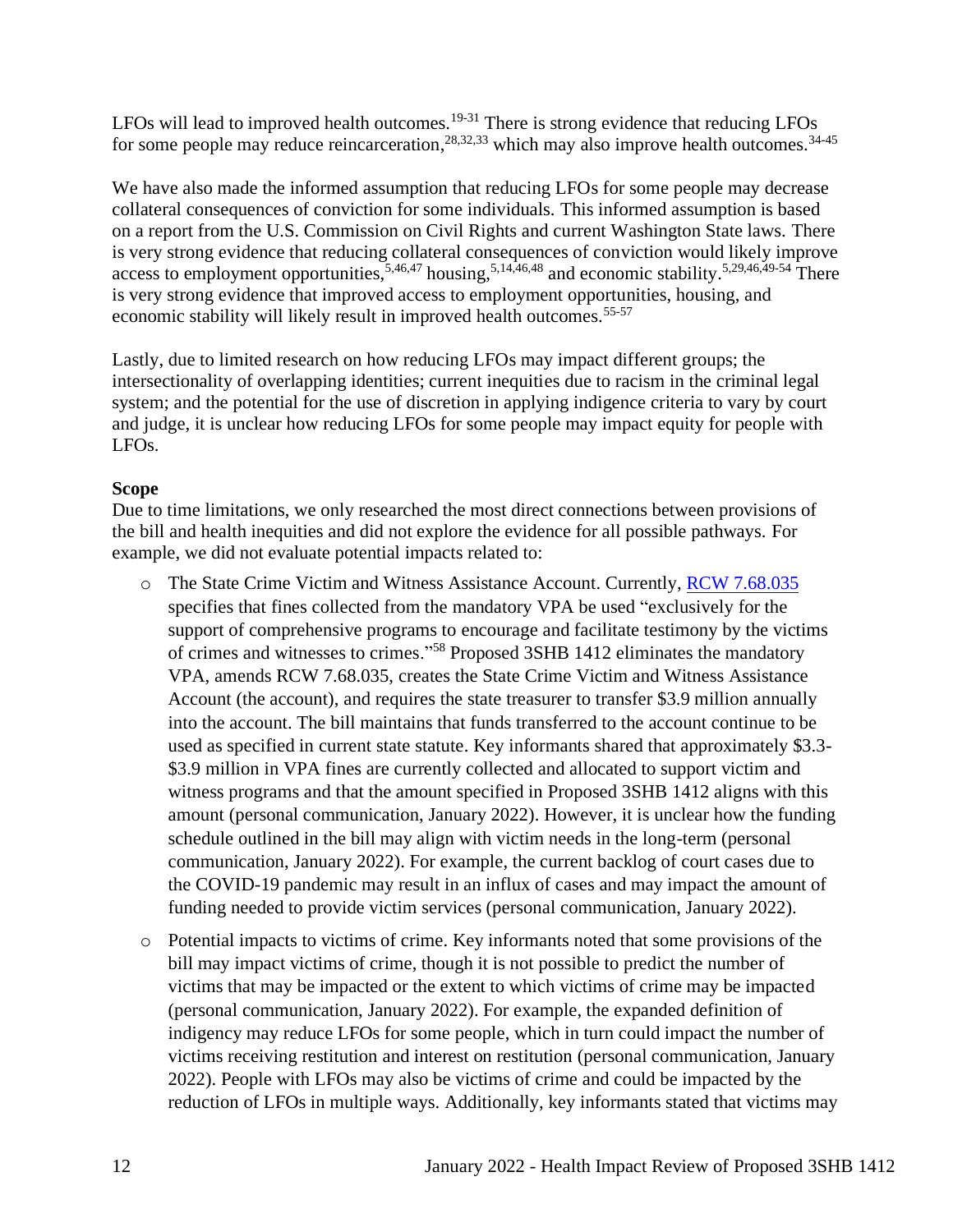be required to appear in court if a person with LFOs (including people who are currently incarcerated) petition the court to reduce LFOs, which could be potentially traumatic for victims (personal communication, January 2022).

- o The State DNA Database Account, which is used for the operation and maintenance of the database and for distribution to agencies responsible for the collection of biological samples. Proposed 3SHB 1412 requires the Legislature appropriate \$600,000 annually, or as much thereof as may be necessary, from the state general fund into the account managed by Washington State Patrol. It is unclear how provisions of the bill would impact the amount deposited into the State DNA Database Account and whether this would have additional impacts.
- o The potential impact of proposed changes on court, county, and municipality revenue. Approximately 72% of Washington State's court system is supported through local funding. <sup>1</sup> LFOs collected in Washington State provide a source of revenue to Superior Courts and courts of limited jurisdiction, with approximately 26% of judicial spending coming from fines and forfeitures. <sup>1</sup> For example, a 2018 sample of 100 municipalities found that \$90 million of revenue was collected by counties through fines and fees.<sup>59</sup> Approximately, 66% was collected from court-related fines, fees, and forfeitures; 22% was collected from fees paid by people in county jails; and the remaining approximately 12% was collected from restitution or people under surveillance and monitoring programs.<sup>59</sup> How much and from what source municipalities collected funds varied.<sup>59</sup> In their 2021 report examining LFO structure and funding in the state, WSIPP further explained that:

Various [state] statutues allowing for the imposition of LFOs…have different formulas for how much money is retained locally and how much is sent to the state. Some of the collected revenue is earmarked for specific uses…Any funds not earmarked for a specific use go to either municipal or state general funds. While the amount of LFOs collected is small compared to the amount imposed [about 5.4%], LFO revenue accounts for a meaningful amount of some court and municipality budgets. That is, without access to LFO revenue it may be financially difficult for some courts to continue operations at or around their current level. $1$ 

A more detailed breakdown of how LFO funding is used and how LFO revenue impacts court funding in Washington State will be available in WSIPP's final report due to the Legislature in December 2022. Based on their analysis of a previous version of the bill, WSIPP concluded that provisions would likely result in a loss of revenue for courts, counties, and municipalities.<sup>1</sup> However, it is unclear how provisions outlined in Proposed 3SHB 1412 may affect revenue for courts and jurisdictions and how this may impact court programming and operations.

- o The potential impacts of changing the start of interest accrual on restitution from the date of judgement to the date of judgment or the date of release from total confinement, whichever is later.
- o The potential impact on families and communities of people with LFOs. Key informants stated that outstanding LFOs often affect a person's family and broader community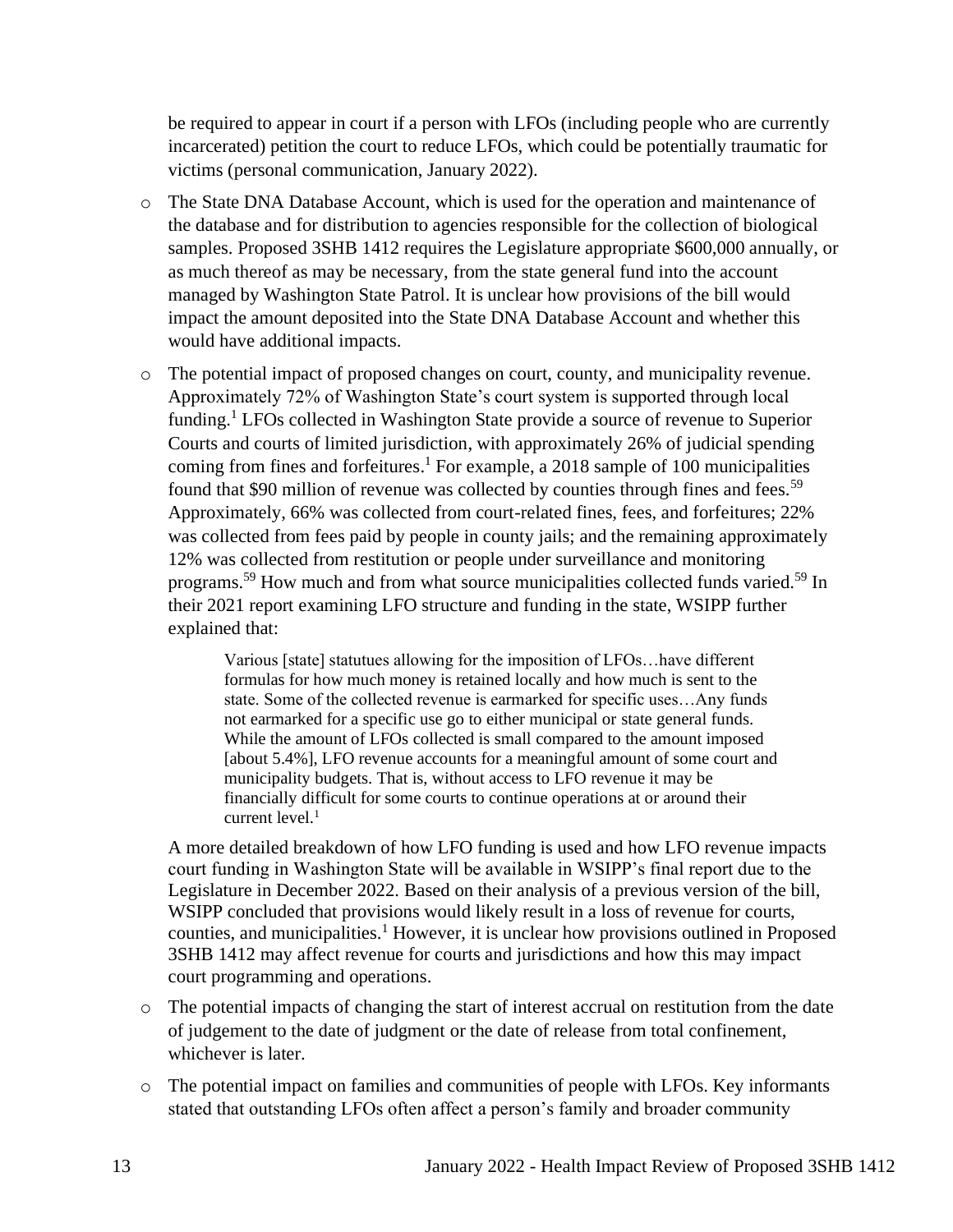(personal communications, November-December 2021). LFOs may create barriers to a person's ability to build attachments, make commitments, and establish traditional relationships.<sup>2</sup> Financial and emotional strain of carrying LFOs can create stress for families.<sup>2,60</sup> For example, research shows that a child's economic well-being is linked to their father's potential earnings and employment after incarceration and indicates that fathers who were formerly incarcerated are less likely to contribute to a family's finances.<sup>61</sup> Collateral consequences of conviction (e.g., barriers to employment) may also require people with LFOs to depend on family and friends for financial support<sup>2,60</sup> and may negatively affect family and dependent children. For example, "the threat of being returned to jail [for] non-payment is likely to cause enormous turmoil for those with dependent children – more so, where children lack other caregivers."<sup>5</sup>

In its 2021 report, the Washington State Supreme Court Gender and Justice Commission noted that while "the body of evidence exploring who pays LFOs is still developing," a larger body of research finds that women are disproportionately likely to pay criminal legal system costs (e.g., bail, visitation).<sup>5</sup> Currently available evidence indicates that women are paying LFO costs for others at a disproportionate rate, that nearly half of the women paying court-related costs are mothers, and "the burden of other people's court debt falls most heavily on middle-aged African-American women."<sup>5</sup> The report also cited evidence that mothers assisting "with incarceration fees often face a difficult choice, [as] 65% of families reported 'difficulty meeting basic needs as the result of a loved one's incarceration."<sup>5</sup>

Key informants in Washington also shared that any money sent by family and friends to loved ones who are in prison (e.g., to purchase commissary goods) is subject to deduction if they have outstanding LFOs (personal communications, November-December 2021). [RCW 72.09.480](https://app.leg.wa.gov/rcw/default.aspx?cite=72.09.480) specifies the percentage of funds to be withheld by the Department of Corrections (DOC) for various priorities (e.g., crime victims' compensation account, child support, cost of incarceration) including a 20% deduction for payment of LFOs owed in any Washington State Superior Court.<sup>62</sup> In all cases, deductions from deposits won't take a person's account below the indigent standard of \$25.00 (personal communication, DOC, January 2022). However, based on deductions detailed in RCW 72.09.480 (up to 95%), RCW 72.09450 (20%), and federally required deductions related to the any Prison Litigation Reform Act obligation an individual may have (20%), an person's deduction percentages may be higher than 100% (personal communication, DOC, January 2022).

#### <span id="page-13-0"></span>**Magnitude of impact**

Provisions of Proposed 3SHB 1412 would apply to both Superior Courts and courts of limited jurisdiction in Washington State. Since "everyone convicted of a crime [in Washington State] receives an LFO unless they meet specific criteria<sup>"1</sup>, provisions of the bill have the potential to impact all people who currently have LFOs as well as people who are convicted of crimes in the future in Washington State.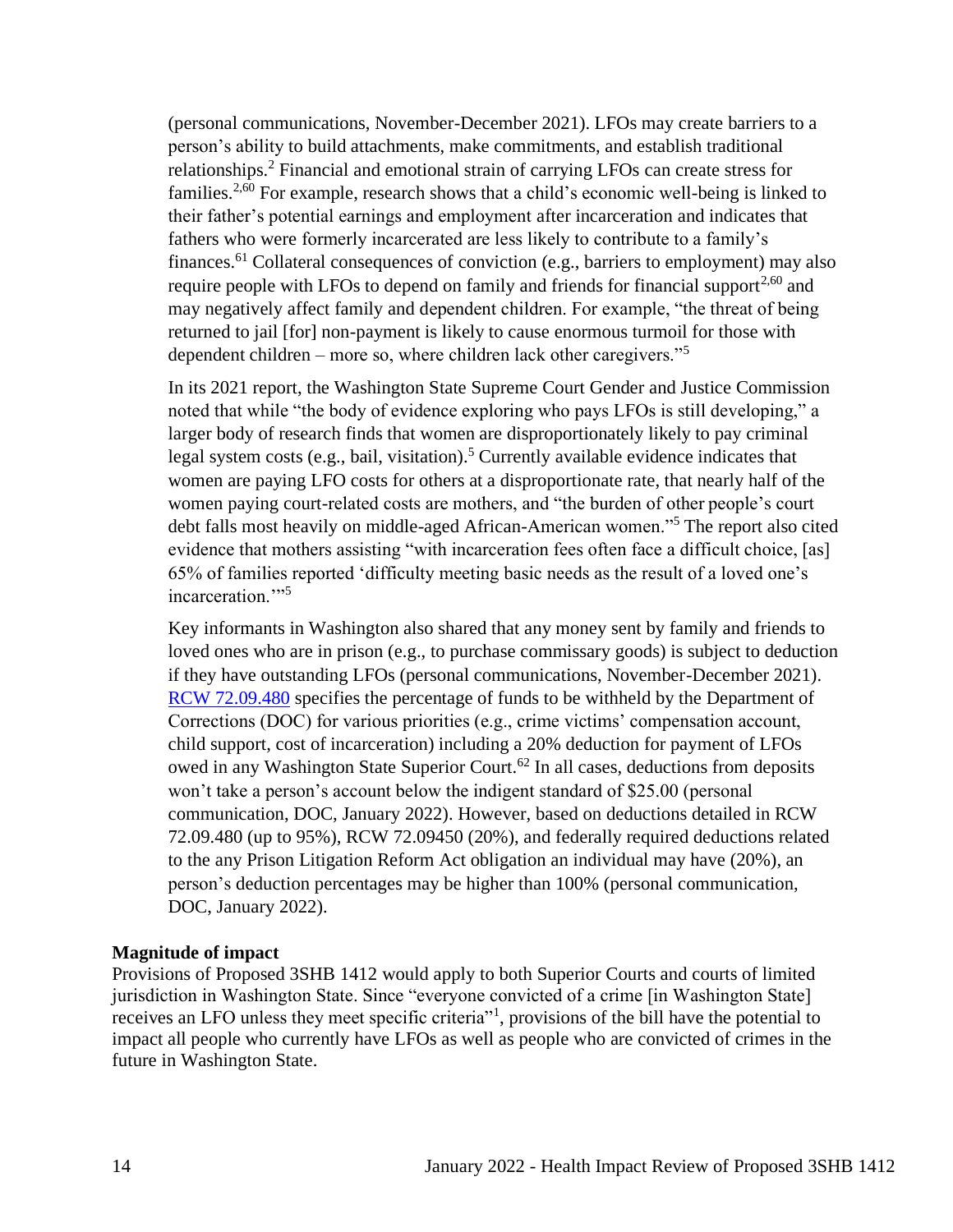Between 2014 and 2016, the most recent state-level data available, approximately \$220 million total in LFOs were imposed in Superior Courts (\$131 million) and courts of limited jurisdiction  $($88.8 \text{ million})$  in Washington State.<sup>63</sup> Approximately 5.5%  $($12 \text{ million})$  of LFOs that were imposed had been collected over the same time period;<sup>1</sup> including \$7.7 million in LFOs collected from Superior Courts and \$4.6 million in LFOs collected from courts of limited jurisdiction.<sup>63</sup> Of LFOs that had not been collected, there is no state-level data to determine what percentage of LFOs is outstanding and what percentage has been sent to collections (personal communication, Administrative Office of the Courts [AOC], December 2021).

State-level data on LFOs is incomplete and does not reflect the true debt burden for individuals (personal communication, November 2021). While AOC collects data for most court systems in the state, Washington State has a non-unified court system, meaning that "courts do not operate under a standard set of rules or procedures. Instead, local jurisdictions (e.g., counties and municipalities) are responsible for operating their courts."<sup>1</sup> As a result, information and data are not consistently collected or reported by each court system (personal communication, AOC, July 2020). For example, the Seattle Municipal Court and some branches of the King County District Court do not provide information to  $AOC<sup>1</sup>$  Additionally, in 2018, AOC and most state courts transitioned to a new data system, making it difficult to track data over time.<sup>1</sup> While AOC collects some data about LFOs, the data only reflect the total amount of LFOs imposed at sentencing and any adjustments but do not include interest, collections fees, etc. Data are also not available by person or by case (personal communication, AOC, December 2021).

Therefore, while Proposed 3SHB 1412 has the potential to impact all people who currently have LFOs as well as people who are convicted of crimes in the future, currently available data do not allow for the estimation of how many people may be impacted or to what degree LFOs may be reduced as a result of Proposed 3SHB 1412.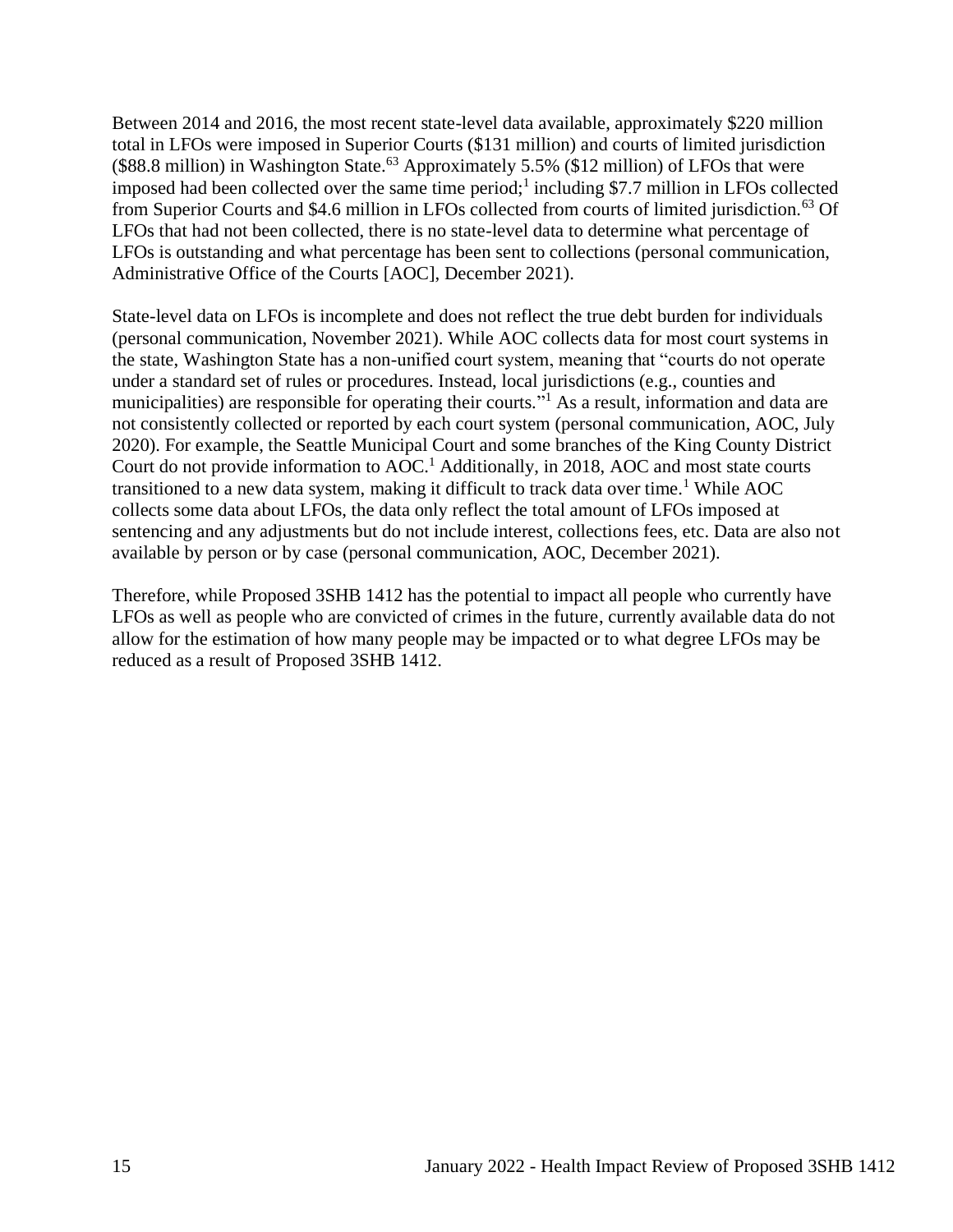



16 January 2022 - Health Impact Review of Proposed 3SHB 1412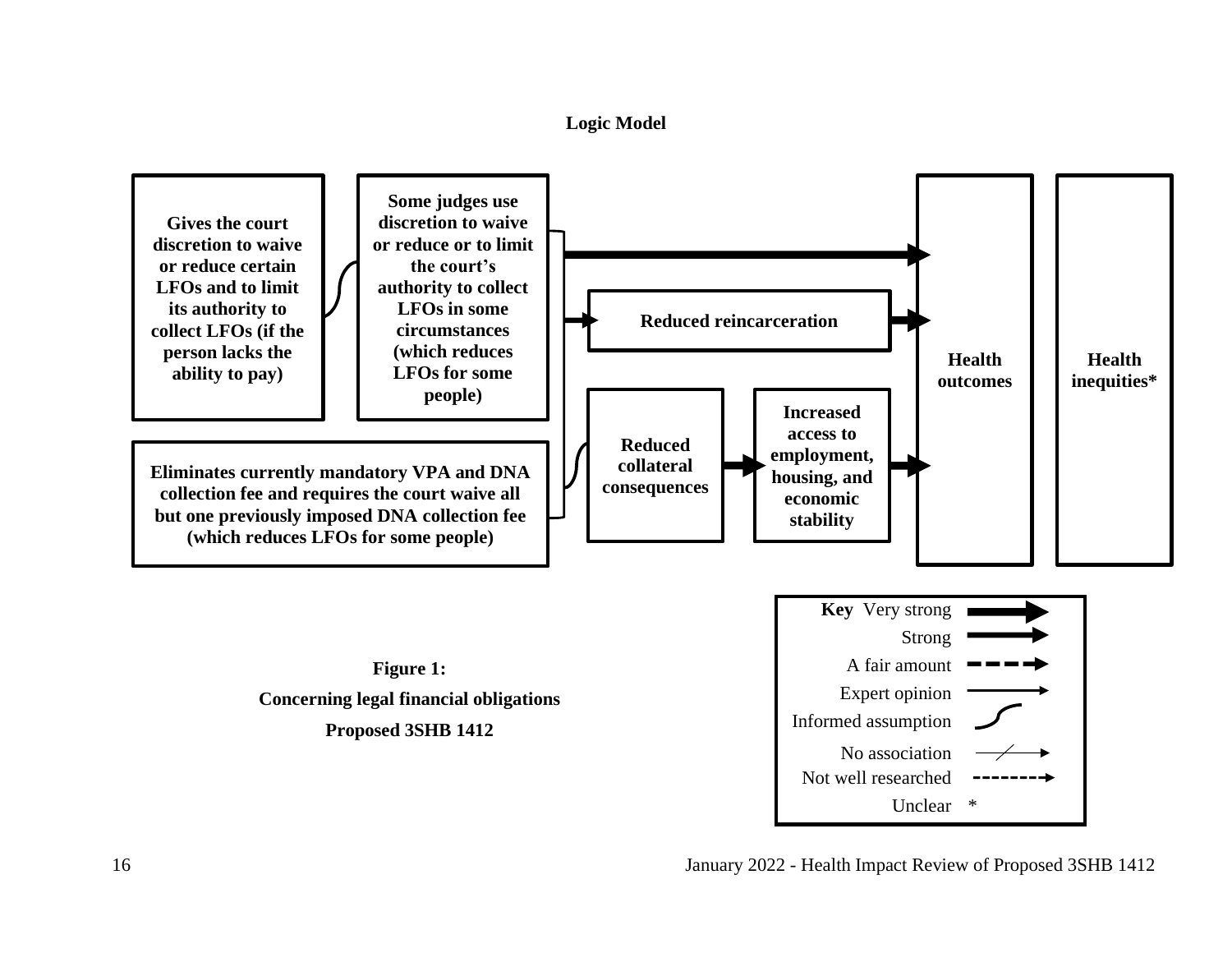#### **Summaries of Findings**

<span id="page-16-0"></span>**Would giving the court discretion to waive or reduce certain LFOs if the person lacks the ability to pay and to limit its authority to collect LFOs result in some judges using this discretion in some circumstances (which would reduce LFOs for some people)?** We have made the informed assumption that giving the court discretion to waive or reduce certain legal financial obligations (LFOs) if the person lacks the ability to pay and to limit its authority to collect LFOs would result in some judges using this discretion in some circumstances, which would reduce LFOs for some people. This informed assumption is based on provisions of the bill; information shared by key informants representing the Washington State Superior Court Judges' Association (SCJA), District & Municipal Court Judges' Association (DMCJA), and Washington State Department of Corrections (DOC); and Seattle Municipal Court data.

LFOs are debts related to criminal convictions. A court may order the payment of LFOs at sentencing, at a restitution hearing, or following an appeal.<sup>3</sup> LFOs generally fall into four categories: fines, costs, fees, and restitution.<sup>5</sup> Under current Washington State law, some LFOs are mandatory while others are discretionary. Courts must impose mandatory LFOs as part of a conviction for certain offenses, regardless of a person's ability to pay. <sup>64</sup> These mandatory LFOs cannot be waived using judicial discretion. Under current statute, a court must impose the Victim Penalty Assessment (VPA) (i.e., in Superior Court), DNA collection fee, and crime-specific mandatory LFOs such as criminal filing fees and victim restitution.<sup>5,64</sup> For example, Superior Courts are required by  $RCW$  7.68.035(1)(a) to impose a \$500 VPA for every felony or gross misdemeanor and a \$250 VPA for each misdemeanor.<sup>58</sup> Additionally, [RCW 43.43.7541](https://app.leg.wa.gov/rcw/default.aspx?cite=43.43.7541#:~:text=RCW%2043.43.7541-,DNA%20identification%20system%E2%80%94Collection%20of%20biological%20samples%E2%80%94Fee.,result%20of%20a%20prior%20conviction.) requires the collection of DNA from people convicted of certain crimes or categories of crimes outlined in [RCW 43.43.754](https://app.leg.wa.gov/rcw/default.aspx?cite=43.43.754) and imposes a \$100 DNA database fee.<sup>65</sup> Following a statute change in 2018, the DNA collection fee is no longer mandatory if the DNA of the person convicted of a crime was previously collected as a result of a prior conviction.<sup>16,65</sup> RCW [36.18.020\(2\)\(h\)](https://app.leg.wa.gov/rcw/default.aspx?cite=36.18.020) requires collection of a criminal filing fee of \$200 in a criminal case, unless the person who is accused of a crime is found indigent per the indigency standard (RCW 10.101.010[3][a-c]).<sup>66</sup> Courts are also required to order restitution where there is injury to a person or damage to a property, and the amount is determined at sentencing or within 180 days of sentencing.<sup>3</sup> Additionally, statute requires interest be imposed on restitution LFOs (at 12% interest rate), which begins accruing as soon as it is imposed.<sup>11</sup> Unlike other costs, "a court cannot reduce the total amount of restitution imposed based on an individual's ability to pay."5,9

Many other LFOs are discretionary and can be waived or reduced according to statute by the sentencing court (i.e., superior, district, or municipal courts). Discretionary costs are expenses incurred by the state during prosecution or pretrial supervision.<sup>64</sup> For example, courts may require a person who is accused of a crime to pay costs related to defense, including costs of preparing and serving a warrant, witness fees, cost of preparing and securing a warrant for failure to appear, cost of administering pre-trial supervision, and cost of deferred prosecution.<sup>67</sup>

*Gives the court discretion to waive or reduce certain LFOs if the person lacks the ability to pay* Currently, judges use discretion, as allowed by statute, to impose and sanction LFOs. Judges determine the sentence, which in turn determines the mandatory LFOs and any discretionary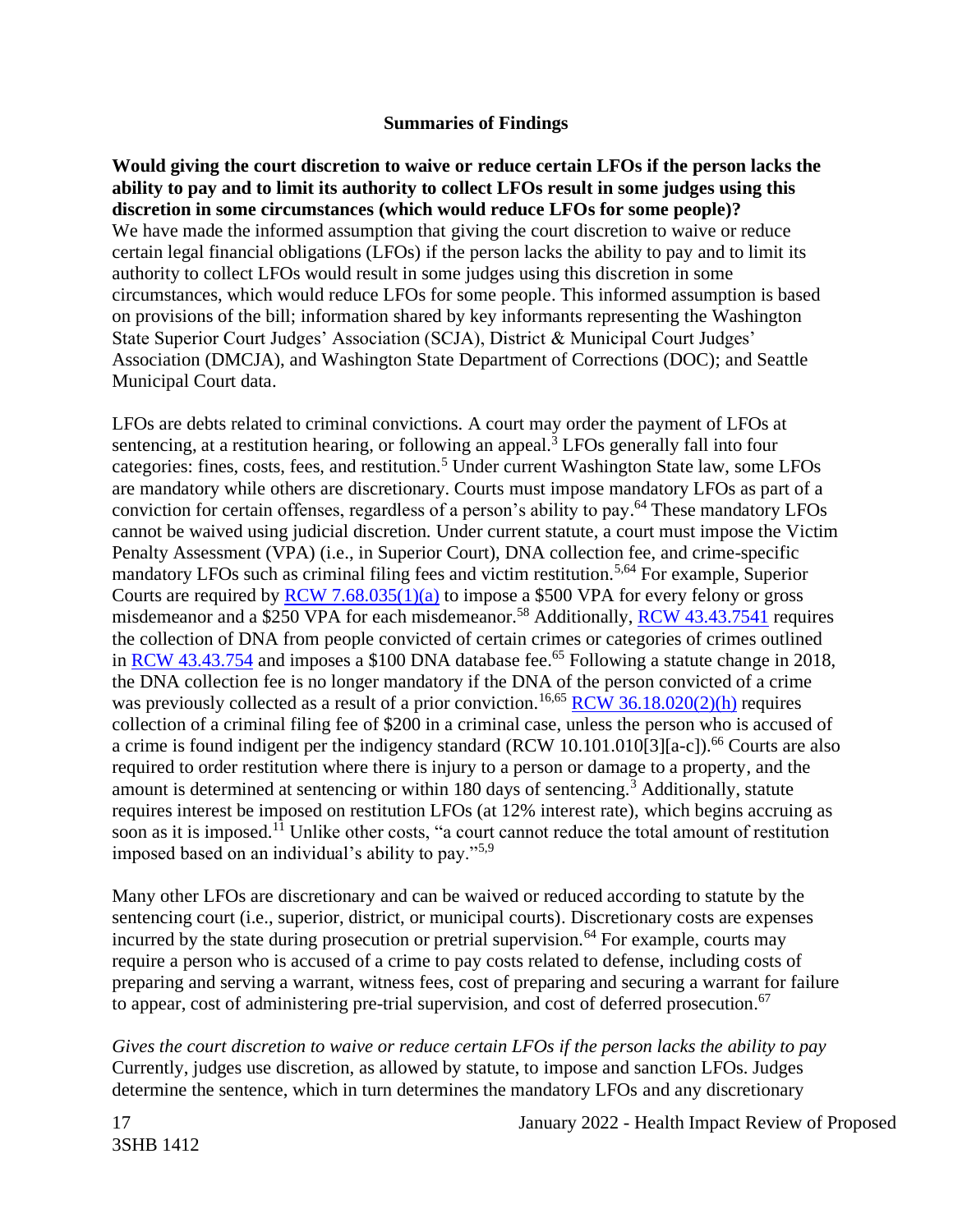LFOs. Judges apply the indigency standard, as defined in RCW  $10.101.010(3)(a-c)$ , to determine a person's ability to pay LFOs. Indigent is defined as "a person who, at any state of a court proceeding is: (a) Receiving one of the following types of public assistance: Temporary assistance for needy families [TANF], aged, blind, or disabled assistance benefits, medical care services under [RCW 74.09.035,](https://app.leg.wa.gov/rcw/default.aspx?cite=74.09.035) pregnant women assistance benefits, poverty-related [V]eterans' benefits, food stamps or food stamp benefits transferred electronically, refugee resettlement benefits, Medicaid, or supplemental security income [SSI]; or (b) Involuntarily committed to a public mental health facility; or (c) Receiving an annual income, after taxes, of [125%] or less of the current federally established poverty level [FPL]."<sup>67</sup> According to this standard, some Washington statutes require courts to waive or reduce certain LFOs if a person meets the definition of indigent. For example, jury fees may not be imposed on an individual found to be indigent at the time of sentencing.<sup>68</sup>

If passed, Proposed 3SHB 1412 would create multiple opportunities for the court to waive or reduce certain LFOs if the person lacks the ability to pay. It would: 1) revise indigency criteria by which judges may waive or reduce LFOs; 2) give the court discretion to waive or reduce restitution and accrued interest on restitution where the entity to whom restitution is owed is an insurer or is a state agency; 3) give the court discretion to not impose interest on restitution and expand opportunities to seek LFO relief from interest on non-restitution and discretionary costs; 4) allow any previously imposed criminal filing fee(s) to be waived or reduced; 5) allow any previously imposed VPA(s) to be waived or reduced; 6) eliminate payment of the VPA as a condition to suspension of a sentence or probation; and 7) remove prosecuting attorneys' responsibility to see that VPAs are imposed and collected.

First, Proposed 3SHB 1412 would revise indigency criteria for specific provisions. The bill would amend [RCW 10.01.160\(3\)](https://app.leg.wa.gov/rcw/default.aspx?cite=10.01.160) to define a person who is accused of a crime as "indigent" if they meet one of four criteria. The proposed language maintains the existing standard defined in RCW  $10.101.010(3)(a-c)$  and would expand the standard to include people who: 1) are experiencing homelessness or are mentally ill as defined in [RCW 71.24.025;](https://app.leg.wa.gov/rcw/default.aspx?cite=71.24.025) 2) have a household income greater than 125% of the FPL and basic living costs (e.g., shelter, food, utilities, healthcare, transportation, clothing, loan payments, support payments, and court-imposed obligations) that render them without the ability to pay LFOs; or 3) have other "compelling" circumstances that demonstrate an inability to pay. A court would have the discretion to consider a person's financial resources and the potential burden of LFOs. Currently, the court does not have the authority to use discretion in instances where a person does not meet the current indigence standard. Amending indigency criteria would allow more people, both who have returned to community and who are currently incarcerated, to have the court consider their circumstances and ability to pay LFOs. <sup>68</sup> Criteria could also impact when a court determines a person has "willfully" not paid their LFOs (RCW 10.01.180) and is subject to penalties.<sup>69</sup>

The bill would also amend RCWs 3.66.120(2), 9.94A.750(3)(b), 9.94A.753(3)(b), 9.92.060(3), and 9.95.210(4) to allow the court to reduce or waive restitution and accrued interest on restitution, including at sentencing, where the entity to whom restitution is owed is an insurer (as defined and authorized under title 48 RCW) or is a state agency (RCW 42.56.010[1]). For the purposes of these sections, "insurer" does not include an individual or joint self-insurance program and "self-insurance" means a formal program of advance funding and management of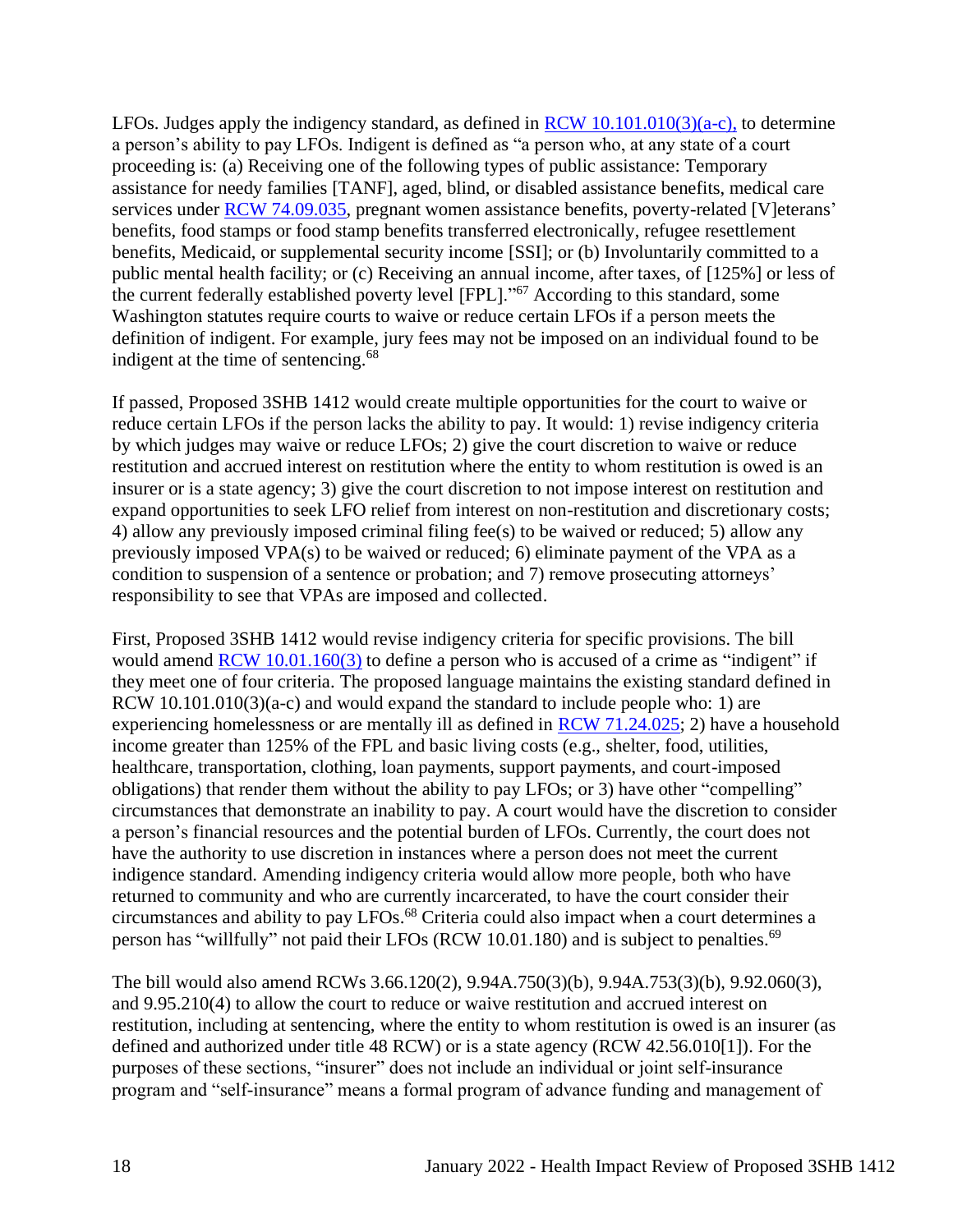entity financial exposure to risk of loss that is not transferred through the purchase of an insurance policy or contract. Specifically, the court would be allowed to waive or reduce restitution-related LFOs owed to an insurer or a state agency if the person who owes restitution "does not have the current or likely future ability to make full or partial restitution."

The bill would also add language to **RCW** 10.82.090 allowing the court to not impose interest on any restitution the court orders. The new language states the court shall consider: a) whether the person is indigent; b) their available funds and other liabilities, including child support and other LFOs; c) whether the person is experiencing homelessness; and d) whether the person is mentally ill. The new provision would also require the court to consider the victim's input, if any, as it relates to any financial hardship they may experience if interest is not imposed and paid to them. The court may also consider any other information it believes relates to not imposing interest on restitution. Additionally, the bill would strike language from RCW 10.82.090(3) requiring a person be released from total confinement before petitioning the court to reduce or waive the interest on LFOs resulting from a criminal conviction. This change would expand "opportunities to seek relief from interest on non-restitution and discretionary costs to people who are currently incarcerated on the conviction for which the LFOs were imposed" (personal communication, Columbia Legal Services, January 2022).

The proposed bill would amend and reenact RCW 36.18.020 to allow the court, upon motion of a person with LFOs, discretion to waive or reduce any previously imposed criminal filing fee(s) if the court finds the individual is indigent as defined in RCW 10.01.106(3). This would allow people who were assessed the \$200 fee when it was mandatory (prior to the implementation of E2SHB 1783) to have the court consider their ability to pay.

Specific to Superior Courts, the bill would amend [RCW 7.68.035](https://apps.leg.wa.gov/RCW/default.aspx?cite=7.68.035) to allow the court, upon motion by a person with LFOs, to waive or reduce any previously imposed VPA if the court finds they are indigent as defined in RCW 10.01.160(3) and does not have the "current or likely future ability to pay." It strikes language prohibiting the VPA from being reduced, waived, or converted to community restitution from RCWs [9.94A.6333\(3\)\(f\),](https://app.leg.wa.gov/rcw/default.aspx?cite=9.94A.6333) [9.94B.040\(3\)\(f\),](https://app.leg.wa.gov/rcw/default.aspx?cite=9.94B.040) [10.01.180\(5\),](https://app.leg.wa.gov/rcw/default.aspx?cite=10.01.180) and 13.40.200(4). It also removes language from RCW 9.94A.760(1) that indigency "is not grounds for failing to impose the [VPA]."<sup>70</sup> Similarly, it eliminates payment of the VPA as a condition for suspension of a sentence (RCW 9.92.060[2]) or probation (RCW 9.95.210[2]). Finally, it strikes language in RCW 7.68.035(6) requiring county prosecuting attorneys be responsible for making every reasonable effort to see VPAs are imposed and collected.

Overall, these revisions expand the standards and instances in which the court may consider waiving, reducing, or not imposing certain LFOs.

Key informants working with people with LFOs stated there is some evidence that judges will use discretion to reduce LFOs (personal communications, November-December 2021). For example, a key informant working with people with LFOs who are currently or were formerly incarcerated shared that among Superior Court "judgments and sentences issued pre-2015, nearly 99% have at least one LFO ordered by the court" (personal communication, Washington State Department of Corrections [DOC], November 2021). In 2018, the Washington State Legislature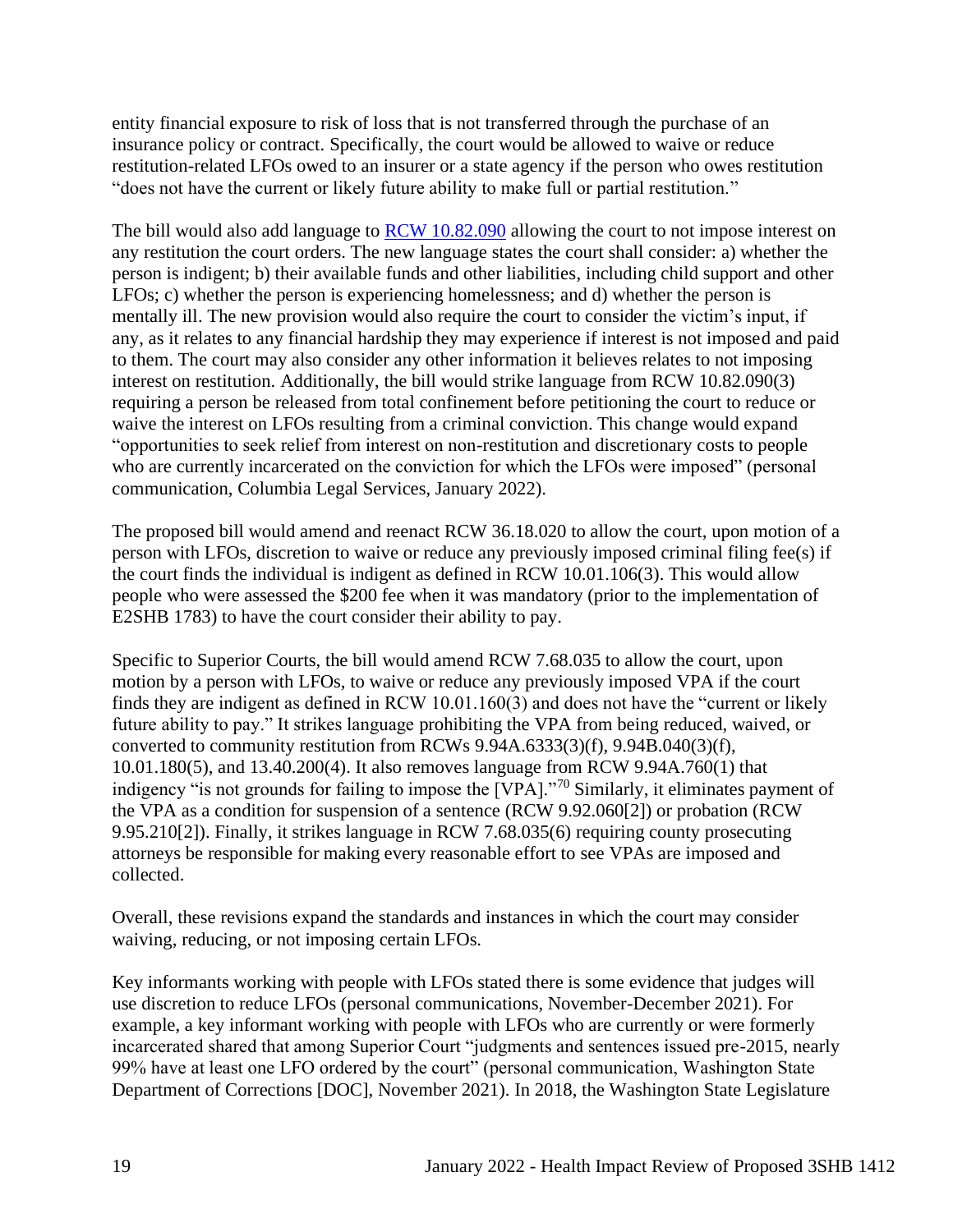passed E2SHB 1783 (Chapter 269, Laws of 2018), which provides that a court may not impose costs on a person who is indigent at the time of sentencing.<sup>16</sup> Since implementation of the new law, DOC staff have seen evidence that at least some Superior Courts are not imposing LFOs at sentencing for those determined to be indigent (personal communication, DOC, November 2021).

Data from Seattle Municipal Court (SMC) serve as an example of current court discretion for non-mandatory LFOs and demonstrate how discretion can affect someone's total LFOs. In courts of limited jurisdiction, judges are required to ask about and consider a person's ability to pay costs, including consideration of a person's income, employment history, monthly expenses, other assets or financial resources, and other debts.<sup>71</sup> In 2017, SMC ordered \$5.5 million in LFOs for criminal non-traffic offenses.<sup>71</sup> The court subsequently adjusted the total amount owed to approximately \$360,000 (a roughly 93% reduction).<sup>71</sup> The court also adjusted restitution owed for non-traffic criminal offenses, from an average of \$170 to \$130.<sup>71</sup> Although researchers did not conduct follow-up interviews to determine the exact reason for the adjustment, data indicate that discretion was used to decrease the initial LFO amounts in these courts (personal communication, Dr. Alexes Harris, University of Washington, December 2021).

Surveys conducted by the Washington Supreme Court Minority and Justice Commission with judicial officers, prosecutors, defense attorneys, and civil and legal aid attorneys in the state found inconsistent evidence regarding whether judges currently inquire into a person's "ability to pay" before imposing LFOs.<sup>15</sup> When asked whether they consider a person's ability to pay when setting costs and fees and when setting fines, 98% of judicial officers surveyed responded 'yes' to both questions.<sup>15</sup> Among prosecutors surveyed, 78% answered 'yes' there is an inquiry on the record into ability to pay.<sup>15</sup> Among defense attorneys and civil and legal aid attorneys surveyed, 59% reported that judges in the courts where they practiced conducted an adequate inquiry into their clients' ability to pay costs as is legally required.<sup>15</sup> However, just 21% reported "judges use the indigence standards in RCW 10.101.010 and General Rule 34 as required by HB 1783".<sup>15</sup> Additionally, when asked why courts impose LFOs, judicial officials' most commonly reported reasons were 1) cost recovery or to fund the criminal legal system, 2) "because the Legislature says so", and 3) punishment.<sup>14</sup> Based on this information, some people with LFOs "were not optimistic about impacted persons' chances of having the ability-to-pay inquiry result in imposition of reduced LFOs [under current statutes], or that it would be applied consistently across the state..." This conclusion was also informed by their "own lived experience with different judges using their discretion differently, and otherwise inconsistent application of the  $law.^{"14}$ 

#### *Allows the court to limit its authority to collect LFOs in certain circumstances*

[RCW 9.94A.760\(5\)](https://apps.leg.wa.gov/rcw/default.aspx?cite=9.94A.760#:~:text=(1)%20Whenever%20a%20person%20is,as%20described%20in%20RCW%2010.01.) requires that, for any Superior Court conviction for an offense committed on or after July 1, 2000, "the court shall retain jurisdiction over the [person who is convicted of a crime], for purposes of [their] compliance with payment of the [LFOs], until the obligation is completely satisfied, regardless of the statutory maximum for the crime."<sup>70</sup> Therefore, until the person has paid all of their outstanding LFOs, they remain under the court's authority, which means "a county clerk is authorized to continue to try to verify income and collect."<sup>5</sup> Failure to make an LFO payment has legal repurcussions and "courts can set 'show cause' hearings where people must explain why 'they should not be punished for noncompliance.' If a court determines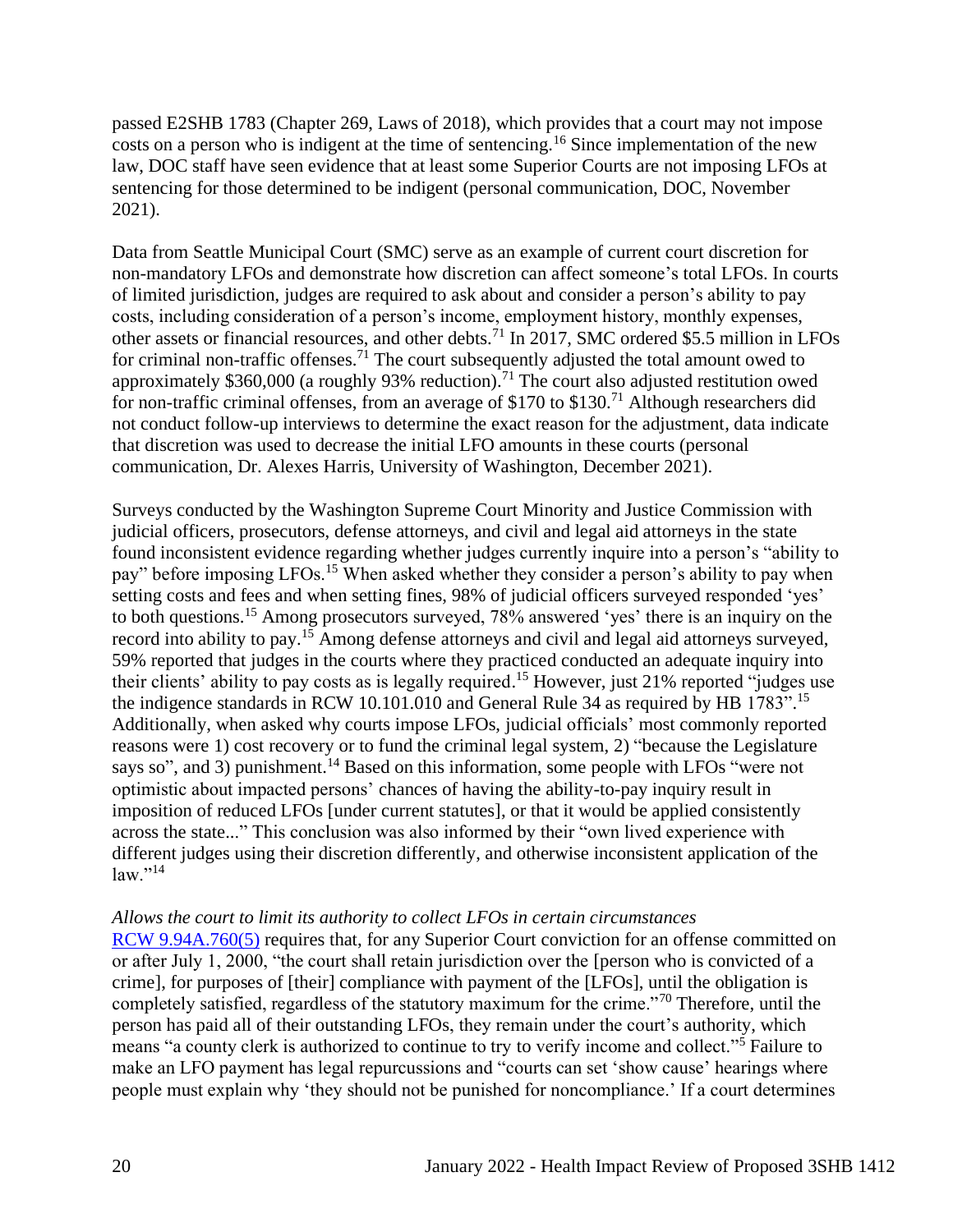someone has the means to pay but has not" or "if an individual fails to appear for a show cause hearing", the judge may order additional penalties.<sup>1</sup>

Additionally, under current law, district sentencing courts have the authority in some circumstances to extend the timeframe in which certain LFOs can be enforced. For example, [RCW 3.66.120\(3\)](https://app.leg.wa.gov/rcw/default.aspx?cite=3.66.120) establishes that all court-ordered restitution may be enforced within a 10-year period either following the release of a person with LFOs from total confinement or from the point of sentencing, whichever is longer.<sup>72</sup> However, the statute also allows the court to extend the criminal judgment an additional 10 years for collection purposes if the court finds "that the [person with LFOs] has not made a good faith attempt to pay."<sup>72</sup> Additionally, [RCW 6.17.020](https://app.leg.wa.gov/rcw/default.aspx?cite=6.17.020) allows the clerk of the Superior Court, or a designee, to seek an extension of a judgment for an additional 10 years for collections purposes, provided that no filing fee shall be required.<sup>73</sup>

If passed, Proposed 3SHB 1412 would strike language in RCW 9.94A.760(5) differentiating between offenses committed prior to July 1, 2000 and those committed on or after July 1, 2000. The bill would also strike the requirement that the Superior Court retain authority over a person until they have paid all their outstanding LFOs. It would reduce the time period of LFO enforcement to any time during the 10-year period following a person's release to community from incarceration or within 10-years of the judgement or sentencing, whichever is later. Moreover, new language would only allow the court to extend the period of LFO enforcement if it determined the person had "the current or likely future ability to pay." Finally, it establishes that a person does not have the current ability to pay if they meet the revised indigency criteria outlined in RCW 10.01.160(3). The bill would similarly amend RCW 6.17.020(4) to reflect "the current or likely future ability to pay" and revised indigency criteria. This would limit the Superior Court clerk's, or its designee's, authority to seek an extension for an addition 10 years for purposes of LFO collection. Further discussion of the potential impacts of LFOs in collections is presented in Other Considerations.

Similarly, Proposed 3SHB 1412 would strike the "has not made a good faith attempt to pay" standard for extending court jurisdiction an additional 10 years for purposes of collecting restitution LFOs from RCW 3.66.120(3). Instead, the bill would allow district courts to extend the judgment to pay court-ordered restitution only if the person has the "current or likely future ability to pay." Any person deemed indigent (RCW 10.01.160[3]) does not have the current ability to pay.

Overall, based on provisions of the bill and information shared by key informants, we have made the informed assumption that giving the court discretion to waive or reduce certain LFOs if a person lacks the ability to pay and to limit its authority to collect LFOs would result in some judges using this discretion in some circumstances, which would reduce LFOs for some people. Since this reduction of LFOs is based on judicial discretion, it is not possible to determine in what cases judges may apply discretion or to what degree LFOs may be reduced. However, all key informants stated that Proposed 3SHB 1412 would likely result in LFOs being reduced by some amount for some people.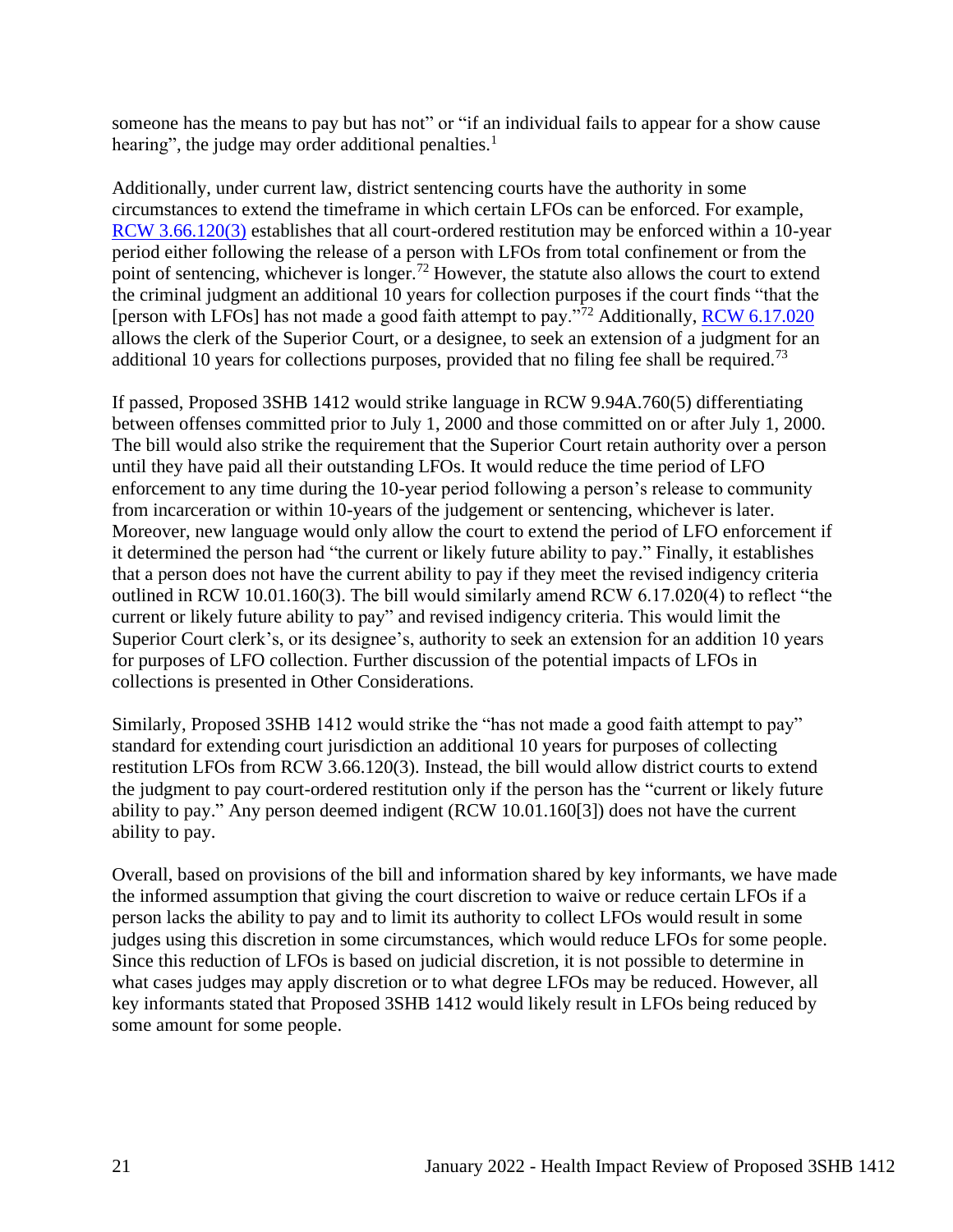#### **Would reducing LFOs for some people improve health outcomes?**

There is very strong evidence that reducing the financial impact of and debt from LFOs will lead to improved health outcomes. Financial impact can be measured by a number of indicators including household income, socioeconomic position, relative deprivation, poverty rates, and personal indebtedness.20,21,24,25,30,31,74

The bill provides two mechanisms to reduce LFOs for some people. First, it would allow expanded opportunities for judges to use discretion to reduce certain LFOs. Secondly, it would eliminate future imposition of two currently mandatory LFOs—the VPA and DNA collection fee. Following the effective date, the bill would strike the requirement that Superior Courts impose a mandatory VPA for each case or cause of action that includes one or more convictions (\$250 for misdemeanors and \$500 for felonies or gross misdemeanors). It would also eliminate the \$100 DNA collection fee. Moreover, it would require the court, upon motion of the person with LFOs, to waive all but one instance of previously imposed DNA collection fees. While available data do not allow us to determine the degree to which these changes would reduce current or future LFOs, the provisions would likely reduce LFOs for some people.

There is a large body of robust evidence that supports the association between income and health. Significant correlations exist between lower income and multiple health indicators including worse overall self-reported health, depression, stress, asthma, arthritis, stroke, oral health, tobacco use, women's health indicators, health screening rates, physical activity, and diabetes.<sup>19-25</sup> Further, 2015 data indicate that age-adjusted death rates were higher in Washington State census tracks with higher financial poverty rates.<sup>26</sup> Household income was the strongest predictor of self-reported health status in Washington in 2016, even after accounting for age, education, and race/ethnicity.<sup>27</sup>

In addition, another body of evidence indicates an association between debt, or indebtedness, and health. Evidence from two systematic reviews showed that unpaid debt is associated with poorer self-reported physical health and health-related behaviors such as physical activity, alcohol and tobacco use, and diet quality.<sup>30,31</sup> Evidence shows that personal debt negatively impacts mental health and is associated with an increased rate of depression and depression-related symptoms such as anxiety and anger as well as suicidal ideation.<sup>30,31</sup> The results from a pooled metaanalysis demonstrate significant associations between debt and mental disorders, depression, suicide completion or attempt, problem drinking, drug dependence, neurotic disorder, and psychotic disorders.<sup>30</sup>

A 2020 report from the U.S. Federal Reserve System showed that people who experience LFOs are three times as likely to have medical debt, twice as likely to have student loan debt, and 1.5 times as likely to have credit card debt compared to people without LFOs.<sup>28,75</sup> The Federal Reserve reported that 53% of people with LFOs or family members with LFOs said they were "doing at least okay financially" compared to 75% of people without LFOs.<sup>75</sup> A literature review of research published from 1990 to 2019 summarized that, "debt was generally shown to have a negative effect on financial well-being, reentry, family structure, and mental health",<sup>28</sup> and, more specifically, "LFO debt is associated with negative mental health including stress, a sense of hopelessness, feeling overwhelmed, and substance use."<sup>28</sup>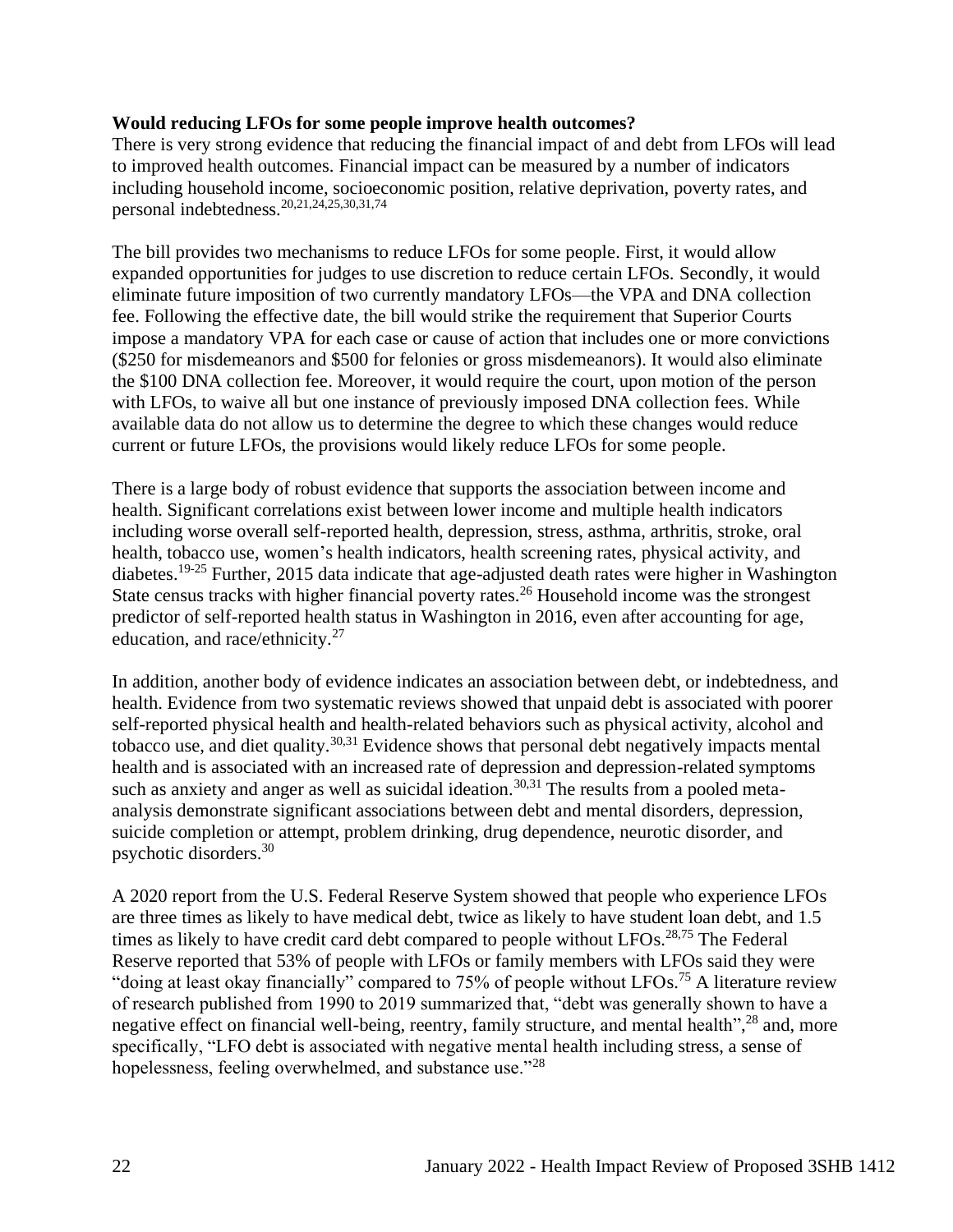In qualitative studies, stress, particularly about what debt to pay against other necessities such as family obligations, housing costs, and other debt was common among people with LFOs.<sup>29</sup> Stress related to unpaid legal debt can be both acute and chronic. Acute stress can include the primary stress of the imposition of LFOs and secondary stressors such as court summons, arrest warrants, and the threat of possible reincarceration.<sup>76</sup> Chronic stress includes the ongoing experience of anxiety due to the inability to pay, the outstanding balance of LFOs, the difficulty to meet other financial needs, and the possibility of future criminal legal intervention.<sup>76</sup>

Therefore, there is very strong evidence that reducing LFOs for some people would likely improve mental and physical health outcomes.

#### **Would reducing LFOs for some people reduce reincarceration?**

There is strong evidence that reducing LFOs for some people may reduce reincarceration.<sup>‡</sup> Under current law in Washington State, failure to make an LFO payment may result in jail, work release, home detention, or some other alternative confinement. <sup>1</sup> People with LFOs in Washington State have discussed the stress and burden of owing LFOs and have stated that the possibility of reincarceration feels like an immediate threat, especially for people who have lowpaying jobs and limited incomes.<sup>14</sup> For example, one person with LFOs stated that if someone is delinquent on a payment, "…we often are forced back into court or told if we don't make a payment, we're going to go to jail. And so, there's a sense of urgency and fear around that."<sup>14</sup>

A review of literature published from 1990 to 2019 further explained that LFOs may directly contribute to the cycle of reincarceration, as failure to pay LFOs can result in reincarceration.<sup>28</sup> The review cited research suggesting that between 50-90% of people with LFOs have outstanding payments, and two studies showed that reincarceration due to failure to pay LFOs occurs in 17-20% of cases.<sup>28</sup> The review concluded that "LFOs contribute to a cycle of indebtedness, constrained decisions and stress, which may impact the risk of recidivism in the future, and certainly contributes to deepening impoverishment."<sup>28</sup> Another review of literature evaluated 8 articles looking specifically at impacts of LFOs related to felony convictions on recidivism and reincarceration.<sup>32</sup> The review found that 7 of the 8 articles concluded a positive relationship between LFOs and recidivism, such that the imposition of fees, fines, and restitution increased recidivism.<sup>32</sup>

Though less generalizable, a study with 1,167 adolescents in Allegheny County, Pennsylvania found that the total amount of fines, fees, and restitution imposed at disposition as well as the total amount of LFOs owed at case closing statistically significantly increased the odds of committing a new offense or of being convicted of a felony or misdemeanor in adult court within 2 years.<sup>33</sup> The relationship remained even after controlling for age, sex, race/ethnicity, and type of crime committed.<sup>33</sup>

<sup>‡</sup> The published literature uses the term 'recidivism' to refer to various measures, spanning from supervision revocations (i.e., technical violations like failing to meet with a supervision officer) to new felony convictions. Research findings vary depending on which measures are evaluated. The term 'recidivism' will be used for accuracy as appropriate. However, people may be reincarcerated for failure to pay LFOs and the literature and key informants stated that 'reincarceration' is more accurate and demonstrates the systemic nature in which those with fewer resources (e.g., people of color, those of low socioeconomic status) are more likely to be reincarcerated than those with greater access to resources.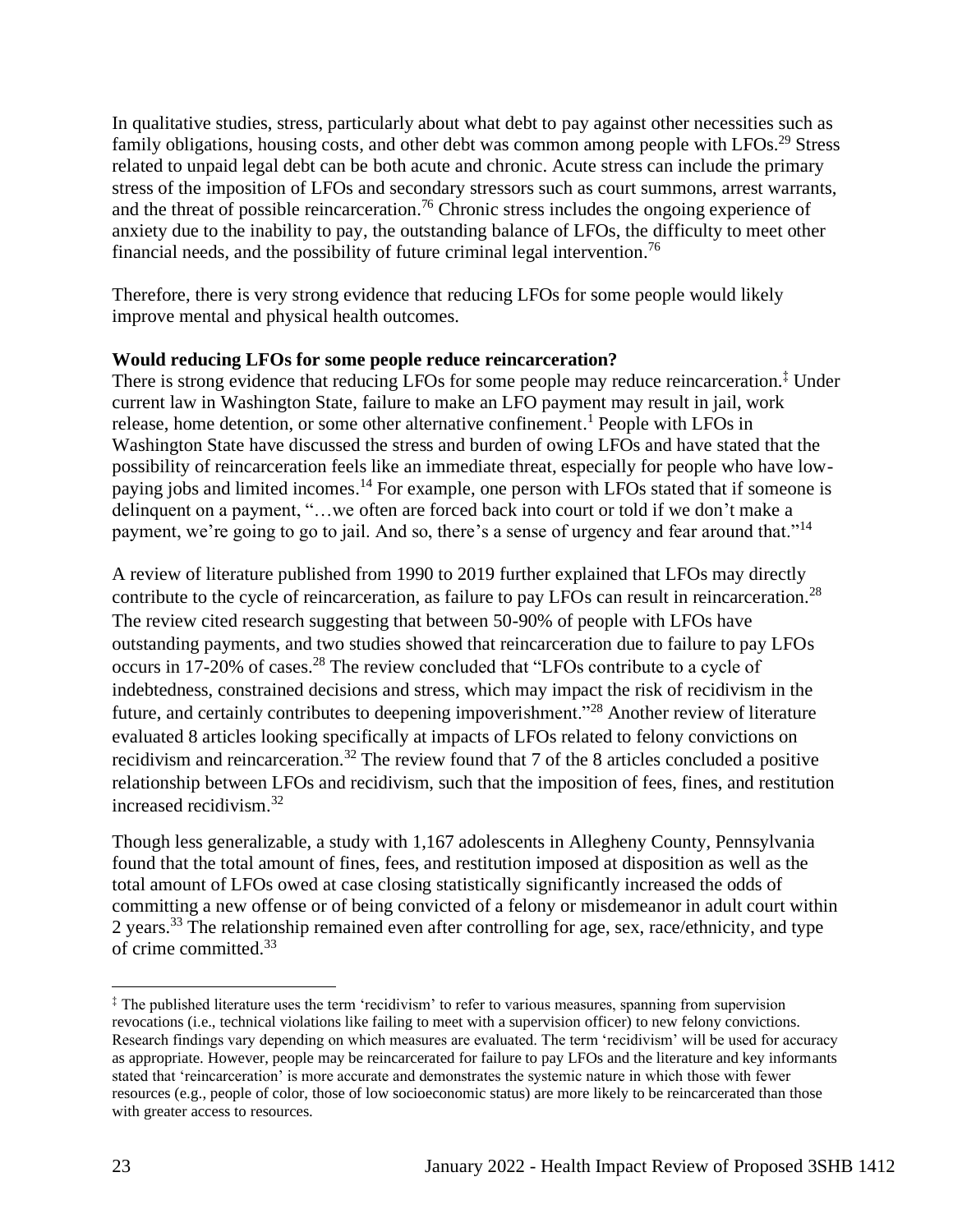Therefore, there is strong evidence that reducing LFOs would likely reduce further involvement in the criminal legal system and reincarceration for some people.

## **Would reducing reincarceration improve health outcomes?**

There is very strong evidence indicating that involvement in the criminal legal system is linked to poor health outcomes.<sup>34-45</sup> Criminal legal system contact can be measured by a number of indicators including, but not limited to, arrest, conviction, and incarceration.<sup>44,45</sup> A large body of evidence supports the association between incarceration and poor health outcomes. A recent qualitative study with people who are incarcerated in Washington State prisons framed incarceration as a chronic health condition as "living conditions can become chronic health conditions, especially in prisons…long-term imprisonment leads to 'chronic incapacitation' lasting a lifetime, even after release. This 'long tail of incarceration...essentially functions as a chronic disability."<sup>41</sup>

More specifically, people who are incarcerated are more likely to experience chronic medical conditions (e.g., hypertension, asthma, arthritis, diabetes, high body mass index), infectious diseases, lower self-rated health, increased psychiatric disorders, and a greater risk of mortality upon release.<sup>41-44</sup> Research shows that people with a history of incarceration have a significantly greater likelihood of major depression, life dissatisfaction, and mood disorders when compared to people who do not have a history of incarceration<sup>43,45</sup> and that effects persist after release. Analysis of a contemporary cohort's criminal legal system contact and mental health over time found arrest and incarceration, but not conviction, are independently associated with poor mental health.<sup>45</sup> Therefore, decreasing reincarceration and further involvement in the criminal legal system has the potential to improve health outcomes.

## **Would reducing LFOs for some people reduce collateral consequences of conviction?**

We have made the informed assumption that reducing LFOs for some people may decrease collateral consequences§ of conviction for some individuals. This informed assumption is based on a report from the U.S. Commission on Civil Rights and current Washington State laws. However, because it is not possible to determine to what magnitude LFOs would be reduced and because people would have to petition to have their LFOs reduced and conviction(s) vacated, it is unclear how many people with LFOs would experience reduced collateral consequences. Further discussion of the potential impacts of requiring people with LFOs to petition the court for remission is presented in Other Considerations.

Collateral consequences are sanctions, restrictions, or disqualifications resulting from criminal history that are imposed by federal, state, or local laws and policies.<sup>46</sup> In 2019, the U.S. Commission on Civil Rights (The Commission) released a report which cited 955 sources, entitled "Collateral Consequences: The Crossroads of Punishment, Redemption, and the Effects

<sup>§</sup> Key informants representing people with LFOs in Washington State shared that the term "collateral consequences" may imply that consequences are unintended. However, they stated these consequences are intentional and directly result from the imposition of LFOs. Researchers have also explained that, "collateral consequences may well be the unintended effects of policy, but collateral sanctions are the effects of intended 'collateral consequence laws'- policies that are intended to have an effect."<sup>32</sup> For example, LFOs, employment restrictions, and public housing restrictions "are automatic results of felony convictions and are implemented by formal and informal means in the community." 32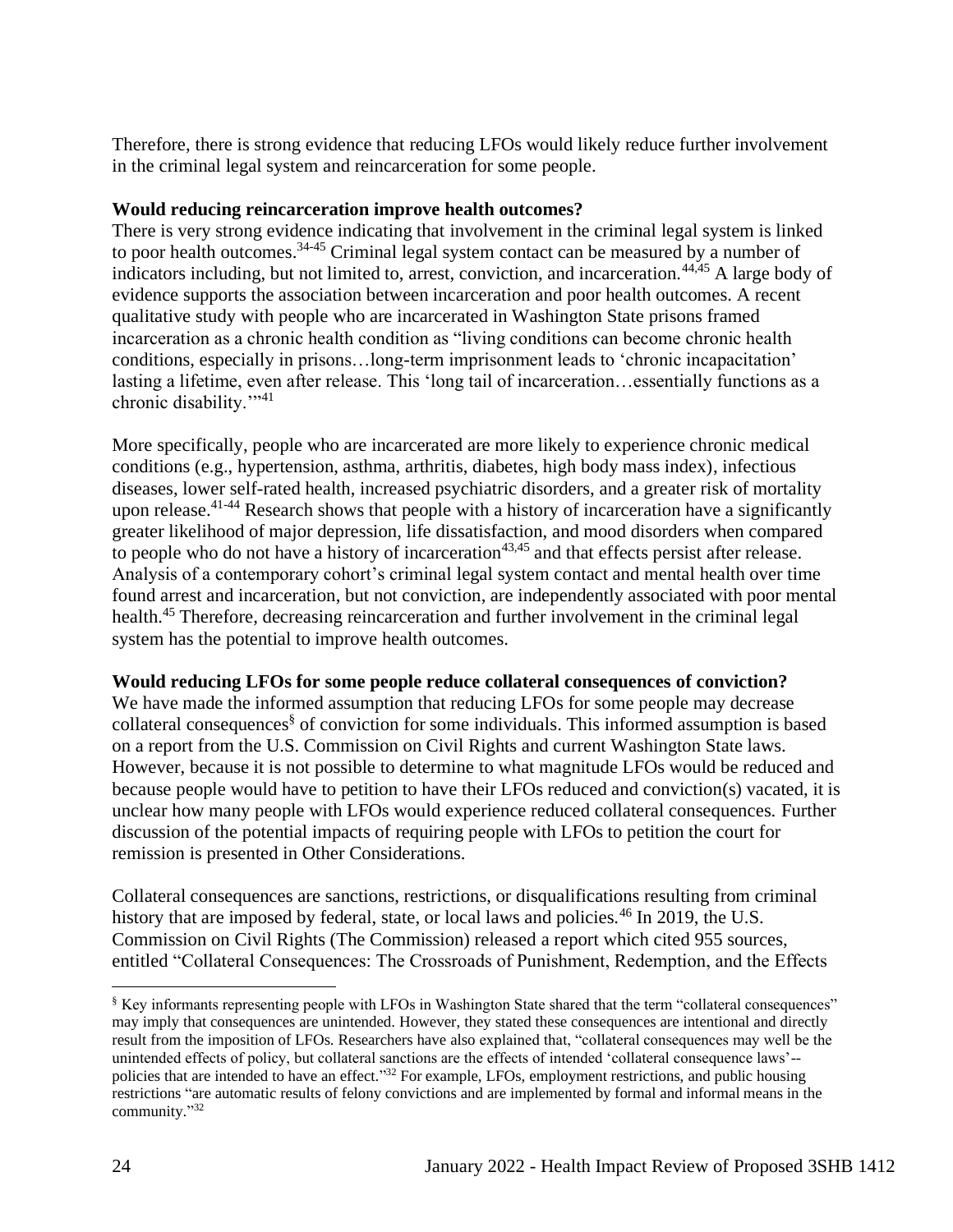on Communities."<sup>46</sup> It noted, "[c]ollateral consequences of criminal records can create an array of lifelong barriers that hamper successful reentry into society—including barriers to […] education, employment, professional licensing, housing, and receipt of public benefits. These collateral consequences can profoundly affect individuals and families and their economic security."<sup>46</sup> Nationally, The Commission found, among approximately 44,631 collateral consequences, nearly 40% (17,436) are elicited by any felony conviction and about 19% (8,294) are elicited by any misdemeanor.<sup>46</sup> Evidence indicates that "[m]any collateral consequences are unrelated either to the underlying crime for which a person has been convicted or to a public safety purpose."<sup>46</sup>

Under current Washington State law, failure to make an LFO payment has formal consequences resulting in legal sanctions. If a person fails to pay an LFO and the court determines they have the means to pay but have not, they may be sentenced to jail, work release, home detention, or some other alternative confinement.<sup>1</sup> Similarly, if they fail to appear for a show cause hearing, the judge may issue a warrant for their arrest.<sup>1</sup>

People with LFOs, including those making payments, also face consequences beyond the legal system for as long as the conviction cannot be vacated (cleared) from their criminal record. While people who have been convicted of certain misdemeanors, gross misdemeanors, and felonies can request the court vacate these convictions,<sup>77</sup> to do so they must first meet all requirements of the sentence, including paying any and all LFOs.<sup>78,79</sup> As long as a person owes LFOs and the court retains authority to collect, a county clerk is authorized to continue to try to verify income and collect funds, and the person cannot request the court vacate their conviction.<sup>5</sup>

While we do not know how many people may experience reduced collateral consequences, we have made the informed assumption that reducing LFOs for some people may decrease collateral consequences for some individuals.

## **Would reducing collateral consequences increase access to employment, housing, and economic stability?**

There is very strong evidence that reducing collateral consequences of conviction would likely improve access to employment opportunities, housing, and economic stability. Key informants shared that LFOs can also affect access to other financial services (personal communications, December 2021). While most of the research reviewed focused on collateral consequences resulting from felony convictions and incarceration, anyone convicted of a crime (including those who are not incarcerated) may experience collateral consequences. One researcher noted that, "owing any amount of debt…can result in some of the same negative, structural consequences that are associated with owing extremely large amounts."<sup>47</sup>

#### *Access to employment opportunities*

Criminal background checks often act as barriers to employment for people with a criminal record. For example, results of an audit study found that applicants with a criminal record are 50% less likely to receive a callback or job offer than applicants without criminal records.<sup>46</sup> Additionally, The Commission cited a 2018 Brookings Institution study which found, "during their first full year after release, only 55[%] of [people who were formerly incarcerated] reported earnings."<sup>46</sup> Among those who were employed, "their mean annual income was only \$10,090,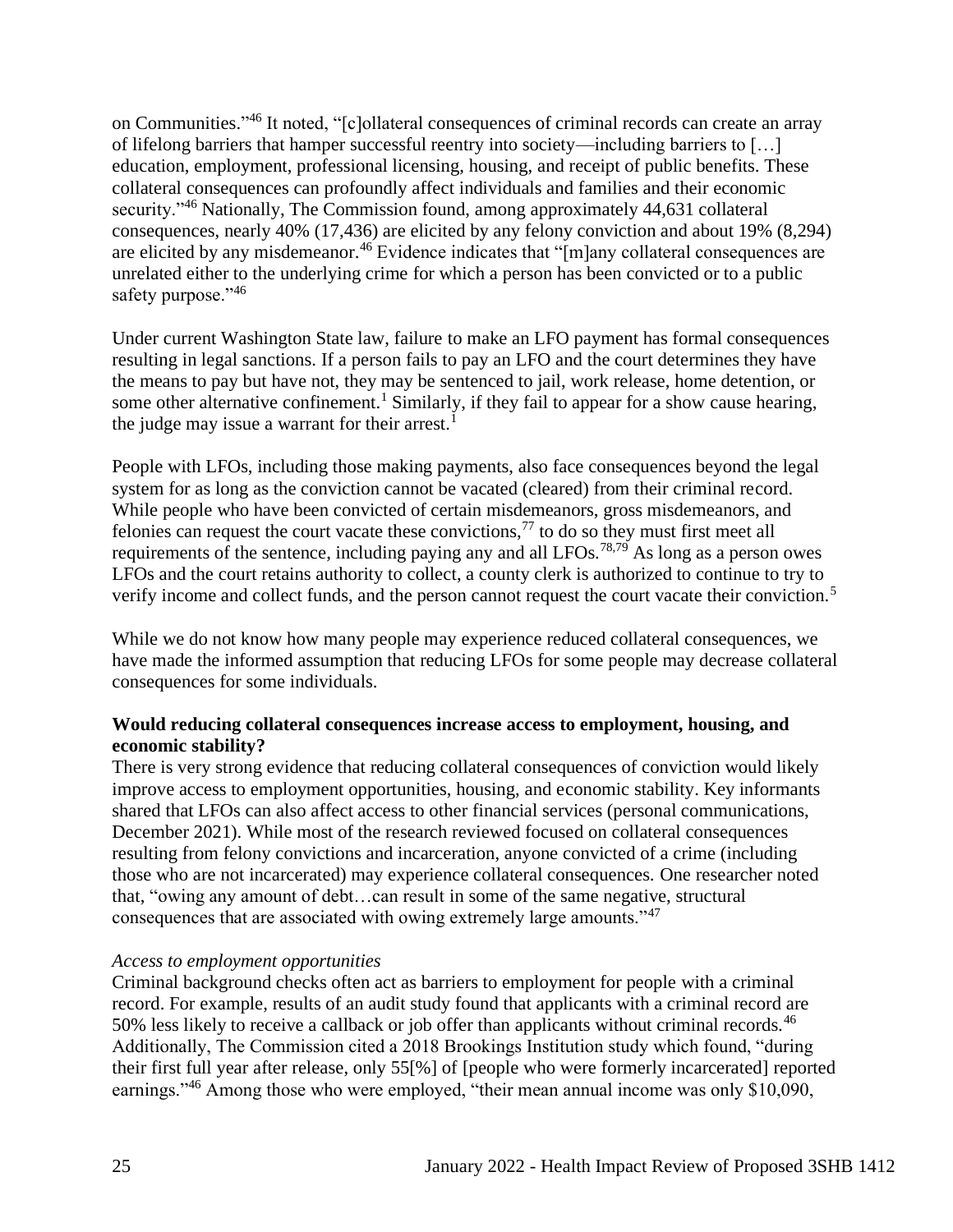and only 20[%] of these individuals earned more than \$15,000 that year."<sup>46</sup> Licensing requirements also act as barriers for people who were convicted of a crime. About 30% of U.S. workers need licenses.<sup>46</sup> Nationally, about 8,000 documented state licensing restrictions apply to people convicted of any felony conviction and over 4,000 apply to people convicted of any misdemeanor.<sup>46</sup>

While Washington State provides several protections for applicants with a criminal record, employers can still review an applicant's criminal record in later stages of the hiring process. Key informants shared that having LFOs and being unable to vacate a conviction still presents barriers to employment (personal communications, November-December 2021). For example, A 2021 report from the Washington State Supreme Court Gender & Justice Commission explained "[a] felony makes it harder to secure employment, the inability to secure employment makes it harder to pay the LFOs, the inability to pay the LFOs makes it impossible to obtain the certificate of discharge, and the inability to obtain the certificate of discharge makes it impossible to vacate the conviction preventing the employment necessary to pay the LFOs to begin with."<sup>5</sup> Similarly, a longitudinal study of people convicted of a felony in Texas, Ohio, and Illinois between 2002 and 2006 found that people with LFOs made less money on average at 2 months after release to community, with those with LFOs earning \$9.14 per hour compared to those without LFOs earning \$10.75 per hour.<sup>47</sup> The author explained that, "criminal stigma, lack of work history, and the disorganized neighborhoods to which many [people] return makes securing legitimate employment—and, consequently, an income to address debt obligations—difficult. Without employment and an income stream, the threat of violation for not paying debts looms."<sup>47</sup>

Key informants also shared that, anecdotally, even among people who have secured employment a criminal history can limit opportunities for advancement (personal communications, December 2021). Moreover, to avoid wage garnishment, often used to collect LFOs, individuals may choose to work jobs under the table or change jobs regularly, which may further limit job security or financial stability (personal communications, November 2021).

#### *Access to housing*

Evidence indicates that people who have LFOs and cannot vacate a criminal conviction have difficulty affording housing costs and may face restrictions related to their criminal record. As such, "[a]pproximately two-thirds of [people who were formerly incarcerated] rely on family members for housing.<sup>346</sup> Housing is both a critical component for reentry into community following incarceration as well as family reunification.<sup>5</sup> However, public housing restrictions can limit family support available, depending on the type of conviction. Local public housing authorities have "broad discretion in deciding how to use criminal records in housing admissions."<sup>5</sup> One study found that nearly 80% of people who were formerly incarcerated reported ineligibility or denial of housing because of their or a family members' conviction history.<sup>46</sup> The private market poses additional challenges as rents are expensive compared to public housing, background and credit checks are often required, and stigma is associated with criminal records.<sup>46</sup> For example, "private landlords can screen for criminal history up to seven years and deny residency to tenants based on that basis."<sup>5</sup>

Without the financial means to pay off LFOs, people may not qualify for a mortgage.<sup>14</sup> Anecdotally, in cases where someone has qualified, the state may put liens on any real property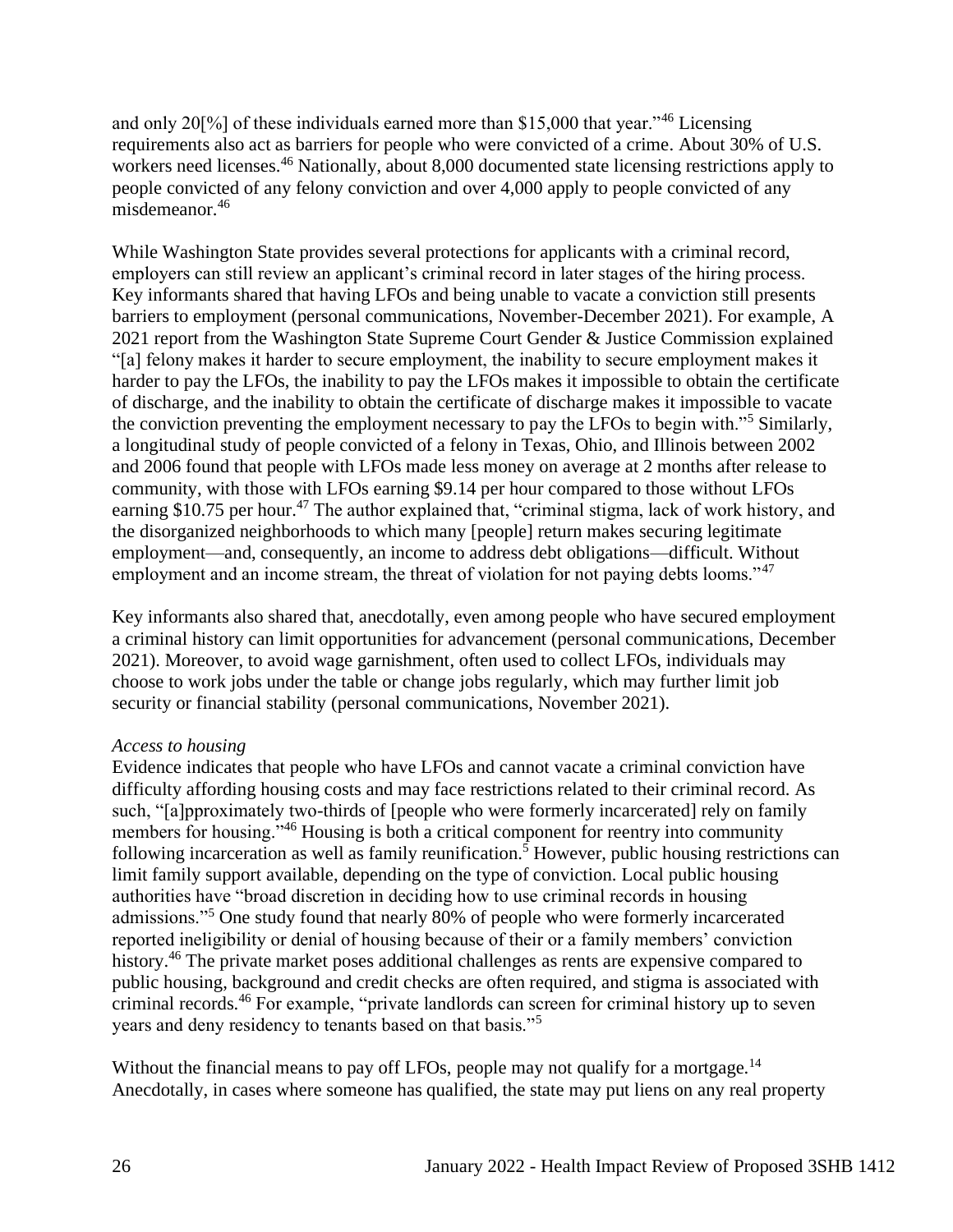someone tries to purchase, which negatively affects financing (personal communication, Living with Conviction, December 2021). As homeownership is the primary means by which families build generational wealth, this may further perpetuate the cycle of poverty.<sup>14</sup>

People who were formerly incarcerated are also at increased risk of housing insecurity and homelessness.<sup>46</sup> There is a large body of evidence demonstrating the association between incarceration and homelessness as "prior incarceration has been identified as a risk factor for homelessness, and individuals experiencing homelessness are vulnerable to incarceration."<sup>46</sup> Evidence also indicates that "individuals who cannot secure adequate housing post-incarceration are twice as likely to recidivate."<sup>46</sup> Researchers have discussed the 'homelessness-incarceration nexus,' where homelessness and incarceration are linked.<sup>48</sup> For example, a study in Seattle, Washington, found that outstanding LFOs, as opposed to other types of debt (i.e., credit card debt, medical debt, student debt, and payday loans), was associated with current durations of homelessness, averaging 1.9 years.<sup>48</sup>

#### *Access economic stability*

A number of studies have indicated that LFOs, and the interest on them, is one of the biggest barriers to successful re-entry into communities following conviction and may perpetuate a cycle of poverty.49-54 When a person is experiencing high levels of debt, they are limited in their ability to open bank accounts, have favorable credit terms, or build credit scores.<sup>54</sup> Nonpayment or inability to comply with court orders can also result in an individual being unable to access credit and other banking services, such as checking and savings accounts, loans, and insurance.<sup>29</sup> For example, LFOs may show up on credit reports which can negatively impact someone's ability to secure financing to purchase a car, which can affect access to transportation, which can further impact access to employment or educational opportunities (personal communications, December 2021). People with LFOs in Washington State also shared that people with LFOs may be hesitant to formally engage with financial institutions as "holding banking accounts with money in them opens the door to wages being garnished [to pay LFOs]."<sup>14</sup> An inability to pay LFOs may also perpetuate fear and mistrust in financial institutions, which could result in other negative financial decisions and consequences (e.g., not paying taxes).<sup>29</sup>

According to The Commission's 2019 Report, "alleviating collateral consequences can help [people who were formerly incarcerated] lead more productive lives, secure gainful employment, find housing, and obtain the resources they need to become self-sufficient." $4\overline{6}$  Reducing LFOs by some degree for some people may allow some individuals to pay off their remaining LFOs and to petition the court to have their conviction(s) vacated. Once vacated, other consequences restricting access to employment, housing, and financial services can be removed or reduced. It is not possible to determine to what degree LFOs may be reduced or how many people may be able to vacate convictions thereby reducing the burden of collateral consequences. However, there is very strong evidence that decreasing collateral consequences will likely improve access to employment opportunities, housing, and financial services for those with a history of conviction.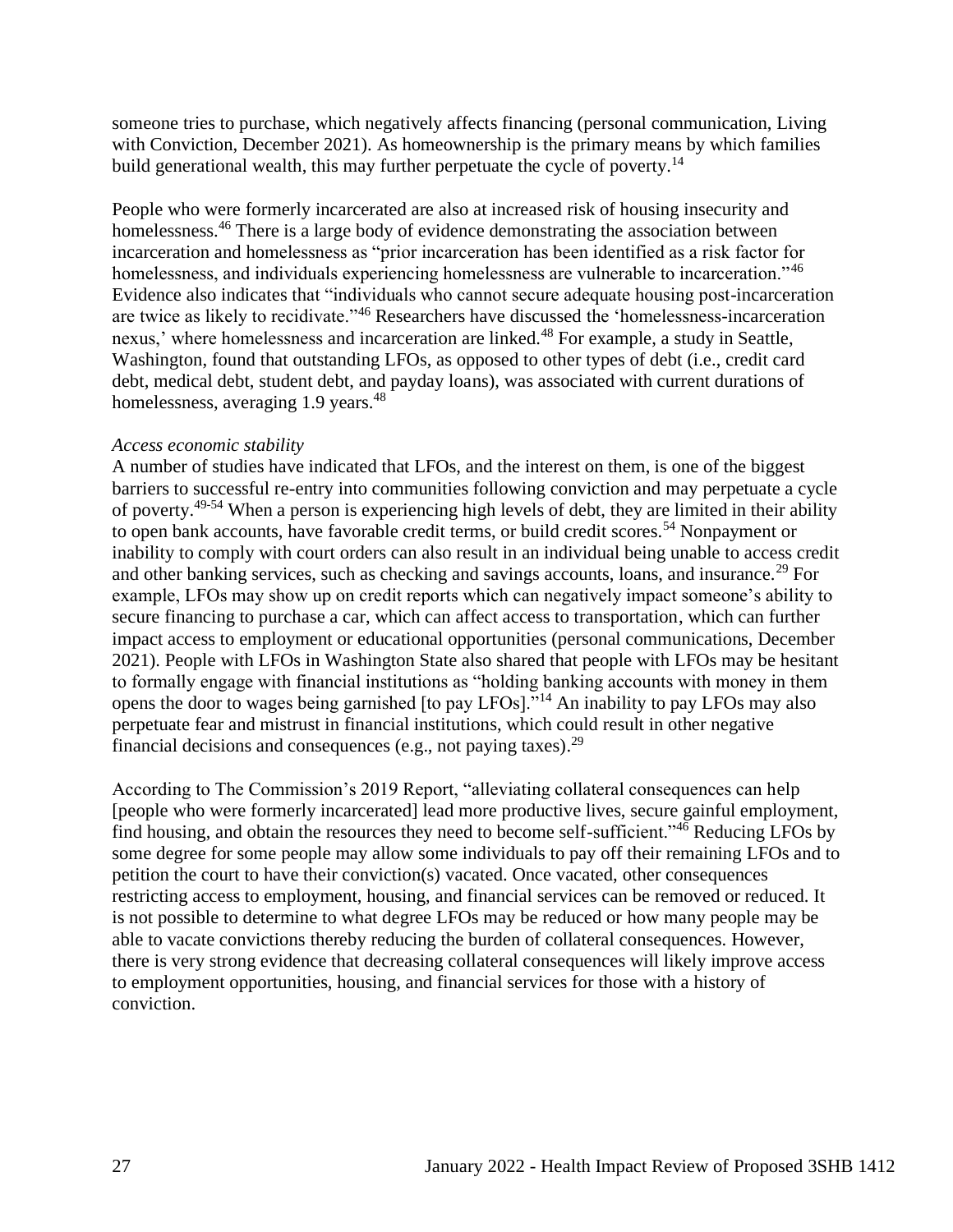#### **Would increasing access to employment, housing, and economic stability improve health outcomes?**

There is very strong evidence that improved access to employment opportunities, housing, and economic stability will likely result in improved health outcomes. The social determinants of health (e.g., economic stability, education access and quality, health care access and quality, neighborhood and built environment, and social and community context) $80$  account for approximately 80% of health risks and outcomes.<sup>55</sup> Since these connections are widely accepted, less time was dedicated to researching these relationships.

For example, results from an analysis of longitudinal studies demonstrated a relationship between losing a job and negative changes in mental health including indicators such as depression, anxiety, distress, and general well-being.<sup>56</sup> Data also suggested that returning to employment after a period of being unemployed is associated with an improvement in mental health indicators.<sup>56</sup> Specific to housing instability, evidence from a peer-reviewed literature review shows that "individuals under threat of eviction present negative health outcomes, both mental (e.g., depression, anxiety, psychological distress, and suicides) and physical (poor selfreported health, high blood pressure and child maltreatment)."<sup>57</sup> Overall, there is very strong evidence that improved access to employment opportunities, housing, and economic stability will likely result in improved health outcomes.

#### **Would improved health outcomes impact health inequities?**

The potential impact of Proposed 3SHB 1412 on health inequities is unclear. Due to limited research on how reducing LFOs may impact different groups; the intersectionality of overlapping identities; current inequities due to racism in the criminal legal system; and the potential for the use of discretion in applying indigence criteria to vary by court and judge, it is unclear how reducing LFOs for some people may impact equity for people with LFOs.

Currently, judges use discretion to impose and sanction LFOs. By amending indigency criteria, Proposed 3SHB 1412 would allow judges the discretion to consider a person's financial resources and the potential burden of LFOs, allowing more people to have the court consider their circumstances and ability to pay LFOs.<sup>68</sup> However, the imposition of LFOs and the amount of LFOs would remain at the discretion of the court and some key informants raised concerns that the imposition of LFOs may vary by judge or jurisdiction in a way that perpetuates existing inequities (personal communications, November-December 2021). For example, available evidence indicates that people of color and people experiencing financial poverty are more likely to experience LFOs.<sup>13</sup> A 2020 report from the U.S. Federal Reserve System found that, "[B]lack and Hispanic adults, people with less income, and people with less education were disproportionately more likely to report being affected by incarceration, violent crime victimization, and legal expenses." $\frac{75}{15}$ 

Specific to Washington State, Seattle Municipal Court data from 2000-2017 suggests that, across all types of cases, people of color were ordered LFOs more frequently than whites.<sup>81</sup> Washington State data also indicate that even after controlling for other legal, demographic, and county level characteristics, Hispanic defendants were assessed significantly higher fines and fees than white defendants.<sup>51</sup> Lastly, there are significant variations in the assessment of LFOs depending on a number of additional factors.<sup>51</sup> Evidence from Washington State indicates that counties with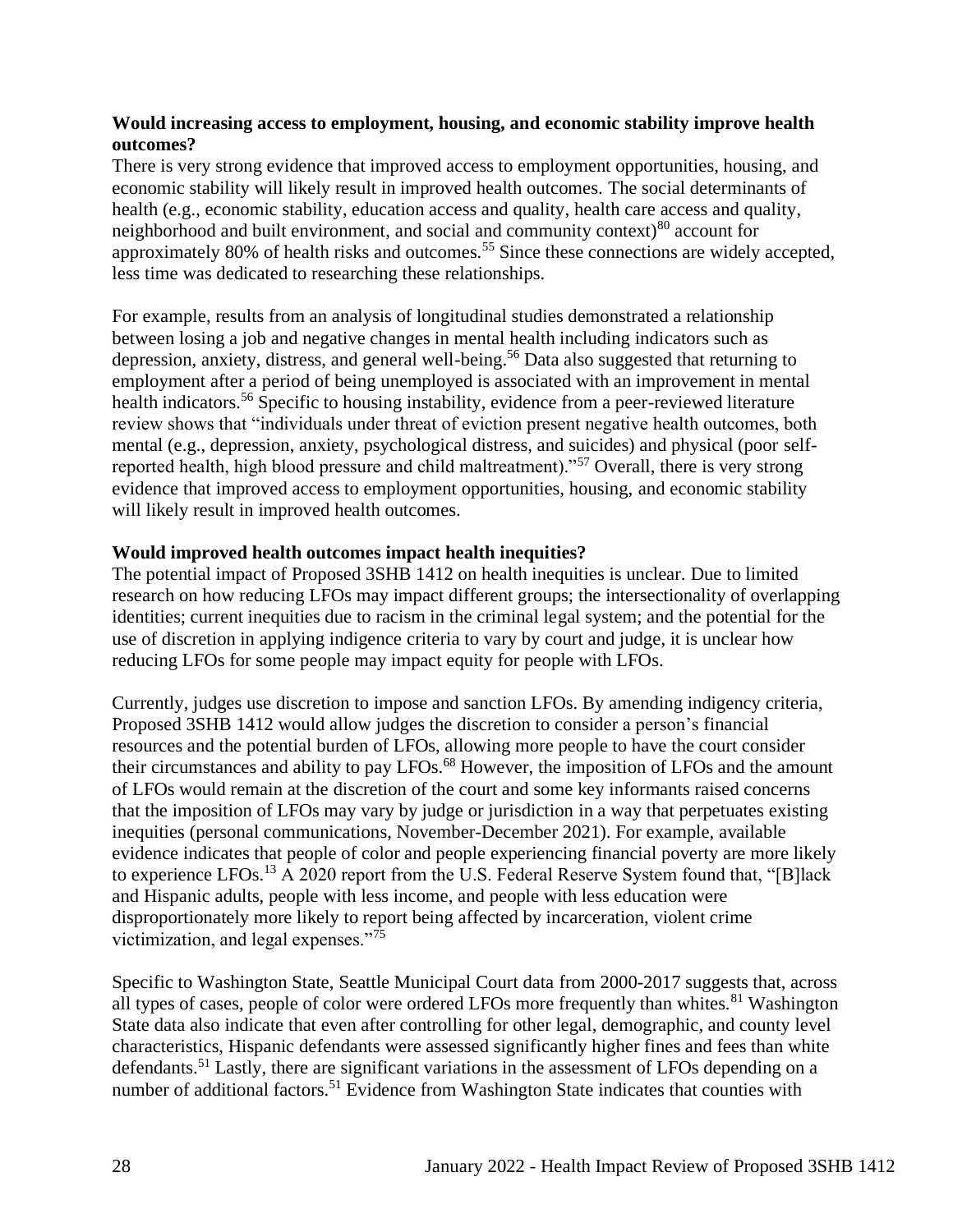either smaller population sizes, smaller proportions of their budgets devoted to law and justice, or higher rates of drug arrests or violent crime assess significantly higher fees and fines for cases with identical charges and prior criminal histories.<sup>51</sup> Overall, the use of discretion in applying indigence criteria may vary by court and judge across the state and it is unclear how reducing LFOs may impact inequities.

Further discussion about inequities due to racism and income/socioeconomic status are provided below.

#### *Inequities due to racism*

It is well-documented that people of color have disproportionate contact with the criminal legal system across all age groups and at all stages of involvement<sup>82-85</sup> and are more likely to experience LFOs.<sup>13,15</sup> In a 2012 report, the Research Working Group, Task Force on Race and the Criminal Justice System, convened to address racial inequities in Washington's criminal legal system, concluded that race/ethnicity influences criminal legal system outcomes more than crime commission rates.<sup>86</sup> The Task Force found that racial/ethnic bias "distorts decision-making at various stages in the criminal [legal] system, contributing to disparities."<sup>86</sup> In 2017, the U.S. Commission on Civil Rights found that "unchecked discretion or stringent requirements to impose fines or fees can lead and have led to discrimination and inequitable access to justice" with evidence that "the impacts of these practices have been borne by communities of color..." and those experiencing financial poverty.<sup>13</sup>

Evidence suggests that people of color are more likely to have LFOs. A review of literature published from 1990 to 2019 stated that people of color are twice as likely to have unpaid LFOs, and one study found that Blacks are more likely to have their LFOs sent to collections.<sup>28</sup> For example, one longitudinal study found that Blacks were three times more likely to report an increase in the amount of LFOs owed from 2 months after release to community to 8 months post-release compared to whites, suggesting racial biases may exist during community supervision as well. $47$ 

These inequities are not inherent to a person's identity. Rather, inequities are influenced by social determinants that systematically marginalize groups due to their identity. Imposition of LFOs is influenced by social determinants of health like racism, which contribute to inequities in policing (i.e., over-policing communities of color), socioeconomic status (e.g., restrictive housing policies which limit opportunities for families of color to build generational wealth), and educational opportunities. Inequities can also be exacerbated or alleviated by intersecting identities. For example, people of color and low-income households have historically and may currently be excluded from formal financial institutions and experience as "an increasingly precarious and low wage labor market and a weakening social safety net, resulting in demand for loans to cover basic needs and emergencies, a demand met by financial services deregulation enabling banks and other lenders to offer a wider range of costly loan products" and alternative financial services (e.g., payday lenders). $28$ 

Communities of color experience worse health outcomes than their white counterparts for many health measures. Poor health outcomes are also influenced by determinants of health like racism, which "contributes to social inequities (e.g., poverty) that shape health behaviors, access to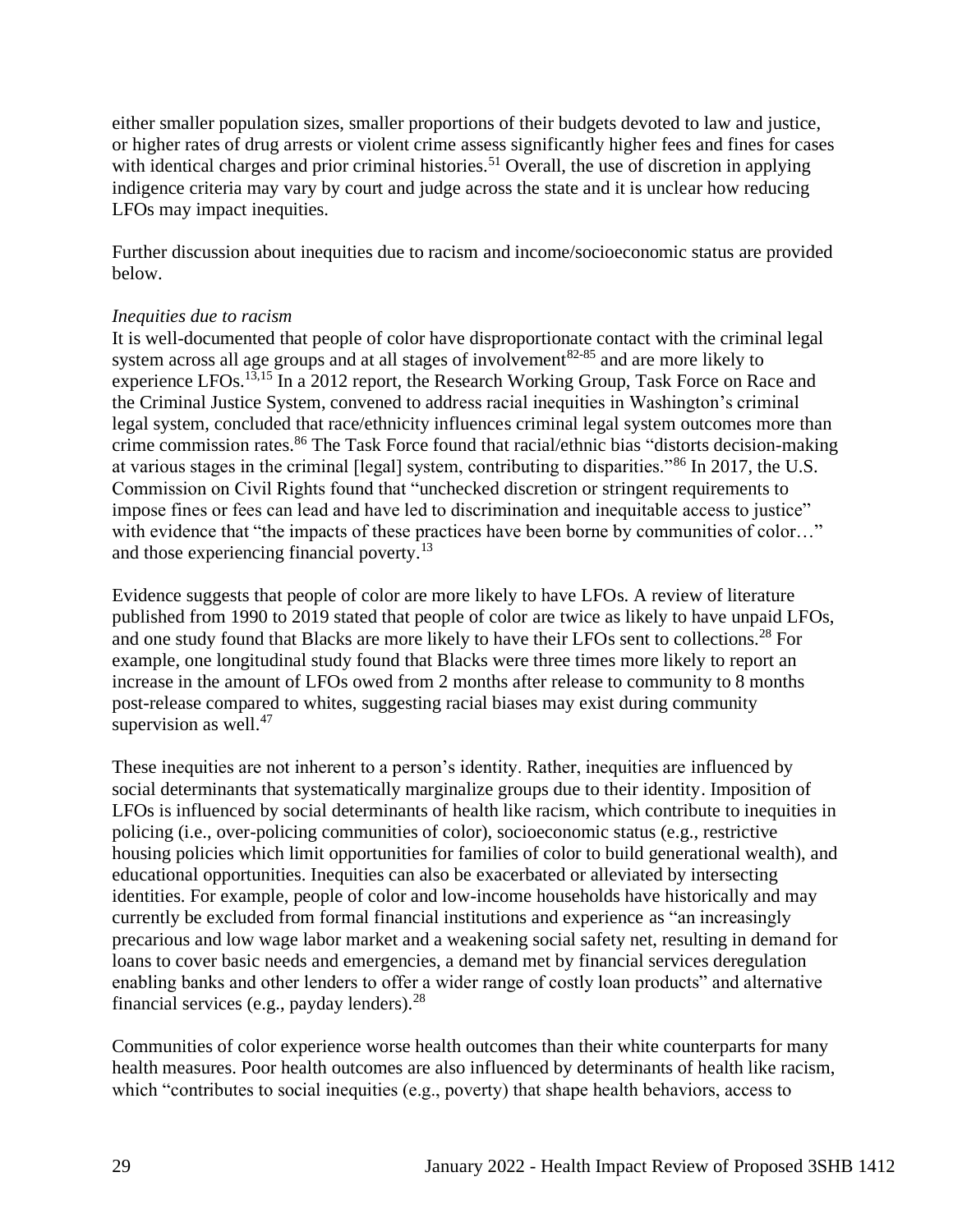healthcare, and interactions with medical professionals."<sup>87</sup> Institutionalized racism results in differential access to resources, services, and opportunities, including access to healthcare, by race.<sup>88</sup> A 2020 systematic review found that, "Blacks and [people of color] consistently show lower life expectancies and worse mental health outcomes than whites. Health disparities persist, and are magnified, among the incarcerated population, where people of color are disproportionately represented."<sup>89</sup> In Washington State, data indicate that American Indian/Alaska Natives and Black individuals had some of the highest age-adjusted death rates and shortest life expectancies at birth compared to other groups in the state.<sup>26</sup> Communities of color also have higher rates of current tobacco use, diabetes, obesity, and poorer self-reported overall health and mental health.23,26,90-93 Lastly, Hispanics were most likely to report fair or poor health as compared to all other racial/ethnic groups (36% versus 16% state average).<sup>27</sup>

Since Proposed 3SHB 1412 does not address the underlying systems of oppression and racism that perpetuate inequities in the criminal legal system and since people of color are more likely to experience LFOs, there is the potential that people of color would continue to disproportionately experience LFOs even if the court is allowed to waive or reduce certain LFOs if a person lacks the ability to pay. Therefore, it is unclear how provisions of the bill may impact inequities due to racism.

#### *Inequities by income/socioeconomic status*

People who are involved with the criminal legal system are disproportionately low-income and more likely to experience debt,  $28$  and data indicate that low-income populations are disproportionately burdened by LFOs in the U.S.<sup>2,15</sup> Low earnings may also reflect the fact that individuals with a history of incarceration "tend to be concentrated in low-wage, temporary, or part-time jobs".<sup>5</sup> Furthermore, research on a census track level in Washington State concluded that LFOs can predict future shares of residents in poverty, finding that LFOs are spatially concentrated at a census tract level, neighborhoods with higher poverty rates tend to have higher per capita LFO debt, and that LFOs are associated with increases in future poverty groups by certain census tracts in the state.<sup>94</sup> In Washington, an estimated 80-90% of defendants are indigent and do not have the ability to pay LFOs.<sup>15</sup> Key informants working with people with LFOs in Washington State have explained that, "one's income (or lack thereof) can determine the type and the length of involvement with the criminal [legal] system – with more potential for jail time for those unable to meet the LFO obligations of their sentence, and all the ensuing destabilizing stress and trauma involved with incarceration and threats thereof."<sup>14</sup> Some researchers have noted that, "[i]mplementing assessments of ability to pay may result in more equitable applications of financial sanctions and could, therefore, reduce potential adverse impacts on indigent supervisees."<sup>47</sup>

There is a large body of robust evidence that supports the association between income, or socioeconomic status, and health. A report by the U.S. Agency for Healthcare Research and Quality stated, "more than half of measures show that [low-income] households have worse care than high-income households" and that "significant disparities continue for people [with lowincomes] compared with high-income people who report they were unable to get or were delayed in getting needed medical care due to financial or insurance reasons."<sup>95</sup> Significant correlations exist between lower income and a number of health indicators including worse overall selfreported health, depression, asthma, arthritis, stroke, oral health, tobacco use, women's health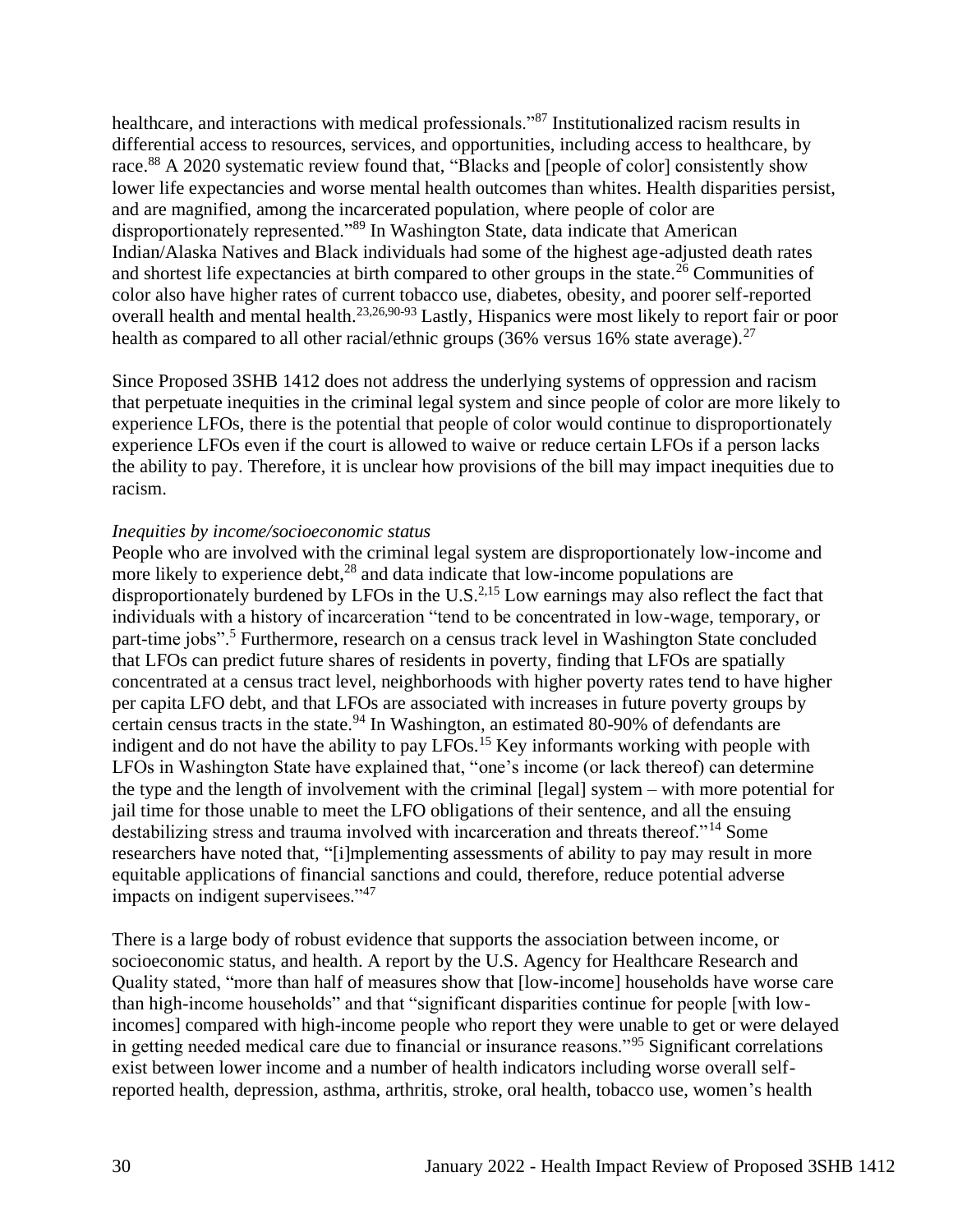indicators, health screening rates, physical activity, and diabetes.<sup>19</sup> Further, 2015 data indicate that age-adjusted death rates were higher in Washington State census tracks with higher poverty rates.<sup>26</sup> Household income was the strongest predictor of self-reported health status in Washington in 2016, even after accounting for age, education, and race/ethnicity.<sup>27</sup>

However, since judges may use discretion in applying indigency criteria, it is not possible to predict in what cases and to what magnitude LFOs may be reduced and it is unclear how Proposed 3SHB 1412 may impact inequities by income/socioeconomic status.

#### *Other inequities*

Research and key informants have suggested that inequities may also exist by sex, housing status, mental health status, and educational attainment. For example, available evidence indicates that male defendants are assessed higher LFOs than female defendants.<sup>51</sup> However, "incarceration may impede women's access to a sustainable income even more drastically than it does for men" given the gender pay gap,<sup>46</sup> particularly for Black and Hispanic women with a history of incarceration.<sup>5</sup> Similarly, "licensing requirements and criminal record disclosures may disproportionately impact women, as three of the five most common occupations for women in the U.S. (nurse, teacher, and nursing aid) all require licenses."<sup>5</sup> Additionally, one study found that people with higher education levels and people who were employed were more likely to be imposed LFOs, suggesting that judges were more likely to use their discretion to impose financial obligations on those they deem to have a greater ability to pay.<sup>47</sup> However, it is estimated that in the U.S., close to 65% of those incarcerated did not receive a high school diploma and 70% of people who are incarcerated experience low levels of literacy.<sup>50</sup> Lower levels of education have been shown to be associated with outcomes such as poorer self-reported health, and higher rates of diabetes, tobacco use, and mental health issues.<sup>22,26,27,90,92,96</sup>

## **Other considerations**

This Health Impact Review focused on the most direct pathways between provisions in the bill and health outcomes and health equity. Evidence for other potential pathways are discussed below.

# *Impacts of requiring people with LFOs to petition the court for remission*

In addition to judicial discretion to reduce LFOs, Proposed 3SHB 1412 would amend RCW [10.01.160\(4\)](https://app.leg.wa.gov/rcw/default.aspx?cite=10.01.160) to allow a person who owes LFOs and has not willfully failed to pay them to petition the court at any time for remission of any unpaid cost. The bill would also strike the requirement that a person be released from total confinement before petitioning the court. It would also allow a person to petition the court for relief from previously imposed LFOs, including LFOs that are currently mandatory (e.g., restitution, interest on restitution, VPA). However, the requirement that the person with LFOs initiate the process presents knowledge, structural, and psychological barriers to having LFOs reduced.

First, in order to petition the court, the person needs to know that they have LFOs and that their LFOs may be eligible for reduction under the proposed legislation. However, researchers have documented that LFO data is not publicly accessible,<sup>2</sup> and key informants who work with people with LFOs have stated that it is challenging for a person to know if they have LFOs and the total amount of LFOs (personal communication, November-December 2021). LFOs may be from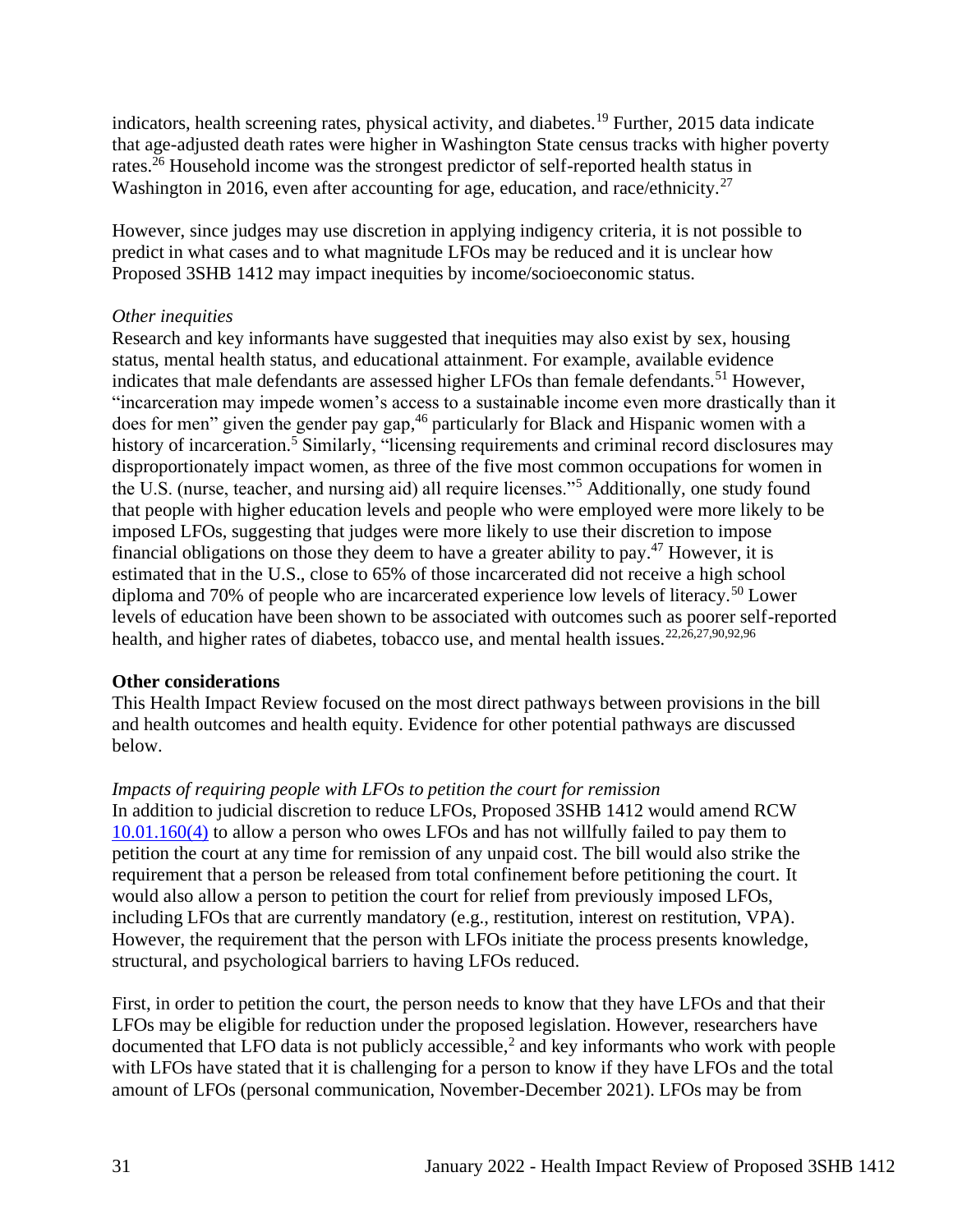multiple cities and or counties and imposed by multiple courts, and there is no central, publicly accessible LFO database for a person to determine their total LFOs (personal communication, November-December 2021).<sup>3</sup> A person with LFOs would need to search case dockets for proper LFO documentation that may include a judgement and sentence, the order setting restitution, any LFO-related correspondence, and any order extending the court's authority to collect LFOs.<sup>3</sup> To access these records, a person may need to contact or visit a clerk's office in person and may be required to go to several courts for comprehensive information on all of their LFOs.<sup>3</sup> Moreover, these sources may not document additional fines and fees imposed by collection agencies (personal communication, Tacomaprobono, November 2021).

In addition to structural challenges associated with knowing the extent of LFOs, the bill requires a person with LFOs be willing to go before the court to petition the judge to reconsider previously imposed LFOs. People with LFOs as well as key informants who work with individuals with LFOs shared that fear of going in front of a court or judge to petition for the reduction of LFOs presents psychological barriers to relief (personal communications, December 2021). For example, E2SHB 1783 required the court to eliminate accrued interest on nonrestitution LFOs upon motion of the person with LFOs. Anecdotally, organizations representing those with LFOs shared that not everyone who is eligible for this relief is willing to petition the court for the relief they are entitled to due to the stress and anxiety of appearing before the court based on previous interactions with the judicial system (personal communication, December 2021). Key informants noted that, except for waiving all but one previously imposed DNA collection fee, Proposed 3SHB 1412 allows additional judicial discretion but does not require judges to waive or reduce eligible LFOs (e.g., restitution, interest accrued on restitution, previously imposed VPAs). Therefore, they'd expect some number of people with LFOs who could benefit from the expanded indigency criteria to not petition the court for fear of not receiving relief and experiencing further trauma from the judicial system (personal communications, Living with Conviction, December 2021).

Since it is unclear who would petition the court for LFO relief and since there are challenges and barriers to petitioning the court, this pathway was not included in the logic model.

#### *Impacts on LFOs in collections*

In 2003, the Legislature gave county clerks the responsibility for collections in all non-state supervised cases, allowing each jurisdiction to develop collection strategies and practices.<sup>2,70</sup> This authority results in varied collection of LFOs across the state.<sup>2</sup> The majority of superior court clerks' offices run collections in-house.<sup>15</sup> However, the majority of courts of limited jurisdiction (i.e., district and municipal courts) and county clerks maintain their own contracts with collection agencies and potentially contract with many different collection agencies.<sup>97</sup> According to a preliminary report from the Seattle University School of Law's LFO Clinic (LFO Clinic), in which 77 different debt collection agency (DCA) contracts were reviewed, there are 18 different DCA contractors in Washington, and two DCA contractors accounted for 50 of the 77 contracts reviewed.<sup>15</sup>

There are no state-level data to determine what percentage of LFOs that has not been paid is outstanding and what percentage has been sent to collections (personal communication, Administrative Office of the Courts [AOC], December 2021). However, the total amount of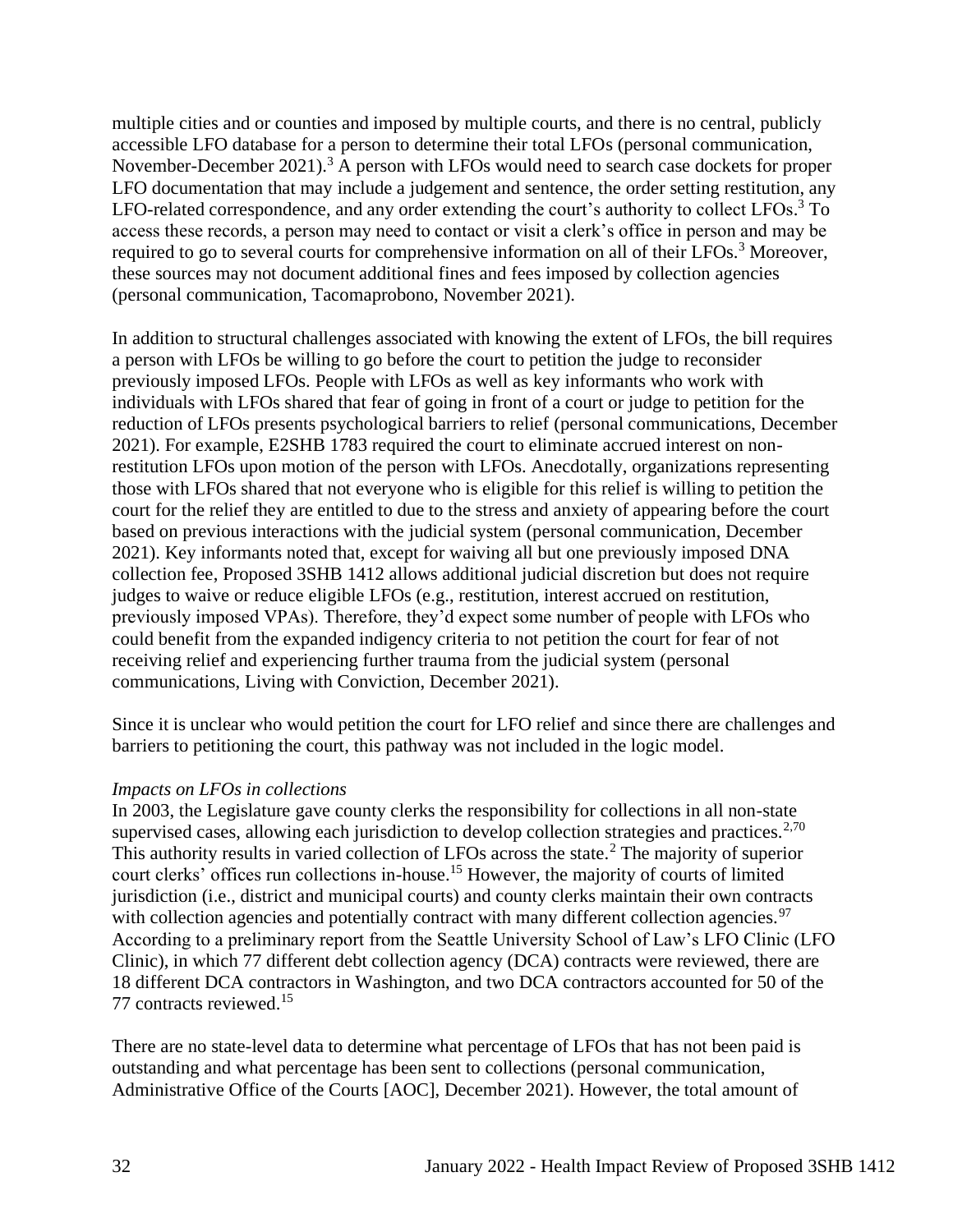LFOs a person owes may be significantly compounded when an account is sent to collections. Specifically, statute allows a county clerk contracting with a DCA to add a "reasonable fee…to the outstanding debt for the collection agency fee incurred or to be incurred."<sup>98</sup> By statute, the maximum reasonable contingent fee is up to 50% of the first \$100,000 debt owed per account and up to 35% of unpaid debt over \$100,000 per account.<sup>98</sup> According to the LFO Clinic's preliminary report, nearly half of the 77 DCA contracts reviewed imposed the statutory maximum fee, and the lowest fixed fee imposed was 19% (in 6 different contracts).<sup>15</sup>

In addition, collection agencies can charge additional fees, costs, and surcharges (e.g., account set up and maintenance, convenience fees for payment, late fees).<sup>5,15</sup> The LFO Clinic found that DCAs impose these charges on a per-account rather than a per-person basis, which means surcharges aggregate for people with more than one account (e.g., having LFOs in more than one county) placed with the DCA.<sup>15</sup> Should a part of an LFO already in collections be waived, a court of limited jurisdiction would need to be in contact with each respective collection agency holding the debt. $97$ 

Overall, while Proposed 3SHB 1412 may reduce LFOs for some people, it is not possible to predict which cases may be sent to collections and to what degree debt may compound when it is sent to collections. Therefore, this pathway was not included in the logic model.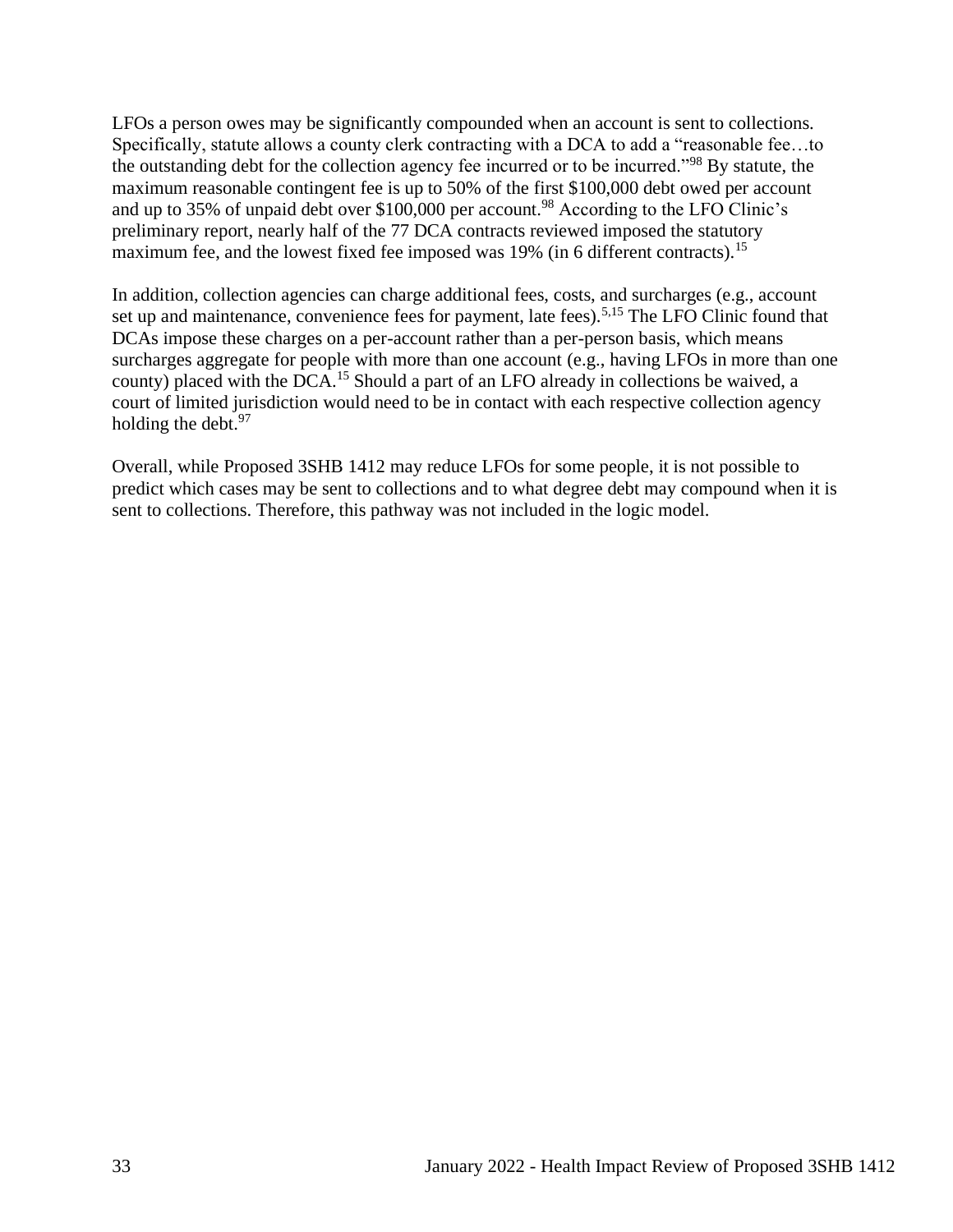#### **Annotated References**

## <span id="page-33-0"></span>1. **Policy Washington State Institute for Public. Legal Financial Obligations in Washington State: Background, Statutes, and 50-State Review.2021.**

In 2021, the Washington State Legislature allocated funding in the 2021-2023 operating budget for the Washington State Institute for Public Policy (WSIPP) to conduct a study of LFOs as defined in RCW 9.94A.030.14. The budget proviso directed the study to recommend to the Legislature "potential methods and processes to delink court-related funding and other county and local funding from the collection of [LFOs] and to provide such funding through other means." An initial report, "Legal Financial Obligations in Washington State: Background, Statutes, and 50-State Review" was submitted to the Legislature in December 2021. Among other topics, this report provides context about the Washington State court system and LFOs, including a discussion of data limitations.

#### 2. **Harris A. A Pound of Flesh: Monetary Sanctions as Punishment for the Poor. New York: Russell Sage Foundation; 2016.**

This book, written by sociologist Dr. Alexes Harris, focused on the rise of monetary sanctions as a tool of the criminal justice system and the ways in which these sanctions marginalize and penalize the poor. While Harris presented data from across the United States, she focused her analysis on the court practices of five counties in Washington State. To illustrate how these monetary sanctions perpetuate inequality, Harris drew conclusions from quantitative and qualitative data including sentencing data, legal documents, court hearing observations, and eighty-nine interviews with judges, clerks, attorneys, and defendants. Harris further used evidence to support two main arguments throughout the book: "(1) monetary sanctions imposed by the criminal justice system create and sustain inequality in the United States and, (2) the system of monetary sanctions is enforced by criminal justice bureaucrats whose discretion is shaped by a culture of accountability."

## 3. **Allen N. Legal Financial Obligations in Washington State. Seattle, WA: Columbia Legal Services; 2018.**

In 2018, Columbia Legal Services prepared the presentation "Legal Financial Obligations in Washington State" for Pioneer Human Services. The presentation covered an introduction to LFOs, how LFOs impact reentry, recent law changes (specifically E2SHB 1783), and how an individual can address their LFOs. Types of LFOs include fees/costs/assessments, fines, and restitution inclusive of post-conviction LFOs, sanctions for failure to pay, interest accrual, and debt sent to collection agencies. The presentation outlined whether an LFO is mandatory or discretionary and provided the related statute. The presentation outlined that an LFO is ordered by a court at sentencing, at a restitution hearing, or following an appeal; mandatory deductions collected by the Department of Corrections; and LFO collection post-release. It discussed the indigent standard as defined in RCW 10.101.010 (a) – (c) and where the standard applied in statute at the time of the presentation. Consequences of LFOs include the inability to vacate a record, lifelong court supervision, imposition of debt that cannot be discharged through bankruptcy, and the impact of LFO debt on other debt. Finally, the presentation covered barriers in both understanding total LFO debt and how to access relief. Individuals may have multiple convictions, in multiple courts, in multiple jurisdictions, complicating how an individual can seek relief and avoid punishment for failure to pay. Should there be multiple convictions through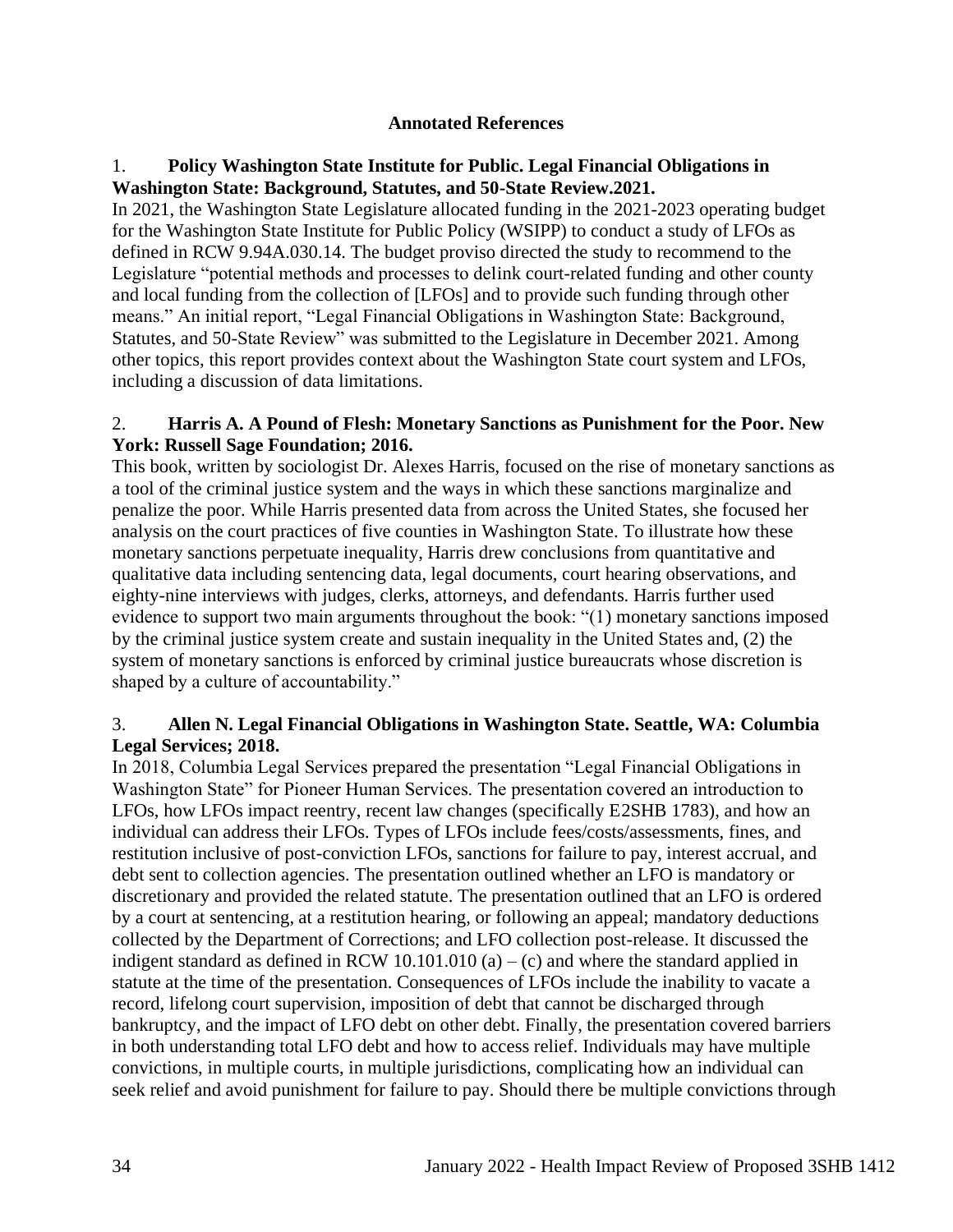multiple courts or jurisdictions, an individual would likely need to search within each court for what they own. Court websites may not be comprehensive and require an individual to physically travel to a clerk's office. The Administrative Office of the Courts allows basic access to court record information, however, the website does not cover 16 of Washington's 39 counties, with lack of coverage in Asotin, Columbia, Cowlitz, Franklin, Garfield, Grays Harbor, Klickitat, Lewis, Mason, Pacific, Skamania, Snohomish, Thurston, Wahkiakum, Whitman, and Yakima counties.

# 4. **RCW 9.94A.030 - Definitions, Revised Code of Washington(2021).**

RCW 9.94A.030(31) (within Definitions) defines a "legal financial obligation" in Washington State statute.

## 5. **Commission Washington State Supreme Court Gender and Justice. 2021 Gender Justice Study.Olympia, WA September 2021.**

This report from the Washington Supreme Court Gender and Justice Commission is a follow-up to the Court's 1989 report on the impact of gender on selected areas of the law. For example, Chapter 15, entitled "The Gendered Impact of Legal Financial Obligations [LFOs]" discusses the historical roots of, the current imposition of, potential reforms for, and recommendations regarding LFOs. Overall, available evidence "led [authors] to the same frustrating conclusion about the effect of gender in Washington State courts: trustworthy, factual data about the effect of gender in Washington courts is hard to find, and it is especially hard to find for Black, Indigenous, other people of color, and LGBTQ+ people." Two points stood out from the data in which authors had a high degree of confidence in: "(1) gender matters – it does affect the treatment of court users (including litigants, lawyers, witnesses, jurors, and employees); and (2) the adverse impact of these gendered effects is most pronounced for Black, Indigenous, other women of color, LGBTQ+ people." The Commission put forward 5 goals for future action that prioritize work on the areas of highest need.

## 6. **RCW 9A.20.021 - Maximum sentences for crimes committed July 1, 1984, and after., Revised Code of Washington(2015).**

This statute establishes the maximum sentences and fines associated with crimes in Washington State.

# 7. **RCW 10.64.120 - Referral assessments—Probation department oversight committee., Revised Code of Washington(2021).**

RCW 10.64.120(1) establishes the authority of judges of a court of limited jurisdiction to levy a monthly assessment for services provided whenever a person is referred by the court to the misdemeanant probation department for evaluation or supervision services.

# 8. **Administrative Office of the Courts. JIS-Link Code Manual | Cost Fee Codes. Available at:**

## **[https://www.courts.wa.gov/JisLink/index.cfm?fa=jislink.codeview&dir=clj\\_manual&file=c](https://www.courts.wa.gov/JisLink/index.cfm?fa=jislink.codeview&dir=clj_manual&file=costfee) [ostfee.](https://www.courts.wa.gov/JisLink/index.cfm?fa=jislink.codeview&dir=clj_manual&file=costfee) Accessed November 1, 2021.**

This AOC webpage lists many online fee codes that can be applied and collected from an individual convicted of a crime in Washington State.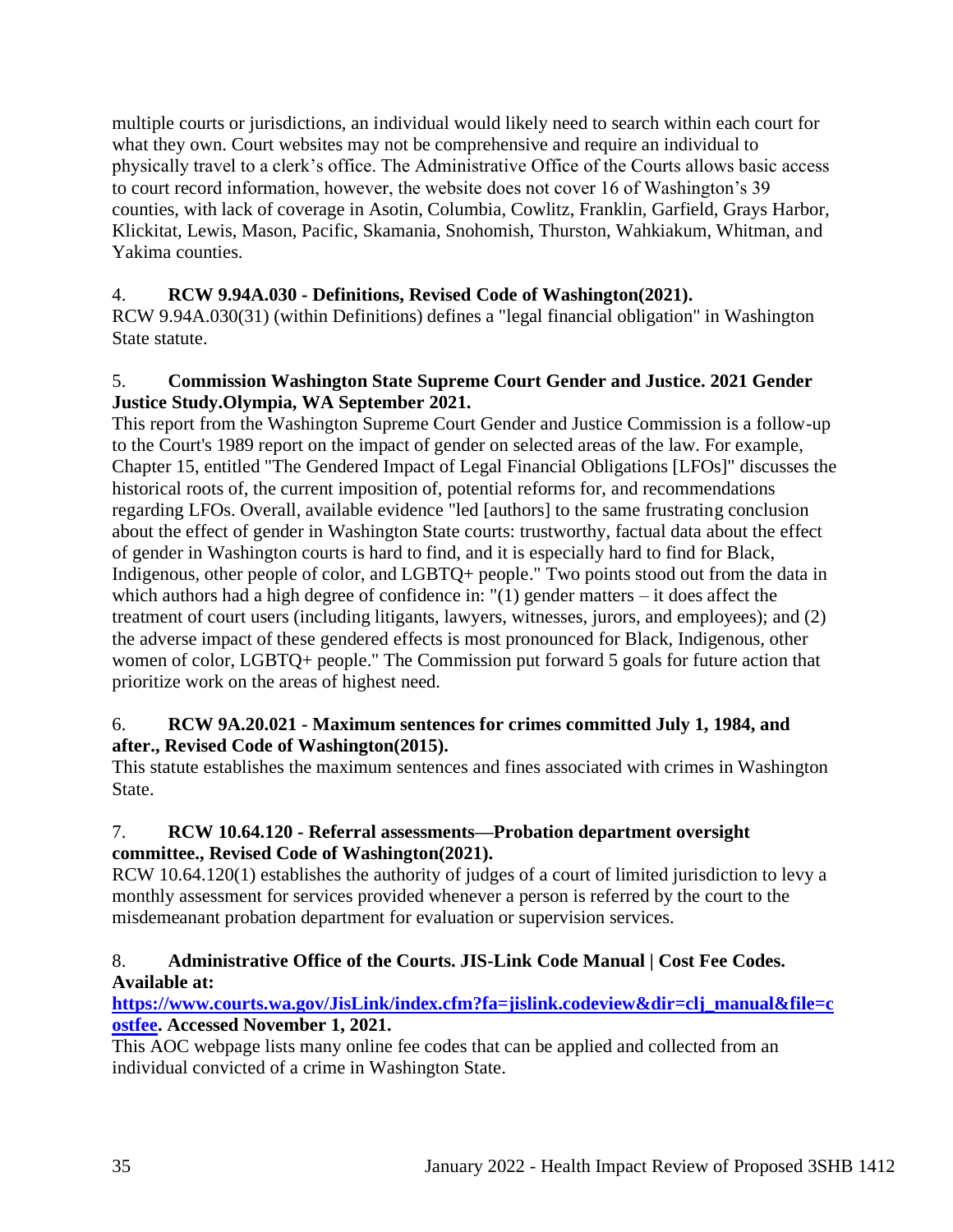## 9. **RCW 9.94A.753 - Restitution—Application dates., Revised Code of Washington(2018).**

RCW 9.94A.753(3) limits the amount of restitution the court may order. RCW 9.94A.753(4) states that "the court may not reduce the total amount of restitution ordered because [the individual] may lack the ability to pay the total amount."

# 10. **RCW 4.56.110 - Interest on judgments., Revised Code of Washington(2019).**

RCW 4.56.110(6) requires interest rates begin from the date of entry at the maximum rate permitted under RCW 19.52.020.

#### 11. **RCW 10.82.090 - Interest on judgments—Disposition of nonrestitution interest., Revised Code of Washington(2018).**

RCW 10.82.090 establishes when restitution begins to bear interest and when the court, following a motion, may reduce or waive interest on LFOs.

## 12. **Fernandes A. D., Cadigan M., Edwards F., et al. Monetary Sanctions: A Review of Revenue Generation, Legal Challenges, and Reform.** *The Annual Review of Law and Social Science.* **2019;15:397-413.**

Fernandes et al. considered the aftermath of Michael Brown's death in Ferguson, Missouri as the basis for examining: (1) the revenue generating role of monetary sanction systems at national, state, and local levels and (2) the complex role and current dependence of stakeholders, agencies, businesses, and government entities on such revenue generation. Citing the Annual Survey of State and Local Government Finance (US Census Bureau 2012), the authors documented the widespread dependence municipal governments have on legally imposed fines, fees, and costs to compensate court and incarceration systems and generate revenue outside the court system. For example, fines and fees also fund entities such as the public-school system and health care. When individuals cannot pay, punitive collection measures increase as debt accrues (e.g., wage garnishment, tax liens, and driver's license revocation). According to data in the Annual Survey of State and Local Government Finance, fines and forfeitures averaged \$40 per capita in cities with large central metropolitan areas and \$25 per capita in rural areas. In suburban large fringe municipalities, fines and forfeitures tended to be a larger share of revenue generation, compared with municipal governments in other metro types. The authors cite a 2015 Department of Justice and White House convening, "A Cycle of Incarceration: Prison, Debt and Bail Practices" that resulted in a "Dear Colleague" letter to judges across the county. The letter addressed the ability of an individual to pay an LFO, and reminded judges to consider alternatives to repayment, instead of reincarceration. Six Price of Justice grants were awarded to states, including Washington. In 2016, the National Task Force on Fines, Fees, and Bail Practices was commissioned to examine the current state of monetary sanctions across court systems and provide guidance that emphasized access, fairness, and transparency. The Task Force's tenets of judicial discretion of fines and fees, ability to pay inquiries, and ending pay-or-stay practices have served to guide legislative and administrative changes nationally, including a 2017 report from the US Commission of Civil Rights and a set of guidelines and recommendations in 2018 from the American Bar Association. Legal challenges and reform across the country have centered on the current and future ability to pay, failure to pay, pay or stay practices, private collections, driver's license revocation, and private probation services, and the authors discuss multiple court cases. Among them are the State of Washington v. Blazina (2015) and the State of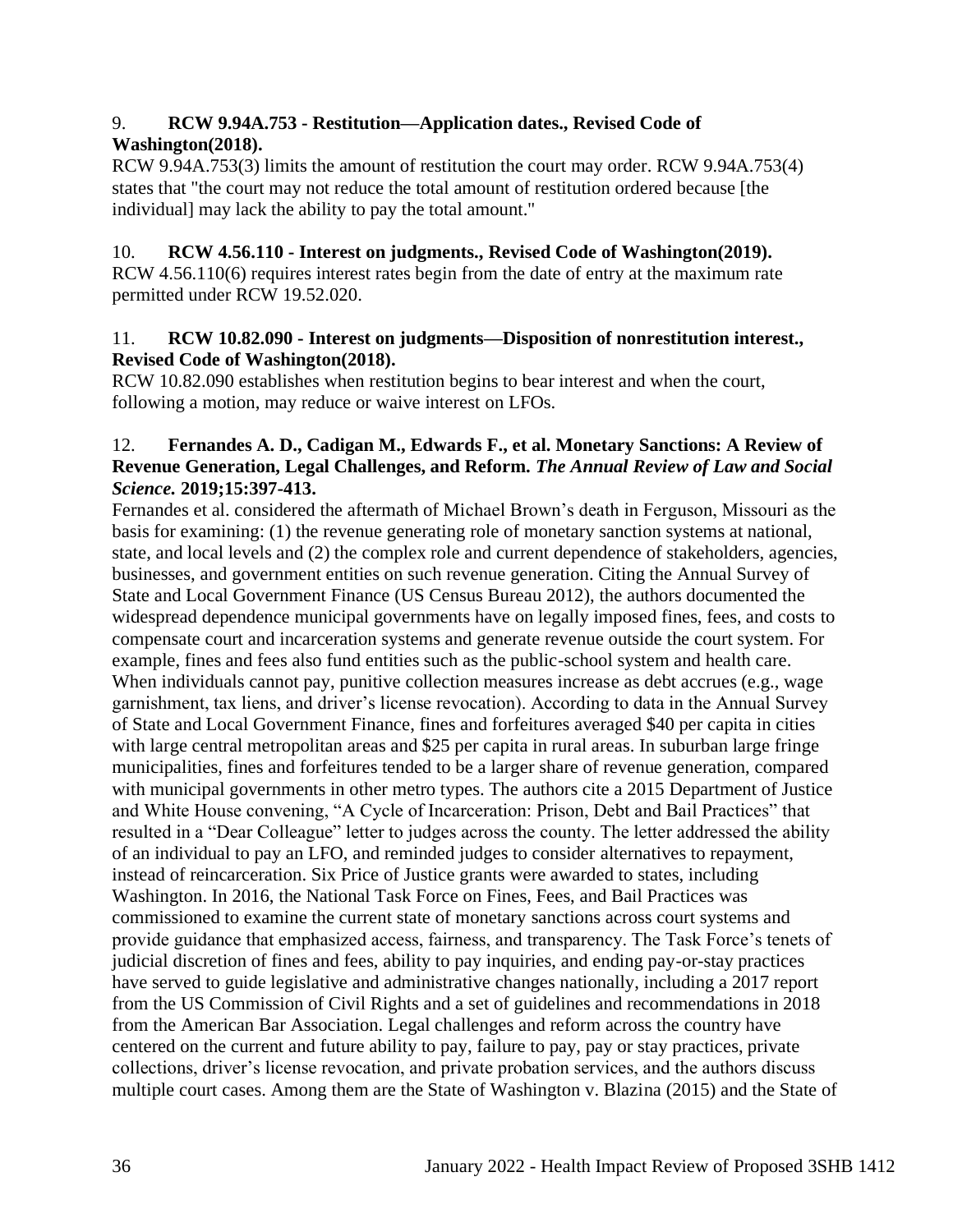Washington v. Ramirez (2018), concerning an individual's current and future ability to pay fines and fees. The authors asserted that it is the absence of policies and practices with regards to ability-to-pay that result in legal challenges. The authors found that the cost of prosecuting a failure to pay instance is disproportionate to the payment that can be recovered. When local jurisdictions partner with private collection companies, the private company can levy fees and surcharges onto an existing debt, which the authors characterized as a predatory collection practice. Compounded costs, arrest warrants, and jail time as a result of an inability to pay legal debt can all have detrimental implications for the person. The authors concluded by summarizing monetary sanction reform efforts at the state and local level that align with national policy reform efforts. These included creating task forces centered on understanding monetary sanctions, developing state supreme court-issued bench cards, eliminating interest on nonrestitution fines and fees, eliminating or decreasing user fees, decoupling criminal action from motor vehicle violations, and community service provisions. Specifically, the Washington State Supreme Court issued a bench card in 2015 outlining mandatory and discretionary fines and fees, surcharges, interest and collection fees for each jurisdictional level in the state; the State Legislature passed House Bill 1783 in 2018 which limited accrual of interest of LFOs through judicial discretion, among other provisions.

## 13. **Rights U.S. Commission on Civil. Targeted Fines and Fees Against Communities of Color: Civil Rights & Constitutional Implications.2017.**

The United States Commission on Civil Rights examined the Department of Justice's enforcement of municipal court reforms with regards to the targeted imposition of fines and fees. Authors described municipal violations as frequently low-level fines remedied through monetary fines, on which, other fees may be applied when an individual has not paid or is not able to pay. The report attributed the use of fines and fees as both an easier form of punishment to administer than alternatives and a way to generate revenue. The report documented potential harm on due process and judicial ethics if states and municipalities are dependent on fees and fines. Additionally, the Commission through review of data and research found that "Municipalities that rely heavily on revenue from fines and fees have a higher than average percentage of African American and Latino populations relative to the demographics of the median municipality."

## 14. **Espinosa D., Bosch A.B., Pacheco-Jones C. The Cost of Justice: Reform Priorities of People with Court Fines and Fees. Living with Conviction; October 2021.**

This supplemental report by Living with Conviction (LwC) was produced under contract with the Washington State Administrative Office of the Courts (Personal Services Contract 21690) to accompany the Minority and Justice Commission's (MJC) forthcoming report "The Price of Justice: Legal Financial Obligations in Washington State" (Report). LwC is an advocacy partnership between people who were formerly incarcerated and lawyers and law student allies to bring an end to the imposition of legal financial obligations (LFOs) at the policy and individual levels. LwC convened three virtual sessions with nine of its justice-involved storytellers and trainers to consider and discuss the Report findings and to generate their own recommendations for LFO reform. Participants included seven women and two men, of which three are African American, one is Asian-Pacific Islander, one is Latino, one is Native American, and three are white. They reside in the following counties: King (2), Kitsap (3), Pierce (1), and Spokane (3). Authors note that time limitations prevented presentation of the bulk and breadth of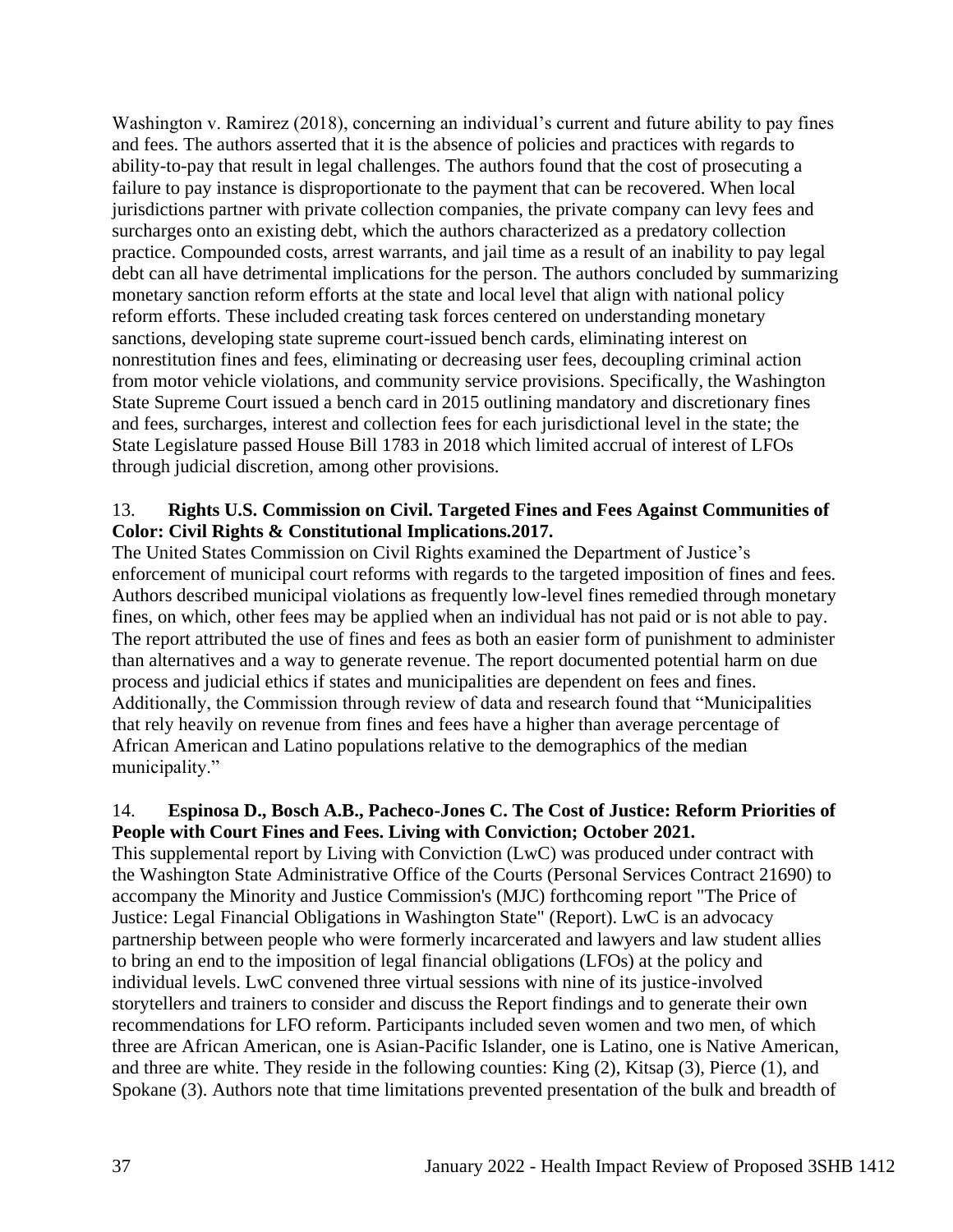relevant findings. Thus, the scope of participants' recommendations was limited. Recommendations were categorized as relating to: 1) reducing barriers to LFO remission; 2) reducing barriers to paying off LFOs; 3) reducing the amount of LFOs imposed; and 4) conducting additional research. Participants expressed disappointment in the omission of a survey of people with "lived experience" to inform the MJC's Report. They noted that the surveys informing the MJC report did not "solicit or include information about the debilitating impacts of LFOs on people and their families." Additionally, participants noted skepticism regarding whether judges truly apply the ability-to-pay when considering LFO debt, as the three most commonly reported reasons for why courts impose LFOs by judicial officers were: 1) cost recovery / fund the criminal justice system (51 responses), 2) because the Legislature says so (29 responses), and 3) punishment (26 response).

## 15. **Delostrinos C., Bellmer M., McAllister J. The Price of Justice: Legal Financial Obligations in Washington State. Washington State Supreme Court Minority and Justice Commission; October 2021 Draft Pre-publication.**

This coming report from the Washington Supreme Court Minority and Justice Commission (Commission) is the result of the Commission's three-year grant from the U.S. Department of Justice. Through this grant, the Commission worked with a collaborative group of representatives who work within or who are impacted by Washington's system of LFOs (i.e., judges, legislators, county clerks, court administrators, prosecutors, public defenders, legal aid attorneys, community organizations, and people living with LFOs). Four subcommittees were formed to answer the following questions: 1) What is the current legal landscape, and the local and statewide policies and practices around LFOs?; 2) What do LFO collection practices look like in Washington?; 3) How much does it cost to collect LFOs, how much is actually collected vs. how much is being assessed? After LFOs are collected, where do they go?; and 4) Is the LFO Calculator a useful tool in helping improve more equitable and just practices around LFOs? The report includes results from surveys of judicial officers (n=98), prosecutors (n=18), and defense attorneys and civil and legal aid attorneys (n=76). The Commission contracted with Living with Conviction, an advocacy partnership between people who were formerly incarcerated and lawyers and law student allies to bring an end to the imposition of LFOs, to create a supplemental report that incorporated the perspectives of individuals with LFOs. The Commission expects to release the report in early 2022.

# 16. **Engrossed Second Substitute House Bill 1783, Revised Code of Washington(2018).**

The Washington State Legislature passed E2SHB 1783 during the 2018 Legislative Session. The new law updated the state's laws specific to legal financial obligations (LFOs). Among other provisions, the law eliminated the 12% interest rate on non-restitution LFOs.

## 17. **King County Government. State v. Blake resources. 2021; Available at:**

## **[https://kingcounty.gov/initiatives/felony-drug-possession-blake-decision.aspx.](https://kingcounty.gov/initiatives/felony-drug-possession-blake-decision.aspx) Accessed 29 December 2021.**

This King County, Washington, webpage provides a high-level overview of the State Supreme Court's decision in State v. Blake. It also provides resources available for those with a felony conviction(s) for simple possession of a controlled substance that are to be vacated under the ruling.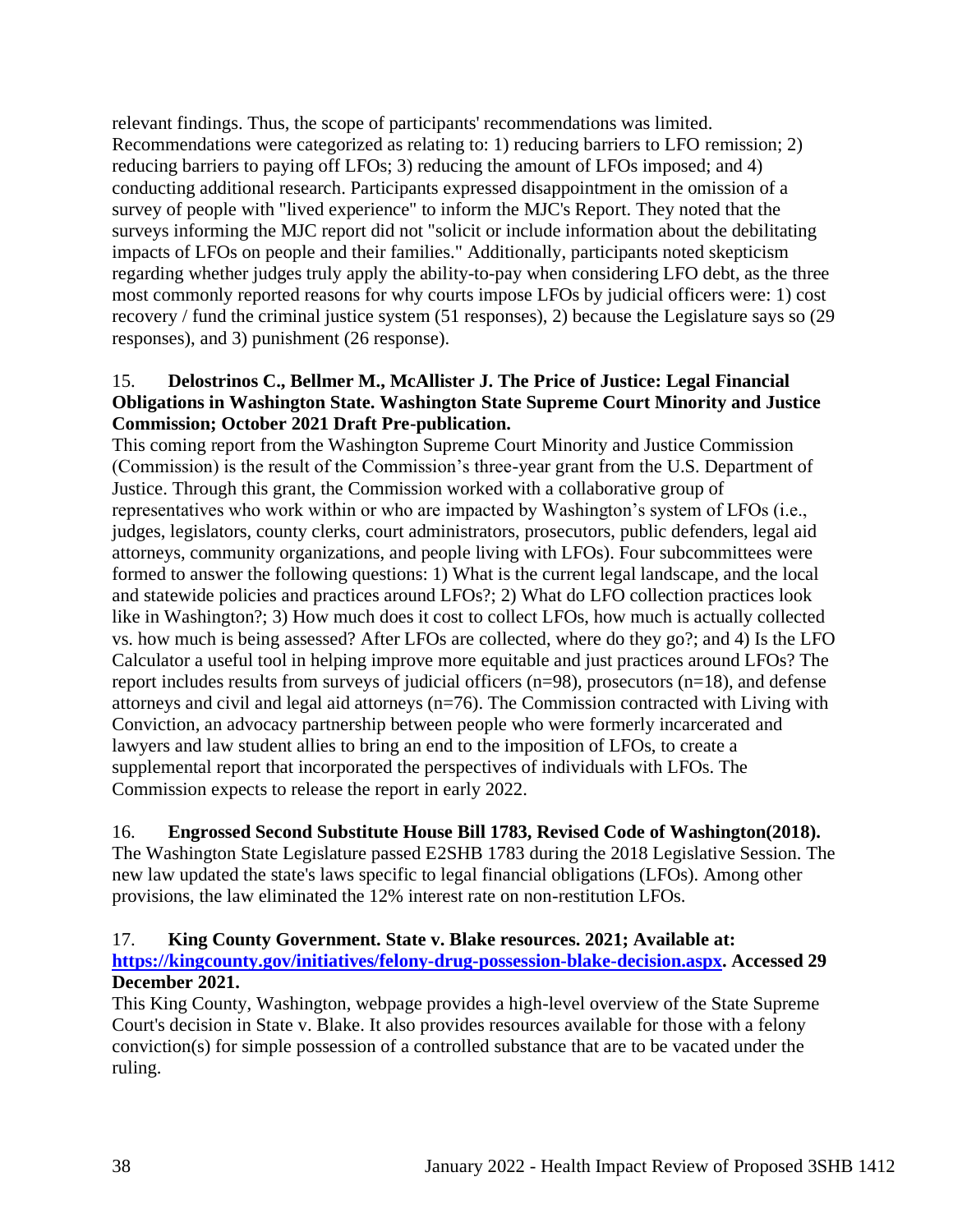## 18. **Engrossed Substitute Senate Bill 5092, Revised Code of Washington, §Section 610(4)(f) (2021).**

Sec. 610(4)(f) allocated general fund-state appropriations for fiscal year 2022 and 2023 to the Washington State Institute for Public Policy (WSIPP) to study LFOs as defined in 9.94A.030. It directed WSIPP to "recommend to the legislature potential methods and processes to delink court related funding and other county and local funding from the collection of LFOs and to provide funding through other means." An Initial report was due to the Legislature by December 1, 2021, and the final supplemental report is due December 1, 2022.

# 19. **Centers for Disease Control and Prevention. Behavioral Risk Factor Surveillance System Prevalence And Trends Data: Washington-2014. 2014; Available at: [http://apps.nccd.cdc.gov/brfss/page.asp?cat=XX&yr=2014&state=WA#XX.](http://apps.nccd.cdc.gov/brfss/page.asp?cat=XX&yr=2014&state=WA#XX) Accessed**

# **August 16, 2016.**

Behavioral Risk Factor Surveillance System (BRFSS) 2014 data from Washington state show significant correlations between lower income and a number of health indicators including: worse overall self-reported health, depression, asthma, arthritis, stroke, oral health, tobacco use, women's health indicators, health screening rates, physical activity, and diabetes. Data also show that as educational attainment increases income level also increases.

# 20. **Subramanyam M., Kawachi I., Berkman L., et al. Relative deprivation in income**

**and self-rated health in the United States.** *Social Science and Medicine.* **2009;69(3):327-334.** Subramanyam et al. analyzed data from the 2002, 2004, and 2006 Current Population Surveys conducted by the United States Census Bureau. Researchers found that individuals from the lowest income category were over five times more likely to report being in poor health than participants from the highest income category. In addition, they found that relative deprivation (the differences in incomes between an individual and others who have higher incomes than that individual [one measure of income inequality]) appeared to explain a large part of this association.

## 21. **Prause J., Dooley D., Huh J. Income volatility and psychological depression.**  *American journal of community psychology.* **2009;43(1-2):57-70.**

Prause et al. analyzed a sample  $(n = 4.493)$  from the National Longitudinal Survey of Youth. Researchers found that income volatility was significantly associated with depression; and downward volatility (frequent losses in income) was significantly associated with depression even after controlling for baseline depression. High income appeared to act as a buffer, so those with lower incomes were more vulnerable to the adverse effects of downward volatility.

## 22. **Boysun M., Wasserman C. Health of Washington State Report: Tobacco Use. Washington State Department of Health;2012.**

Boysun et al. report Washington state Behavioral Risk Factor Surveillance System (BRFSS) data from 2008-2010, which indicate that adults with lower incomes are significantly more likely to report smoking cigarettes than their counterparts. Further, American Indians and Alaska Natives (AI/AN) and black populations have significantly higher smoking rates than white, Hispanic, and Asian populations. There is also significant geographic variation among counties with southwest and northeast counties in the state reporting higher rates of smoking. These counties are also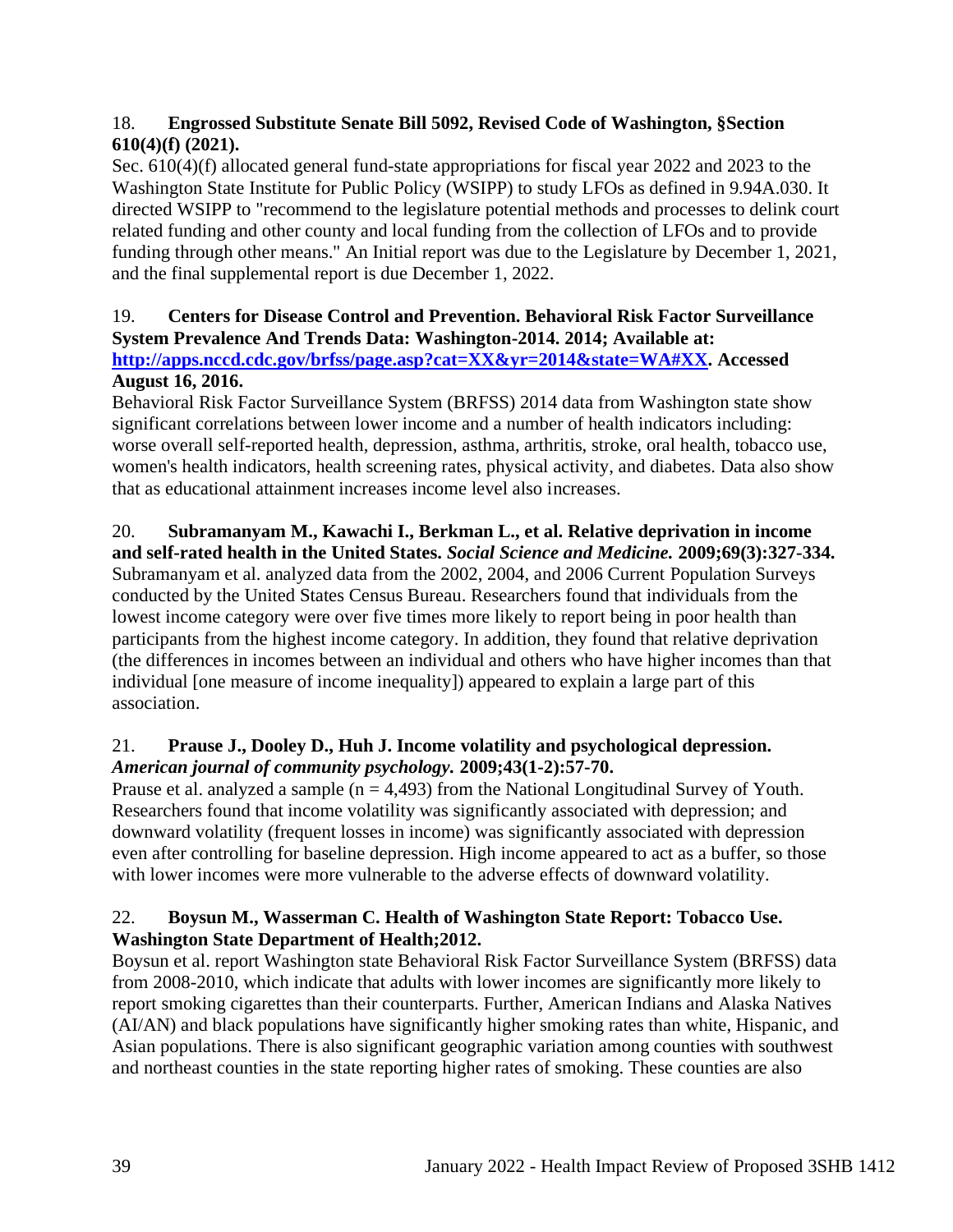more likely to have high levels of poverty and lower proportions of the population with college degrees.

## 23. **Ellings A. Health of Washington State Report: Obesity and Overweight. Washington State Department of Health;2015.**

Ellings reported Washington state Behavioral Risk Factor Surveillance System (BRFSS) data from 2002-2014, which showed that obesity rates were the highest among families with lowincomes and that as income increased, rates of obesity decreased. Further, individuals that graduated college or attended some college had lower rates of obesity than those who had a high school education or less. Black, American Indian and Alaska Native, and Hispanic Washington residents had higher rates of obesity even after accounting for gender, income, education, and age.

## 24. **Sweet E., Nandi A., Adam E. K., et al. The high price of debt: household financial debt and its impact on mental and physical health.** *Social science & medicine.* **2013;91:94- 100.**

Sweet et al. analyzed data from the National Longitudinal Study of Adolescent Health (Add Health) to investigate the association between financial debt and health outcomes (n=8400). Data collection for Add Health began with Wave I in 1994/1995 with a cohort of adolescents in grades 7-12. For this study, data from Waves I through Wave IV (collected in 2007/2008 at ages 24-32) were included in the analysis. The authors found that reporting high financial household debt is significantly associated with high perceived stress and depression, higher blood pressure, and worse self-reported general health. These associations remained significant after controlled for factors such as the number of people in the household, race/ethnicity, education, income, smoking, physical activity, diet, BMI, marital status, health insurance, job loss, and home ownership. The authors conclude that household debts relative to assets is a robust predictor of health outcomes and should be explored further as a socioeconomic determinant of health in future research.

## 25. **Weida E. B., Phojanakong P., Patel F., et al. Financial health as a measurable social determinant of health.** *PLoS ONE.* **2020;15(5).**

The researchers two primary objectives were to 1) introduce financial health as a root term that underlies other individual measures of economic hardship, and 2) examine caregivers of young children with low incomes, to demonstrate that outcomes on financial, physical, and mental health should be considered within social determinants of health. The research was framed to include financial health as an independent social determinant of health and part of a comprehensive public health solution that can be defined, measured, and influenced to improve health and well-being outcomes. The authors characterized other forms of economic security, such as housing and food, as symptoms of hardship in regard to financial health. In 2014, phase I of the research began through a randomized control trial  $(N=103)$ ; phase II was a single arm intervention study (N=373) along with a trauma-informed peer support financial empowerment program for caregivers of children age 6 years old or younger. Participants were recruited between 2015-2017. Study participants attended 16 financial empowerment sessions, through which they also developed a peer network and received support in opening and maintaining a savings account with a credit union. Participants responded to surveys every three months about economic securities, employment, finances, entrepreneurship, depression, and child health.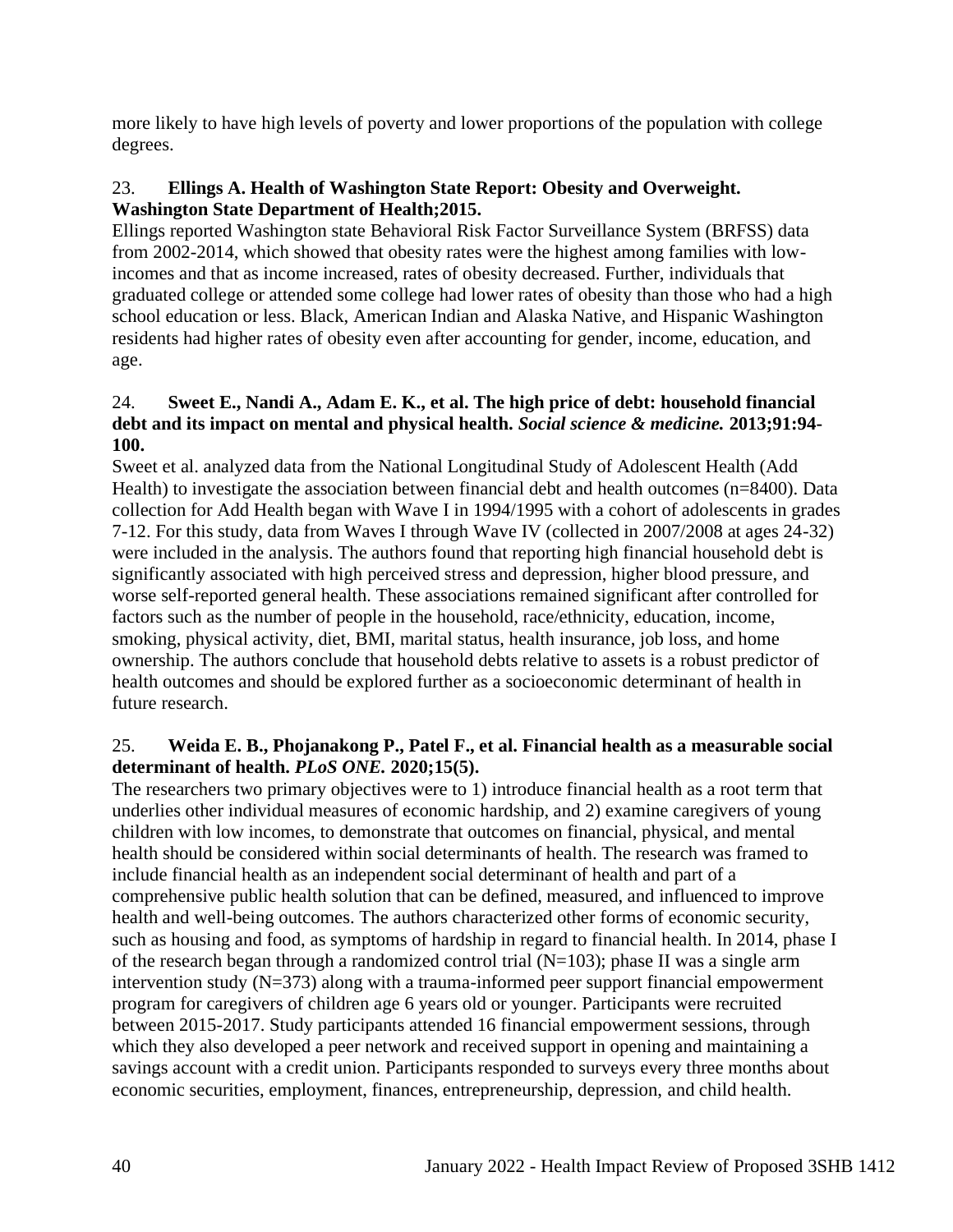Finance-related questions were guided by the Center for Financial Services Innovation (CFSI)'s financial health framework of spend, save, borrow, and plan. Energy insecurity and housing insecurity were measured on independent validated scales. Physical health was self-assessed and categorized by researchers as either "excellent/good" or "fair/poor." Depressive symptoms were also self-assessed with a 10-item screening tool, Center for Epidemiological Studies-Depression Revised 10 (CES-D-10). Economic hardship and financial variables were aggregated through principal components analysis (PCA) to reduce variables into a small number of dimensions. Black women represented 90% of survey respondents and were participating in some form of public assistance. Just above a quarter of respondents (26.7%) had a savings account, and 36.9% had a checking account. Collinearity was avoided through only questions related to energy security for the PCA. Associations between financial health from the PCA and self-rated health and depression were run through separate multivariate logistic regression, modelling the odds of "poor/fair" versus "good/excellent" self-rated physical health responses and against binary yes/no depression responses. Regressions were adjusted for martial status, age, race, ethnicity, education, employment and other related social determinates of health (i.e., food, housing, and energy security). The study results showed association between financial health and mental and physical health. The health framework's financial health components of "borrow" and "plan" were associated with self-rated health and depressive symptoms, independent of food, housing, and energy security. The authors cited financial distress as one of the top stressors in America, per the American Psychological Association, linked with increased physical pain, lowered pain tolerance, and risk of coronary heart disease. The authors concluded with a call to public health professionals to improve financial health across the four domains of spend, save, borrow, and plan and to generate opportunities to increase wealth building.

## 26. **Poel A. Health of Washington State Report: Mortality and Life Expectancy. Data Update 2015. Washington State Department of Health;2015.**

Poel presents Washington state data on mortality and life expectancy. The data show that ageadjusted death rates were higher in Washington census tracks with higher poverty rates. The state data also show that American Indian/Alaska Natives, Native Hawaiian/Other Pacific Islanders, and Black residents had the highest age-adjusted death rate and shortest life expectancy at birth compared to other groups in the state.

## 27. **Serafin M. Health of Washington State Report: Self-reported Health Status. Data Update 2016. Washington State Department of Health;2016.**

Washington State data on self-reported health status showed that after accounting for age, education, race and ethnicity, household income was a strong predictor of self-reported health status. Health status varied by race and ethnicity, with close to 35% of Hispanics, 30% of American Indian/Alaska Natives, and 20% of Native Hawaiian/Other Pacific Islander reporting fair or poor health. Washington Behavioral Risk Factor Surveillance System (BRFSS) data from 2012-2014 also showed that education was a strong predictor of self-reported fair or poor health after adjusting for age.

# 28. **Harper A., Ginapp C., Bardelli T., et al. Debt, Incarceration, and Re-entry: A Scoping Review.** *American Journal of Criminal Justice.* **2020:1-29.**

Harper et al. conducted a scoping review of 31 articles published from 1990 to 2019 to determine how debt impacts people who are incarcerated and community reentry. Inclusion criteria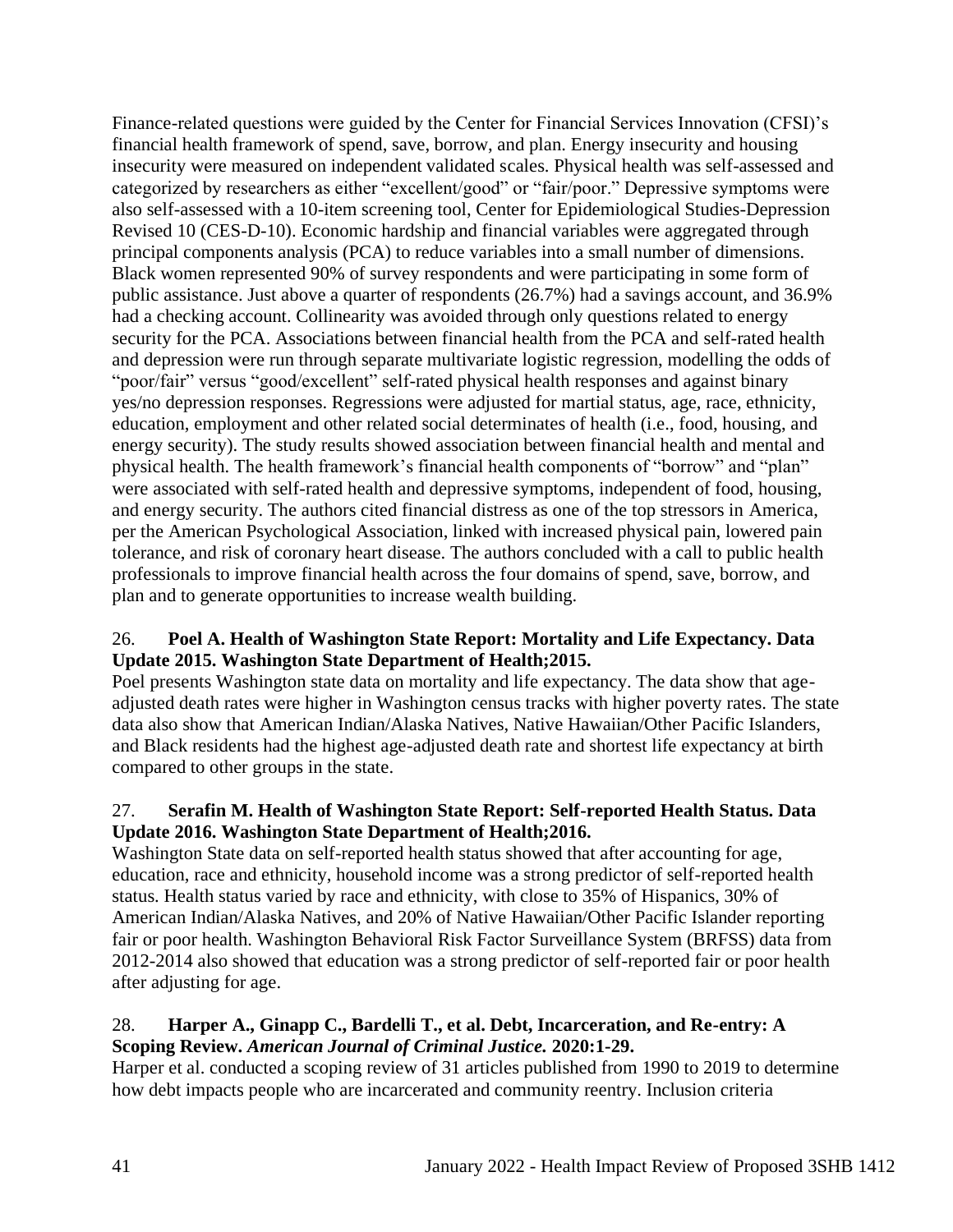included primary data on debt by people who are currently or were formerly incarcerated. Debt included legal financial obligations (LFOs), unpaid bills, credit card debt, child support, alternative financial services-related debt (e.g., payday loan debt). The literature has shown that people who are incarcerated primarily experience debt from three sources: debt from criminal legal system involvement (i.e., LFOs), preexisting debt that compounded during incarceration, and debt accrued during reentry. These forms of debt may exacerbate or build upon each other. For example, people who experience LFO debt are 3 times as likely to have medical debt, twice as likely to have student loan debt, 1.5 times as likely to have credit card debt compared to people without LFO debt. Previous research has shown that, "incarceration contributes to deepening existing social and racial inequalities as people who have been incarcerated and their families face serious financial hardship in the form of housing and food insecurity, unemployment, exclusion from social programs after release, and a decreased ability to build or maintain wealth." People who are involved with the criminal legal system are disproportionately low-income and experience debt, and that these conditions are exacerbated through increased debt due to incarceration. People of color are also twice as likely to have unpaid LFO debt, contributing to the racial-wealth gap. Additionally, one study showed that Blacks are more likely to have their LFO debt sent to collections, which could further compound debt. The authors noted that people of color and low-income households have historically and may currently be excluded from formal financial institutions and experience, "an increasingly precarious and low wage labor market and a weakening social safety net, resulting in demand for loans to cover basic needs and emergencies, a demand met by financial services deregulation enabling banks and other lends to offer a wider range of costly loan products" and alternative financial services (e.g., payday lenders). These debts may accrue prior to, during, and after release from incarceration. The authors also stated that LFO debt may directly contribute to the cycle of reincarceration, as failure to pay LFO debt can result in reincarceration. The authors evaluated 4 articles evaluating the impact of debt on recidivism or reincarceration. Overall, they found that LFO debt may cause recidivism (i.e., a new arrest) or reincarceration (i.e., due to failure to pay LFOs). They cited research suggesting that between 50-90% of people who have LFO debt are in arrears and two studies showed that reincarceration due to failure to pay LFO debt occurs in 17- 20% of cases. However, one study found that restitution debt may increase time to recidivate. Harper et al. summarized that, "debt was generally shown to have a negative effect on financial well-being, reentry, family structure, and mental health." Specifically, they summarized that, "LFO debt is associated with negative mental health including stress, a sense of hopelessness, feeling overwhelmed, and substance use." Overall, the authors concluded that "LFOs contribute to a cycle of indebtedness, constrained decisions and stress, which may impact the risk of recidivism in the future, and certainly contributes to deepening impoverishment."

## 29. **Shannon S., Huebner B. M., Harris A., et al. The Broad Scope and Variation of Monetary Sanctions: Evidence From Eight States.** *UCLA Criminal Justice Law Review, 4(1).*  **2020:269-283.**

Shannon et al. conducted an eight state, multi-method study (Multi-State Study of Monetary Sanctions) to examine the multi-tiered system of monetary sanctions. Washington State was among those state systems analyzed. The study identified common themes and policy implications through documenting LFO policies and practices, conducting interviews with both individuals with past or present legal debt and criminal justice stakeholders, and observing court proceedings. Across the eight states, four themes were identified. First, there is not a transparent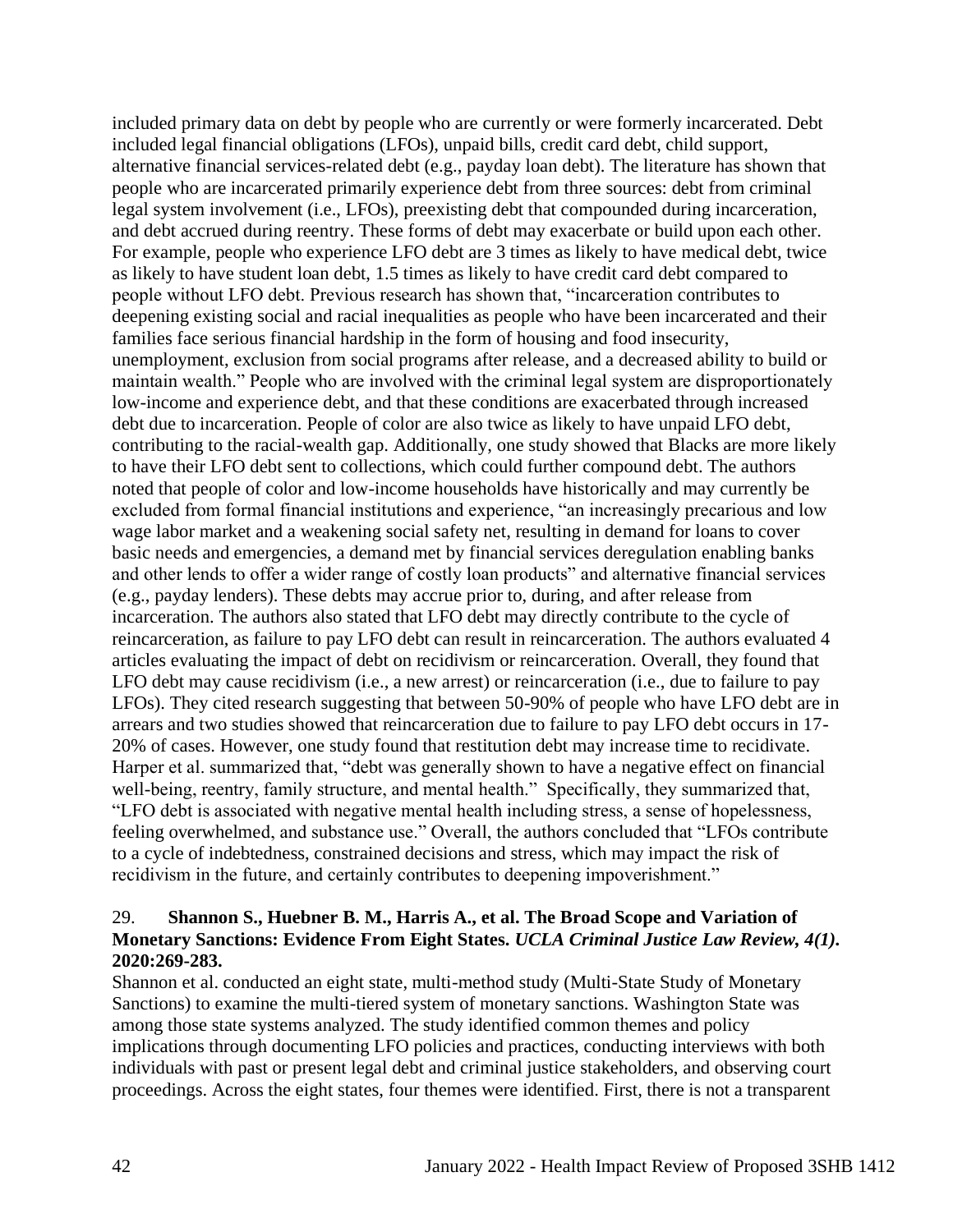process for implementing LFOs. LFOs policy and practices vary across federal, state, and local levels. Of the eight states in the study, none had a central state repository where information on the total LFO debt could be found by the individual. In Washington, superior court clerks send detailed payment requests, and lower courts follow this practice. However, it is often very difficult for an individual with legal debt to have access and resources to understand the total LFOs owed. Second, across all eight states in the study, there was significant variation within and between lower-courts' imposed costs, in cost type and amount. Third, there are a multitude of additional consequences of the inability to pay. For example, stress, particularly about what debt to pay, was consistent among surveyed individuals who were balancing family obligations, housing, and medical bills, among other necessities. Additionally, as failure to appear before court can result in warrants or fines, which continually compound. These court proceedings are held during the day, resulting in challenges such as missed work. Nonpayment or inability to comply with court orders can result in an individual being unable to access credit and other banking services (e.g., checking and savings accounts, loans, insurance) and add to other financial institutional fears such as paying taxes. Fourth, data collection across states is variable. In Washington, researchers were able to attain statewide data for all court types and cases for multiple years, with detailed information on LFOs. The researchers' policy recommendations included: considering an individual's ability to pay and their language of indigence, concluding that monetary sanctions lead to statutory inequality, and result in penalties that increase and extend a court sentence; decoupling unpaid debt from criminal legal consequences; developing continuing education on monetary sanction law and practice; and developing and maintaining court data and access procedures.

#### 30. **Richardson T., Elliott P., Roberts R. The relationship between personal unsecured debt and mental and physical health: a systematic review and meta-analysis.** *Clinical Psychology Review.* **2013;33(8):1148-1162.**

Richardson et al. present a synthesis of the literature from 1984 to 2013 regarding the relationship between personal unsecured debt and health as well as a meta-analysis or pooled odds ratios (OR). In total, the authors included 65 articles from 12 different countries with the vast majority from either the United States or the United Kingdom. Evidence from the systematic review shows that 78.5% of included articles (n=51) report that being in debt was associated with worse health. The majority of the studies examined the relationship between debt and mental health with a smaller number assessing debt and self-reported physical health. Results from the pooled meta-analysis found significant associations between "...debt and mental disorder ( $OR =$ 3.24), depression (OR = 2.77), suicide completion (OR = 7.9), suicide completion or attempt  $(OR = 5.76)$ , problem drinking  $(OR = 2.68)$ , drug dependence  $(OR = 8.57)$ , neurotic disorder  $(OR = 3.21)$  and psychotic disorders  $(OR = 4.03)$ ". The authors concluded that future research is needed to better understand the specific mechanisms by which debt is associated with health and the potential impact that debt repayment may have on improving outcomes.

## 31. **Turunen E., Hiilamo H. Health effects of indebtedness: a systematic review.** *BMC Public Health.* **2014;14(489).**

Turunen et al. systematically reviewed the literature from 1994 to 2013 to assess the relationship between indebtedness and mental and physical health (n=33 articles). About half of the included studies were conducted in the United States and measures for indebtedness varied widely. Evidence shows that personal debt negatively impacts mental health and is associated with an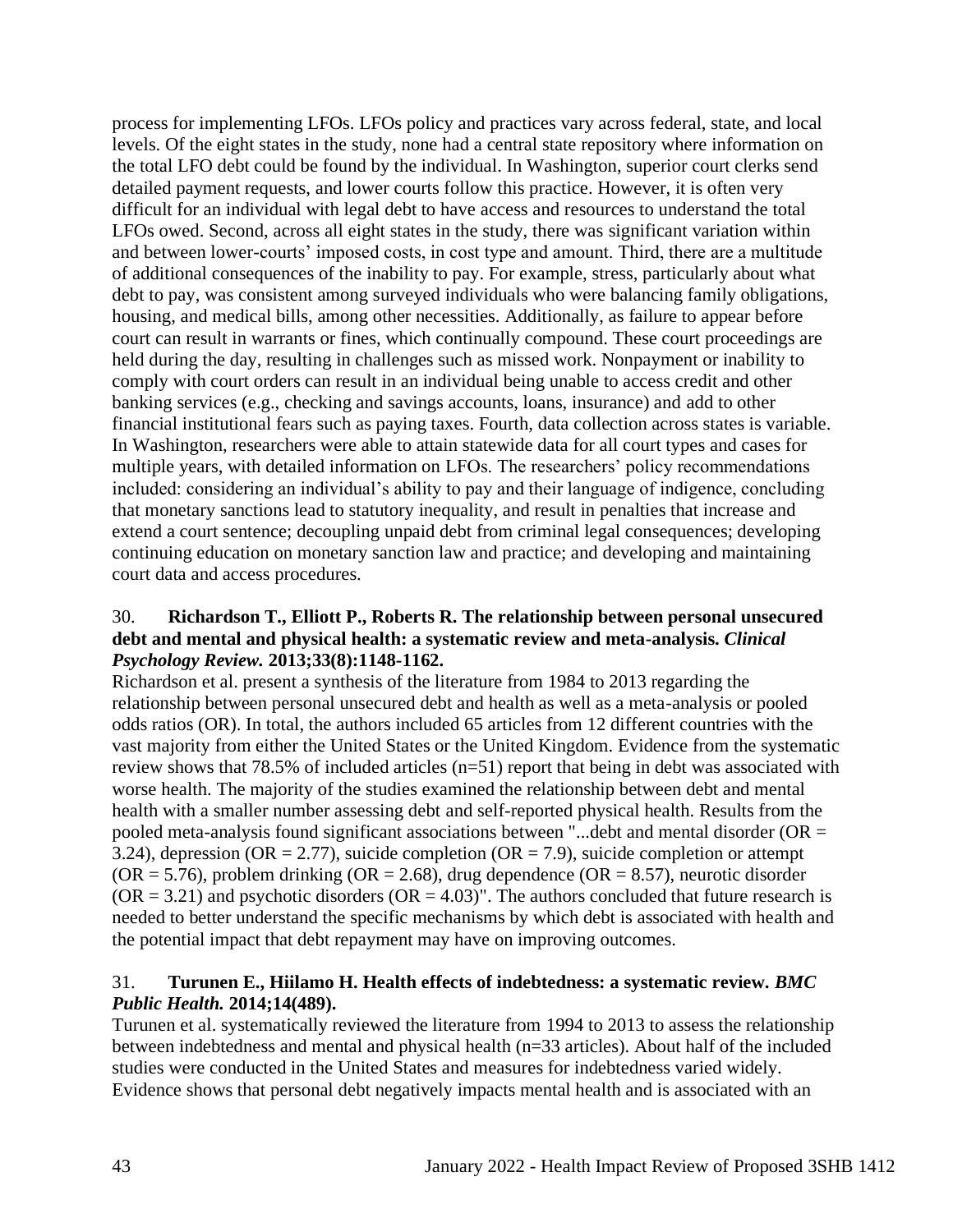increased rate of depression and depression-related symptoms such as anxiety and anger as well as suicidal ideation. Unpaid debt was also associated with poorer subjective health and healthrelated behaviors such as physical activity, alcohol and tobacco use, and diet quality. The authors conclude that indebtedness is associated with a number of serious health outcomes but that future research is needed to better understand the causal link and the role of other influences such as employment status and the type of debt.

## 32. **Whittle T. N. Felony Collateral Sanctions Effects on Recidivism: A Literature Review.** *Criminal Justice Policy Review.* **2018;29(5):505-524.**

Whittle completed a review of 74 articles published between 1995 and 2014 examining the impact of various felony-related collateral consequences on recidivism. The author stated that unintended collateral consequences may include things like weakened social bonds or reduced employability. However, intended collateral sanctions (e.g., civil disenfranchisement, removal of driving privileges, public assistance bans) "are automatic results of felony convictions and are implemented by formal and informal means in the community." Moreover, "collateral consequences may well be the unintended effects of policy, but collateral sanctions are the effects of intended "collateral consequence laws"--policies that are intended to have an effect." For example, "Persons convicted of felony crimes fact collateral sanctions that limit their role as citizens (e.g. voting, holding public office, serving on juries), access to public assistance benefits (e.g., public housing, federal education loans), 'privileges' such as driver's licenses, and other rights including parental rights and the right to bear arms." Among other collateral sanctions, the author examined 8 articles addressing the impact of legal financial obligations on recidivism. Seven of the 8 articles reviewed found a positive relationship between LFOs and recidivism, such that the imposition of fees, fines, and restitution may increase recidivism.

## 33. **Piquero A. R., Jennings W. G. Research Note: Justice System-Imposed Financial Penalties Increase the Likelihood of Recidivism in a Sample of Adolescent Offenders.** *Youth Violence and Juvenile Justice.* **2017;15(3):325-340.**

Piquero and Jennings conducted a cohort study of the impact of financial penalties on the likelihood of recidivism among 1,167 adolescents under supervision or who had a case closing in 2013 in Allegheny County, Pennsylvania (inclusive of the City of Pittsburgh). The analysis included fines and fees, including legal financial obligations (e.g., restitution, Victim Compensation Fund, cost of DNA collection, fees associated with specific crimes, etc.). The authors defined recidivism as, "a new delinquent offense and/or a [conviction] in adult criminal court for a felony or misdemeanor offense…in the 2 years since the end date of their current supervision offense…" They examined outcomes by age, sex, race/ethnicity, and type of crime. Adolescents in the cohort were, on average, 17.89 years old. Approximately 94% of youth were ordered to pay fines and fees, with 35.8% ordered to pay restitution. On average, youth were ordered to pay \$428.98 and 24.5% of youth had outstanding LFOs at case closing (averaging \$237.40). Youth were statistically significantly more likely to be ordered to pay restitution if they were older, male, had a prior disposition, or had committed a property offense. These characteristics were also positively and significantly associated with the total amount of fines, fees, and restitution imposed at disposition. Youth who were older, male, non-white, had prior dispositions, and who had been convicted of a property crime were also more likely to have outstanding LFO debt at case closure compared to other youth. Approximately 27% of youth experienced recidivism. Overall, the authors found that, "the total amount of fines, fees, and/or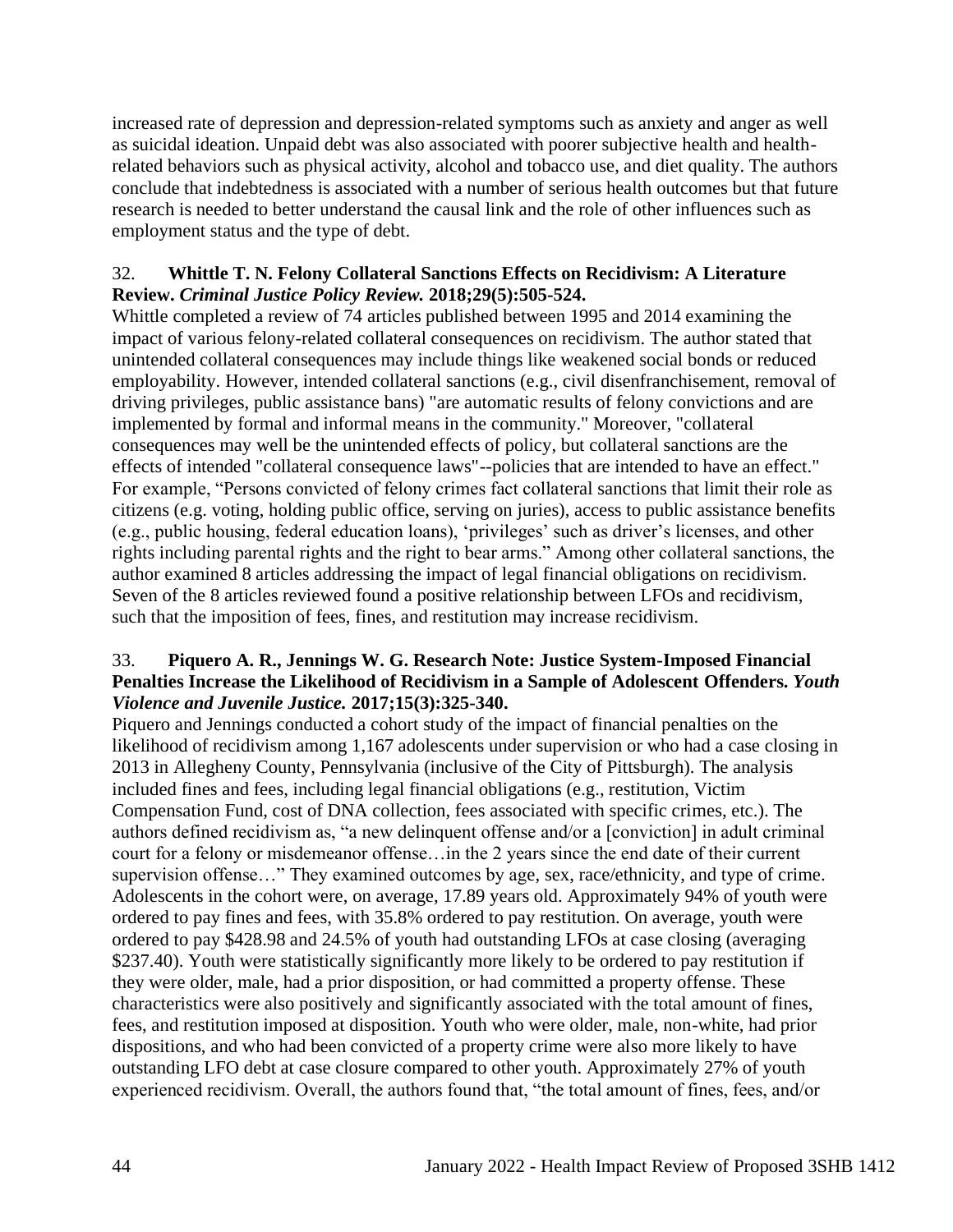restitution imposed at disposition…and owed upon case closing…all significantly increased the odds of a youth recidivating. Importantly, these results hold even after controlling for relevant youth demographics [i.e., age, sex, race/ethnicity] and case characteristics variables [i.e., type of crime committed]."

## 34. **London A., Myers N. Race, incarceration, and health.** *Research on Aging.*  **2006;28(3):409-422.**

London and Myers conducted a review of the literature around health and other outcomes for incarcerated individuals. They highlighted research that indicates that Black Americans have worse health outcomes than other racial/ethnic groups and are also disproportionately represented in the justice system. The authors also outlined data indicating the high rates of injury in jails and prison as well as the high rates of communicable disease among incarcerated and formerly incarcerated individuals. In addition, they highlight research that indicates that incarceration is associated with lower educational attainment, lower income, higher rates of unemployment, and higher involvement in jobs with high risk of injury or exposure to hazardous working conditions. Evidence also indicates that incarceration is associated with divorce and separation of families.

## 35. **Turney K., Wildeman C., Schnittker J. As fathers and felons: Explaining the effects of current and recent incarceration on major depression** *Journal of Health and Social Behavior.* **2012;53(4):465-481.**

Turney et al. analyzed data from the longitudinal Fragile Families and Child Wellbeing study. The researchers found that currently and recently incarcerated fathers are more likely to report a change in employment status, separation from a child's mother, a change in relationship quality, and depression. The association between incarceration and depression remained significant even after controlling for variables such as demographic characteristics and history of depression.

## 36. **Wu E. , El-Bassel N., Gilbert L. . Prior incarceration and barriers to receipt of services among entrants to alternative incarceration programs: A gender-based disparity.**  *Journal of Urban Health: Bulletin of the New York Academy of Medicine.* **2012;89(2):384- 395.**

Wu et al. collected data from a random sample of adults (N=322; 83 women and 239 men) entering alternative to incarceration programs in New York City. Researchers collected data though structured interviews including information on sociodemographics, substance use, prior incarcerations, and barriers that had prevented a participant from visiting or returning to a service provider. Less than half of the participants had earned a high school diploma or GED. When analyzing collapsed data for male and female participants, they found that a greater number of prior incarcerations were significantly associated with a greater number of barriers that prevented accessing a service provider. When they analyzed the data disaggregated by sex and controlling for sociodemographic and substance use indicators, researchers found that the relationship between a greater number of prior incarcerations and greater number of service barriers experienced remained significant only for men.

# 37. **Esposito M., Lee H., Hicken M., et al. The Consequences of Contact with the Criminal Justice System for Health in the Transition to Adulthood.** *Longit Life Course Stud.* **2017;8(1):57-74.**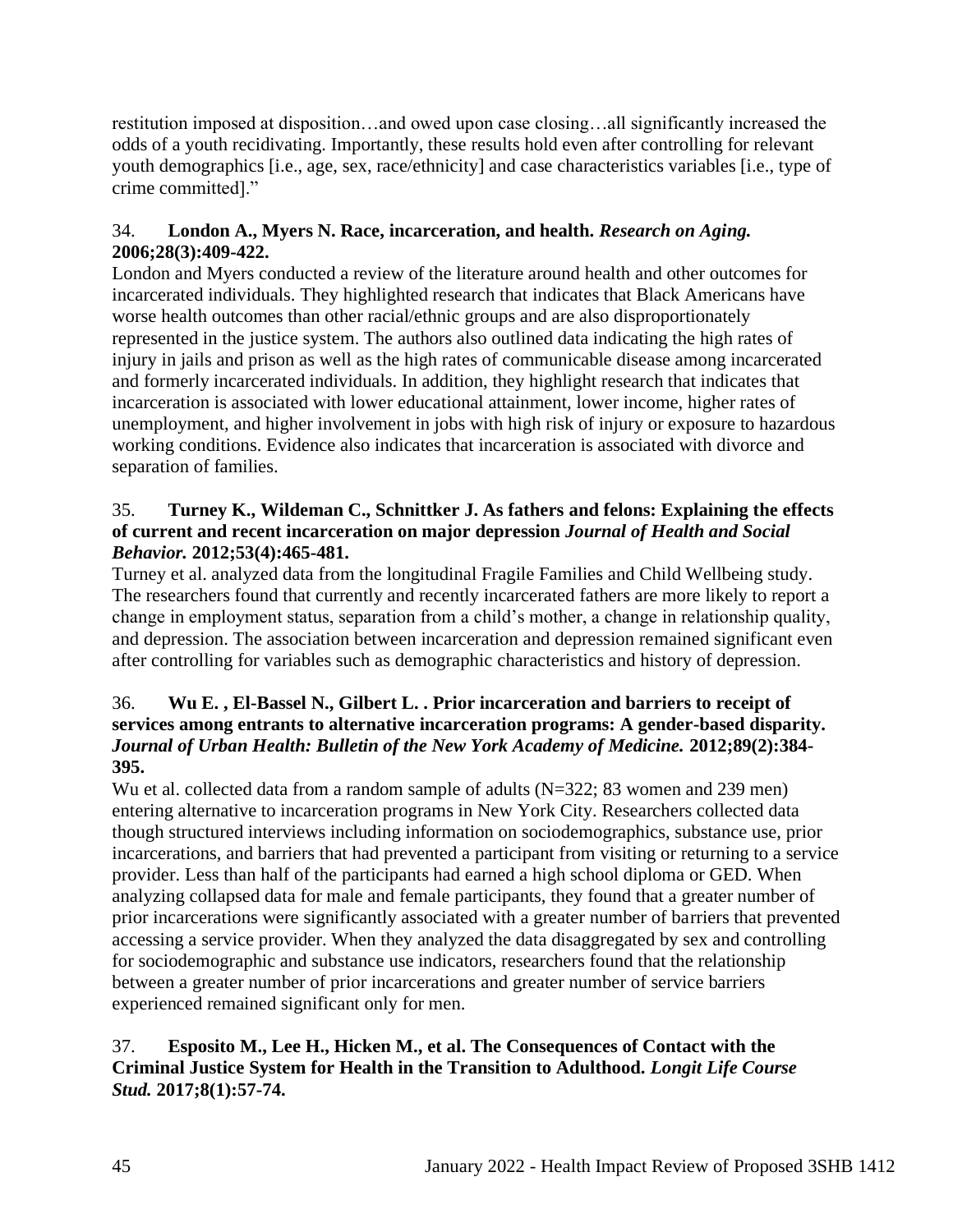Esposito et al. examine the association between incarceration and health in the United States during the transition to adulthood. They applied the Bayesian Additive Regression Trees (BART) to data from The National Longitudinal Study of Adolescent to Adult Health dataset (n=10,785) to model incarceration's effect on health controlling for confounding variables (93 variables, and 36 covariates categorized as: demographic characteristics, prior health status behaviors, engagement in risky behavior, social connectedness, disposition characteristics, parental characteristics, and contextual residential characteristics). Authors examined three health outcomes: 1) an indicator for cardiovascular health (i.e. hypertension or raised blood pressure), 2) a measure of general health status (i.e., excellent/very good self-reported status), and 3) a measure of mental health status (i.e., depression). The analysis of two separate samples found individuals who had been incarcerated were more likely to suffer from depression, less likely to report being in excellent or very good health, and more likely to have hypertension than their peers with no history of incarceration. To examine if the health inequalities between previously incarcerated and never incarcerated individuals was a product of incarceration rather than a product of features that occurred prior to incarceration, they used the BART methodology to estimate how different the health of individuals who had experienced incarceration would be had they actually never experienced incarceration. Results suggest that elevated risk of depression among incarcerated individuals is largely a consequence of their incarceration (~5% both before and after accounting for confounders). Similarly, a prior history of incarceration appears to decrease the probability of reporting excellent/very good health  $(-10\%)$ , roughly half of the decrease in probability before accounting for confounders. Results show no adverse effects of incarceration on hypertension.

## 38. **Massoglia M., Pridemore W.A. Incarceration and Health.** *Annual Reviews of Sociology.* **2015;41:291-310.**

Massoglia and Pridemore conducted a review of literature to evaluate the impact of incarceration on a range of health outcomes, including chronic health conditions and mortality, for individuals who are incarcerated, family members, and communities. Specific to length of incarceration, the authors cite previous research suggesting that "the impact of the length of incarceration on health appears to be less important than the fact of incarceration itself." As part of their agenda for future research, the authors state that more research should be done related to the "different types and lengths of correctional confinement."

## 39. **Murray J., Farrington DP, Sekol I. Children's antisocial behavior, mental health, drug use, and educational performance after parental incarceration: A systematic review and meta-analysis. .** *Psychological Bulletin.* **2012;138(2):175-210.**

Murray et al. conducted a systematic review and meta-analysis of the literature on parental incarceration and impacts on children's later mental, emotional, and social health. They identified 40 studies that met their strict inclusion criteria. The researchers pooled the odds ratios across all samples in order to determine if children with incarcerated parents had a greater risk of each outcome than children in the control group who did not have an incarcerated parent or parents. These pooled odds ratios indicated that parental incarceration was significantly associated with antisocial behavior among their children even after controlling for covariates. In some subpopulations parental incarceration was significantly associated with children's poor academic performance, poor mental health, and drug use, but this association was not significant for every subpopulation and did not always remain significant after controlling for covariates.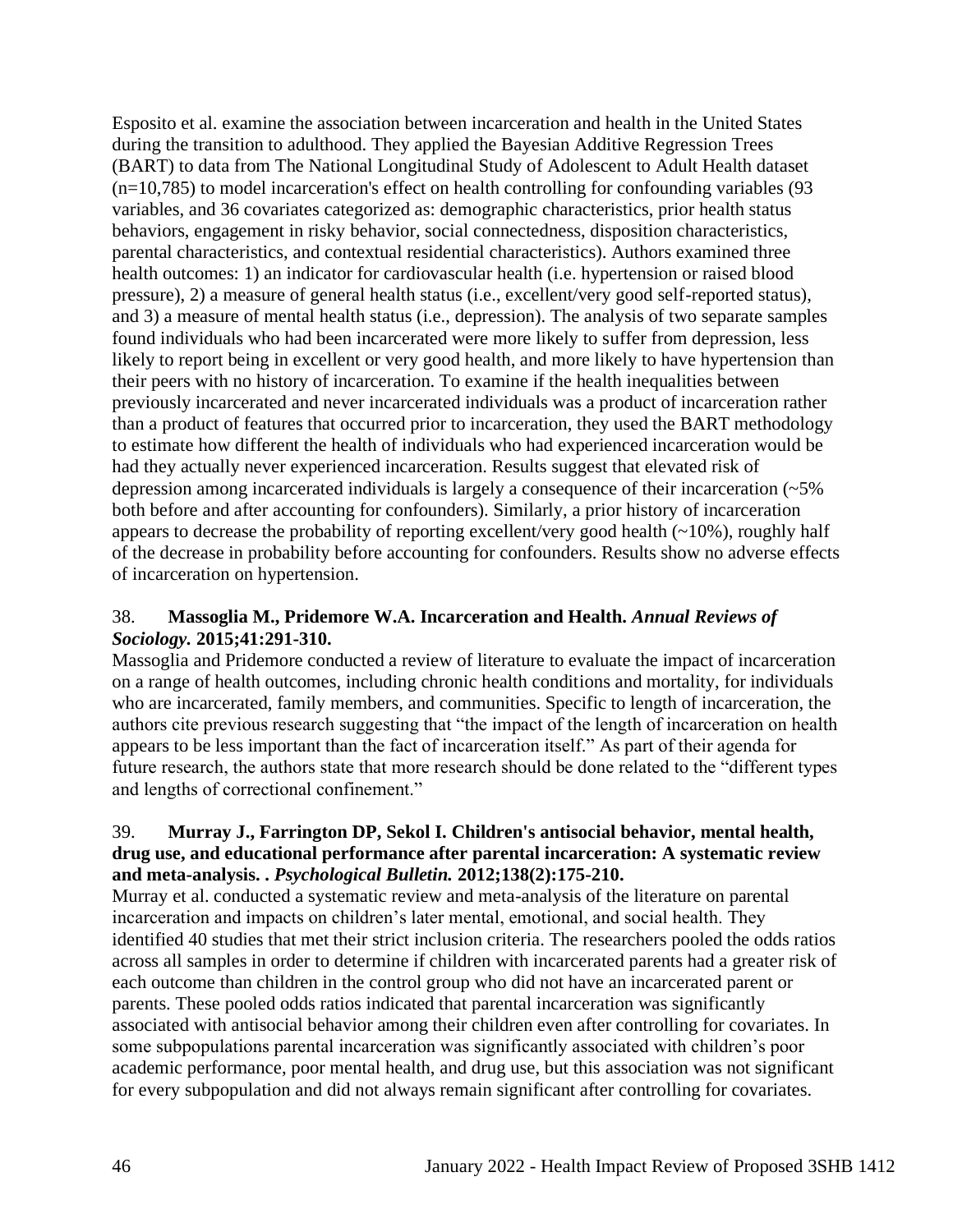## 40. **Swisher RR, Roettger ME. Father's incarceration and youth delinquency and depression: Examining differences by race and ethnicity.** *Journal of Research on Adolescence.* **2012;22(4):597-603.**

Swisher and Roettger analyzed data from the in-home portion of the National Longitudinal Study of Adolescent Health. Due to insufficient sample size for other racial/ethnic groups, only white, Black, and Hispanic respondents were included in this study. The researchers found that among all racial/ethnic groups father's incarceration is associated with increased depression and delinquency for the children, even after controlling for other variables such as demographics and family background measures. In addition, when considering these results by race/ethnicity, the data indicate that among Hispanic respondents, having their father incarcerated is associated with a higher propensity for delinquency than among white and Black respondents.

#### 41. **Crane J. T., Pascoe K. Becoming Institutionalized: Incarceration as a Chronic Health Condition.** *Medical Anthropology Quarterly.* **2021;35(3):307-326.**

Crane and Pascoe conducted qualitative interviews with 26 people who were incarcerated in Washington State prisons and participating in Washington State Department of Correctors (DOC) programming, "Living Longer; Living Stronger: The Chronic Disease Self-Management Program." The program was available to any person who was incarcerated as "incarceration is a chronic condition." Twenty-three men and 3 women participated in the interviews between October 2016 and March 2017. Fifteen people were participants in the program and 8 were peerleaders; the majority of participants were white. The intent of the interviews was to examine the relationship between incarceration and social, biological, and psychological health outcomes from the perspective of people who are incarcerated. The authors stated that incarceration is a chronic health outcome as "social inequities of mass incarceration become embodied as health inequities." Moreover, they cite previous research suggesting that, "living conditions can become chronic health conditions, especially in prisons…long-term imprisonment leads to 'chronic incapacitation' lasting a lifetime, even after release. This 'long tail of incarceration…essentially functions as a chronic disability.'"

#### 42. **Turney K. Stress Proliferation across Generations? Examining the Relationship between Parental Incarceration and Childhood Health.** *Journal of Health and Social Behavior.* **2014;55(3):302-319.**

Turney conducted a multivariate analysis that incorporates children into the stress process paradigm to examine the relationship between parental incarceration and children's health. The author used data collected through the 2011-2012 National Survey of Children's Health (NSCH), a cross-sectional probability sample of non-institutionalized children ages 0-17 years in the U.S. Adjusted for demographic, socioeconomic, and familial characteristics, the analyses show parental incarceration is independently associated with 5 of 19 health conditions considered: learning disabilities, Attention Deficit Disorder/Attention Deficit Hyperactivity Disorder, behavioral or conduct problems, developmental delays, and speech or language problems. Results suggest parental incarceration is more detrimental to behavioral or conduct problems and developmental delays than parental divorce or separations. Findings add to the literature that children's health disadvantages may be an unintended consequence of mass incarceration. In addition, household member mental health problems are associated with 15 of 19 indicators of children's health. The use of a cross-sectional dataset made it impossible to determine whether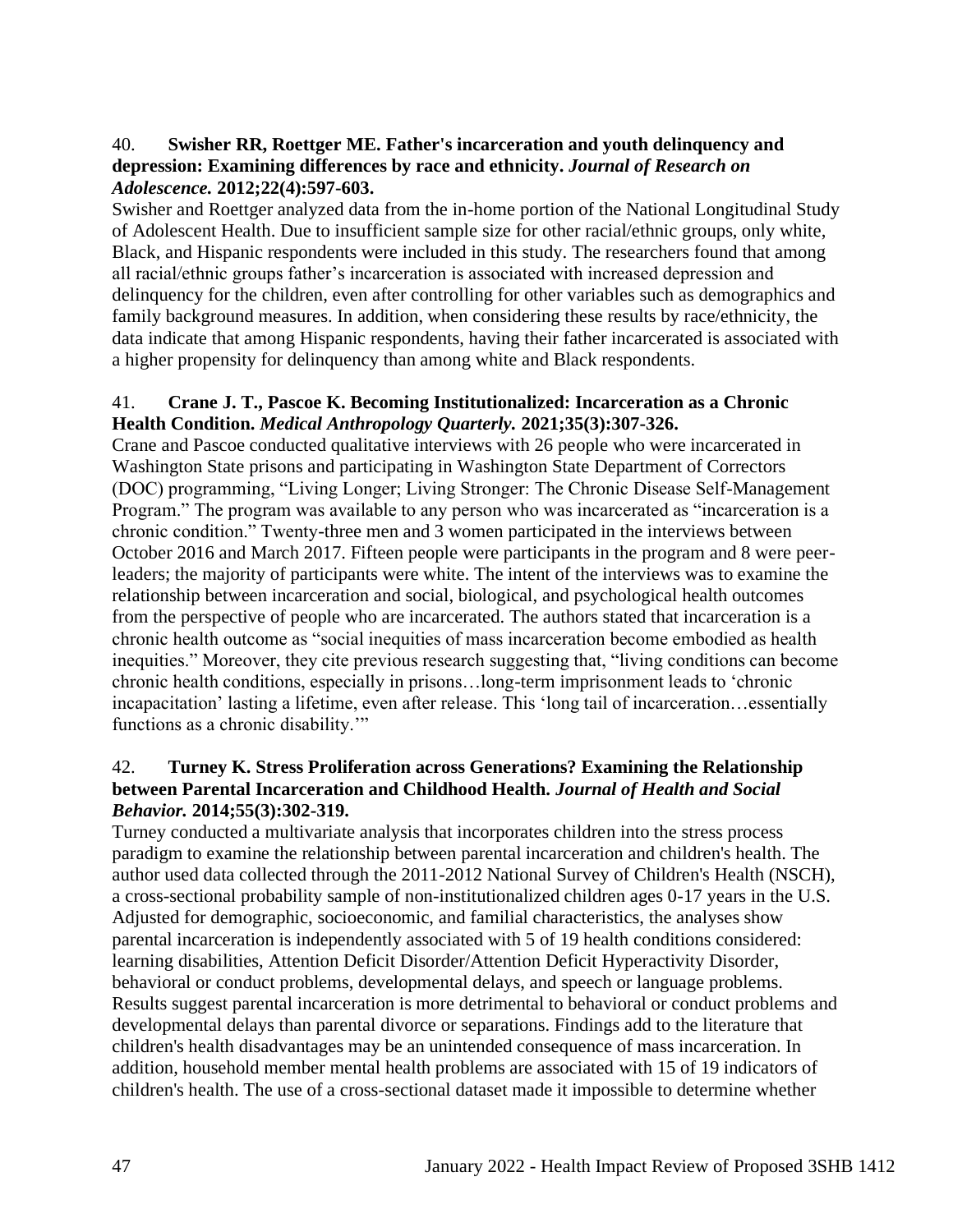the association is due to shared genetics, shared environments, or some combination of the two. Further research is needed to determine how mental health, incarceration, and children's mental health are associated.

## 43. **Yi Y., Turney K., Wildeman C. Mental Health Among Jail and Prison Inmates.**  *American Journal of Men's Health.* **2017;11(4):900-910.**

Yi et al. analyzed a sample ( $n = 3,139$ ) from the Fragile Families and Child Wellbeing Study (FFCWS), a longitudinal survey commonly used to study the individual and spillover consequences of incarceration, to assess how the relationship between current incarceration and self-reported mental health varies across jail incarceration and prison incarceration. Researchers found fathers incarcerated in jails "...have higher odds of depression (OR=5.06), life dissatisfaction ( $OR = 3.59$ ), and recent illicit drug use ( $OR = 4.03$ )" compared to those not incarcerated. While fathers incarcerated in prisons "...have higher odds of life dissatisfaction (OR=3.88) and lower odds of heavy drinking (OR=0.32) compared with those not incarcerated." Results confirm the negative associations between incarceration and mental health and provide new insight into between-facility differences in mental health of currently incarcerated fathers. Authors conclude that further research is needed to better understand the effects of incarceration in jails and the implications for the well-being of current and former inmates' children and families.

## 44. **Natapoff A. Misdemeanor Decriminalization.** *Vanderbilt Law Review.* **2015;68(4):63.**

This law review found that full decriminalization, defined as reclassification of misdemeanors as civil infractions, of non-violent offences may reduce arrests, days of incarceration, and fines associated with offenses like driving while license suspended in the third degree (DWLS 3). However, Natapoff noted outcomes may vary dependent on how local jurisdictions apply the provisions. Defendants with the resources to pay fines can terminate contact with criminal justice system quickly and without the lasting effects of a criminal record. However, because Washington State incarcerates defendants for failure to pay fines, a fine-only model may translate into jail time for indigent individuals through the use of contempt proceedings (pay or appear). Incarceration due to failure to appear may exacerbate disparities in incarceration rates by disproportionately affecting people with low-incomes and people of color who may be less likely to find the time and transportation required to appear than offenders with more time and resources. Failure to pay may also negatively impact an individual's credit rating and their ability to rent an apartment, buy a car, or secure employment. An individual's records (arrest and criminal) and/or inability to reinstate their driver's license may also negatively affect employment (current and future prospects). Jurisdictional use of citations to measure performance or fines to fund the criminal justice systems and general budgets could exacerbate disparities by further racializing enforcement and serving as a regressive tax.

## 45. **Sugie N. F., Turney K. Beyond Incarceration: Criminal Justice Contact and Mental Health.** *American Sociological Review.* **2017;82(4):719-743.**

The authors examined associations between criminal justice contact and mental health using data from the National Longitudinal Survey of Youth (NLSY97). The nationally representative survey of a contemporary cohort includes information about criminal justice contact (including arrest, conviction, and incarceration) and mental health over time. Analysis showed arrest and incarceration—but not conviction—are independently associated with poor mental health.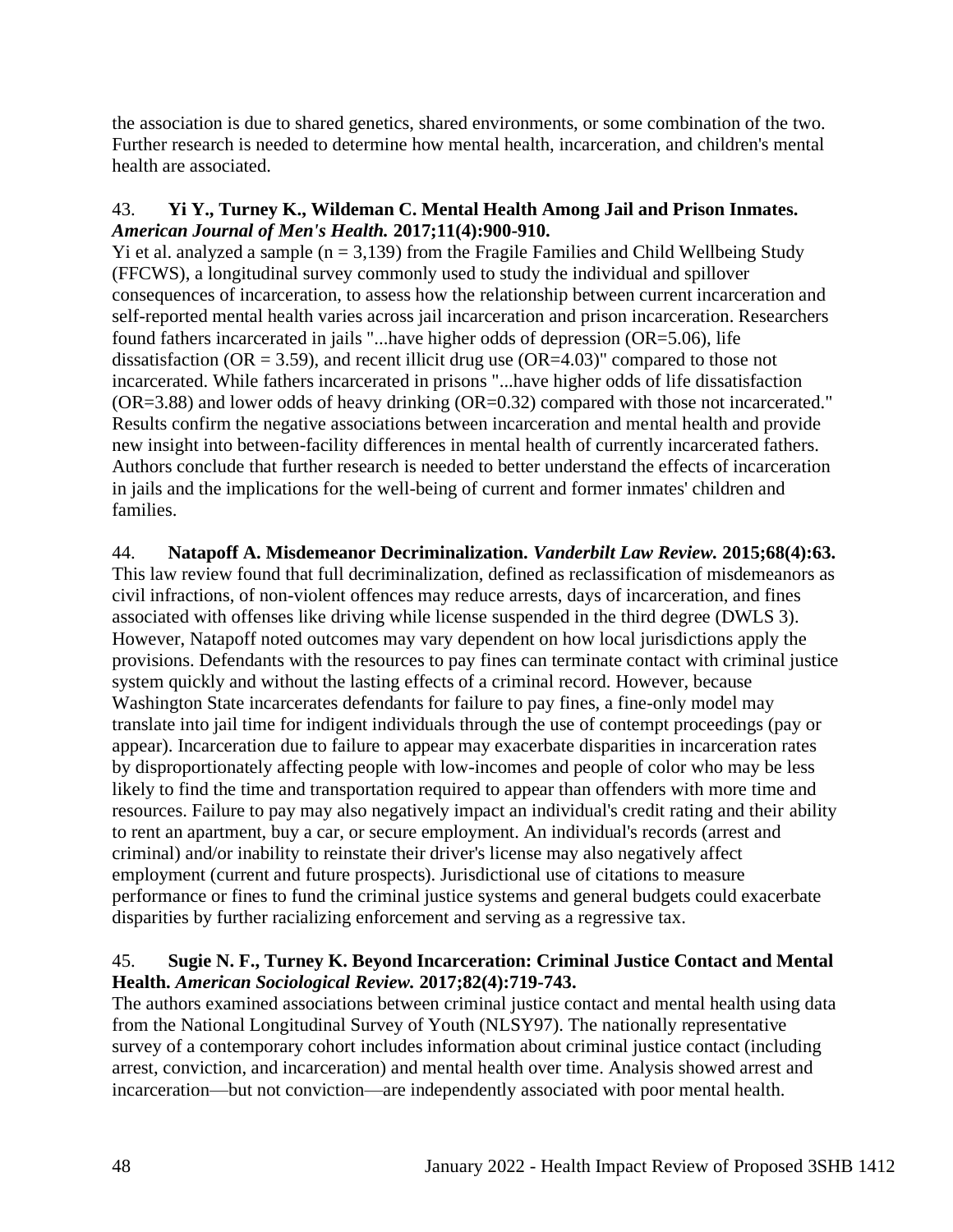Arrests accounted for nearly half of the association between incarceration and mental health. Authors propose uncertainty and anticipatory stress are primary mechanisms that worsen mental health and deserve further study. Researchers document that criminal justice contact is socially patterned and is more common among non-Hispanic Blacks than non-Hispanic whites and Hispanics. However, the associations between criminal justice contact and mental health are similar across racial/ethnic groups. Researchers found respondents' previous exposure to disadvantaged ecological contexts (i.e., counties with high proportions of residents with incomes below the poverty, unemployed civilians, female-headed households, and households receiving public assistance income) had negative consequences for mental health. The authors assert the importance of mental health for other life course outcomes (e.g., physical health, socioeconomic status, children's wellbeing) and conclude that the consequences of criminal justice contact may extend beyond mental health and have broad intra- and inter-generational consequences.

## 46. **Rights USCoC.Collateral Consequences: The Crossroads of Punishment, Redemption, and the Effects on Communities.Washington, DC: United States Commission on Civil Rights; June 2019.**

This briefing report from the U.S. Commission on Civil Rights (The Commission) "provides an overview of the relevant data and arguments for and against the imposition of collateral consequences on people with criminal records." It defines the collateral consequences as "sanctions, restrictions, or disqualifications that attach to a person because of the person's criminal history." Of particular relevance to this Health Impact Review, it discusses barriers to securing employment, obtaining housing, and receiving public assistance faced by people who were formerly incarcerated. It also discusses disproportionality and how collateral consequences inequitably impact those with intersectional identities that are marginalized and oppressed. The Commission also provides recommendations based on its findings to address collateral consequences that "do not serve public safety, bear no rational relationship to the offense committed, and impede people convicted of crimes from safely reentering and becoming contributing members of society."

#### 47. **Link N. W. Criminal Justice Debt During the Prisoner Reintegration Process: Who Has It and How Much?** *Criminal Justice and Behavior.* **2019;46(1):154-172.**

Link evaluated data from the Returning Home Studies between 2002 and 2006. This longitudinal study followed 1,238 men convicted of a felony from baseline (i.e., 30 days prior to release to community) to one year after release in three counties in Texas, Ohio, and Illinois. Approximately 60% (740 men) completed two follow-up interviews at 2 months and 8 months after release. The analysis accounted for age, race/ethnicity, educational attainment, marital status, income, number of prior convictions, age at first arrest, type of offense, supervision status, number of months incarcerated, substance use, and state of incarceration. At 2 months postrelease, approximately 44% owed LFO debt, with a median amount of \$260 owed (range \$10 to \$13,200). These amounts were about the same 8 months post-release. People were statistically significantly more likely to owe LFO debt if they had higher education, were employed, experienced substance use disorders, were incarcerated for a drug offense, or were younger at age of first arrest. The authors noted that people with LFO debt experience multiple consequences and, "owing any amount of debt…can result in some of the same negative, structural consequences that are associated with owing extremely large amounts." Looking at various demographics, the authors found that, though not statistically significant, "Those who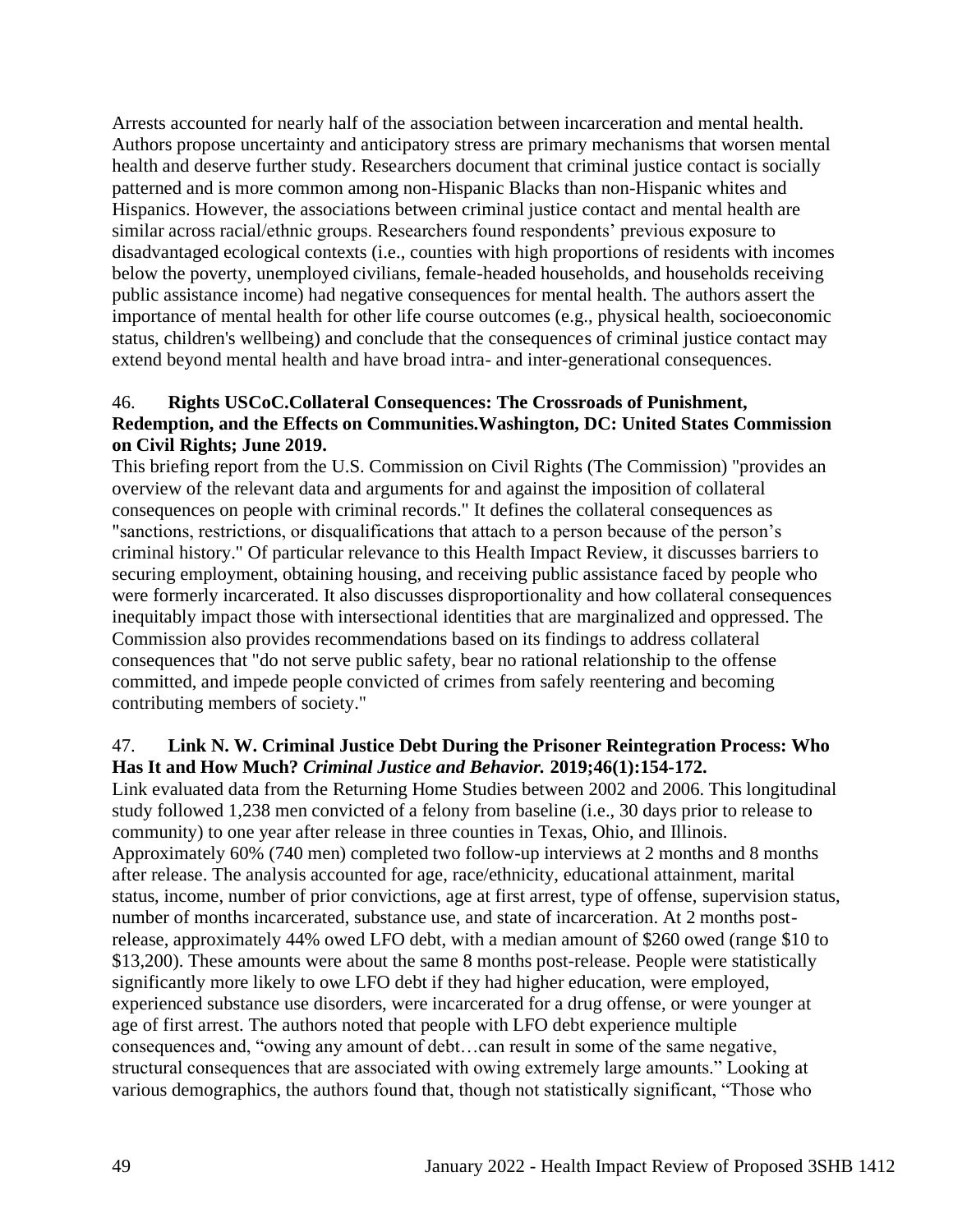reported having any type of criminal [legal system]-related debt made less money on average. At [2 months post-release], those with debt earned [\$9.14] per hour, whereas those without debt earned [\$10.57] per hour." The authors explained that, "criminal stigma, lack of work history, and the disorganized neighborhoods to which many [people] return makes securing legitimate employment—and, consequently, an income to address debt obligations—difficult. Without employment and an income stream, the threat of violation for not paying debts looms." The strongest and most significant predictor of LFO debt was community supervision. They found that people on supervision 2-months post-release were 27 times more likely to report LFO debt. People on supervision were also 20 times more likely to report debt at 8 months post-release, compared to 2 months post-release. The authors explained that, "most supervision agencies charge fees to their supervisees, usually on a monthly basis, and that they are often not paid on time, accruing into debt burdens." In addition, "supervision intensity is associated with increases in discovery of technical violations", and owing debts to supervisory agencies may result in increased likelihood of reincarceration. Moreover, African Americans were three times more likely to report an increase in the amount of LFO debt owed from 2 months post-release to 8 months post-release, compared to whites, suggesting racial biases may exist during community supervision as well. The authors also found that people with higher education levels and people who were employed were more likely to be imposed LFOs, suggesting that judges were more likely to use their discretion to impose financial obligations on those they deem have great ability to pay. As part of their policy recommendations, the authors stated, "Implementing assessments of ability to pay may result in more equitable applications of financial sanctions and could, therefore, reduce potential adverse impacts on indigent supervisees."

## 48. **Mogk J., Shmigol V., M. Futrell, et al. Court-imposed fines as a feature of the homelessness incarceration nexus: a cross-sectional study of the relationship between legal debt and duration of homelessness in Seattle, Washington, USA.** *Journal of Public Health.*  **2019:1-13.**

Researchers Mogk et. al examined the relationship between incarceration, legal debt, and the duration of homelessness in Seattle, Washington, through a retrospective cross-sectional questionnaire-based study. The study surveyed 101 adults experiencing homelessness in King County regarding the outcome variable (i.e., duration of current episode of homelessness) as well as predictor and confounding variables (i.e., demographics, health status, legal system involvement, debt and finances, and demographic information). The final regression model included 92 participants. The regression model found that outstanding LFO debt has a statistically significant association with current durations of homelessness (p>0.001), with an average current episode of experiencing homelessness of 1.9 years. Other debt, including medical debt, student loan debt, credit card debt, and payday loans was not statistically associated with duration of homelessness. The regression model controlled for age, race (white vs. not white) and gender (male vs. non-male). The authors discuss the relationship between LFO debt and experiencing homelessness, citing pre-existing research of the 'homelessnessincarceration nexus,' where homelessness and incarceration are reciprocally linked. More than 60% of respondents had been convicted of a crime or had a warrant for their arrest, and more than 75% had been incarcerated. Approximately 25% of respondents reported difficulty finding permanent housing as a result of their involvement in the criminal legal system. All participants were below the threshold for housing affordability. The researchers considered the total time an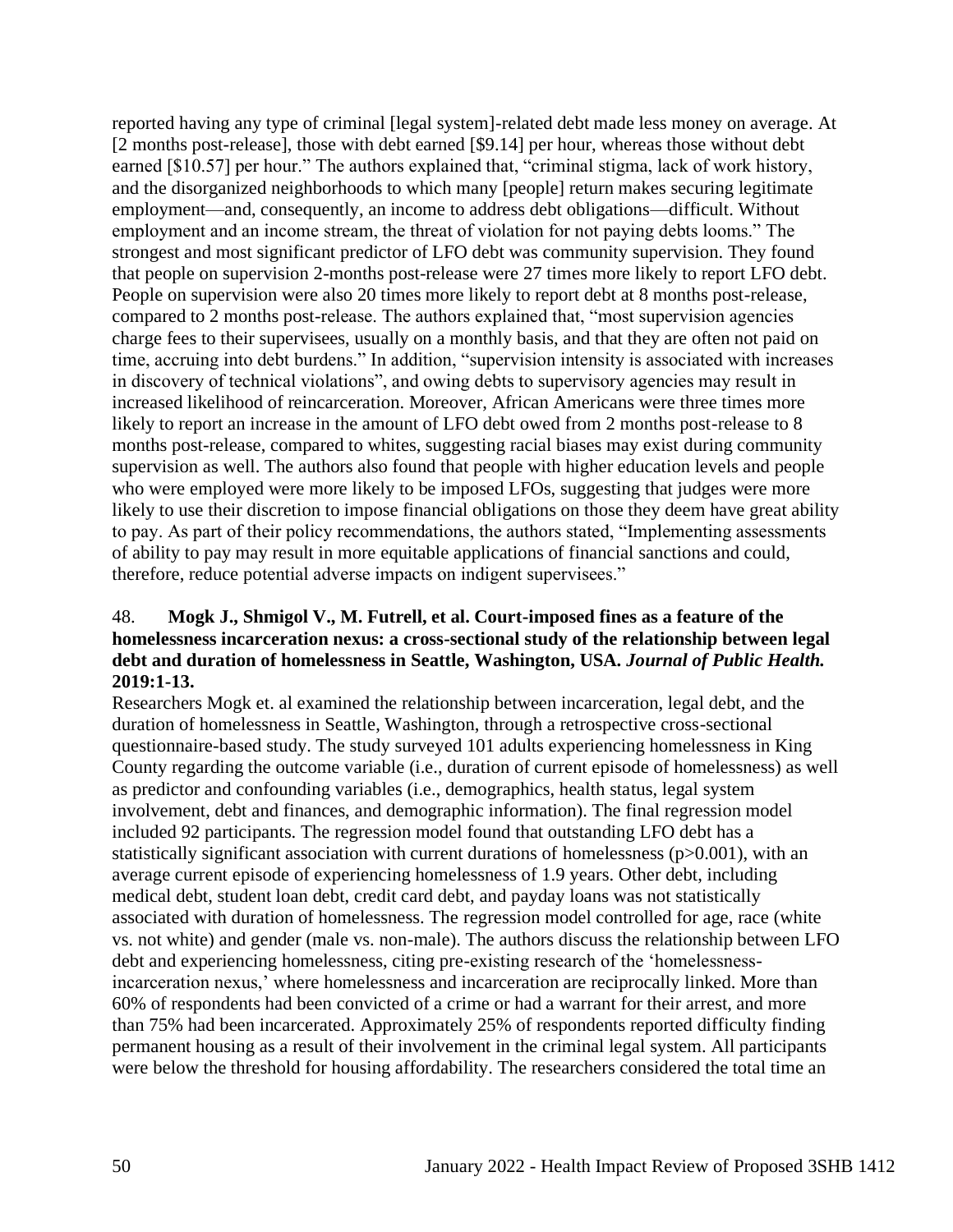individual experiences homelessness, as opposed to an isolated episode of experiencing homelessness.

## 49. **Collateral Costs: Incarceration's Effect on Economic Mobility.Washington, DC: The Pew Charitable Trusts;2010.**

This report by the Pew Charitable Trusts is an analysis of the impacts of incarceration on economic mobility. The authors utilized a diverse array of data sources to compile this analysis including data from the Bureau of Justice Statistics, National Longitudinal Survey of Youth, and March Current Population Survey. Data show that in the United States, the criminal justice system has a particularly high overrepresentation of men, young people, people with low education levels, and racial/ethnic minorities. Further, incarceration has a negative impact on a person's economic prospects and these individuals experience less upward economic mobility in their lifetime than those who are never incarcerated. Data show that being incarcerated reduces the total earnings of males by 2%, 6% and 9% for white, Hispanic, and Black males respectively. Recommendations from the authors include strategies such as connecting people who were formerly incarcerated with the labor market to increase job training and employment, and capping the percent of a previous offender's income that can be subject to deduction for unpaid financial obligations.

# 50. **Bannon A., Nagrecha M., Diller R. Criminal Justice Debt: A Barrier to Reentry.New York University School of Law: Brennan Center for Justice;2010.**

In this report, the authors examine criminal justice fees in the fifteen states (Washington was not one of the fifteen) with the highest prison populations, which account for over 60% of all state criminal filings in the United States. Evidence indicates that across the board, states included in this analysis are adding new fees, raising existing fee amounts, and intensifying their efforts to collect outstanding fees, fines, and restitution. One important finding noted that a defendant's inability to pay their debt leads to an endless cycle of additional late fees and interest that perpetuates poverty. Further, criminal justice debt in many states is associated with a loss of voting and/or driving privileges. The authors also found that at least some jurisdictions in all the included states have arrested offenders who failed to pay their debt or did not appear for a debtrelated hearing. They also indicated that many states use threat of probation or parole revocations as a tactic for collecting debts. Given the findings, the authors propose recommendations for reforming the use of fees in the criminal justice system including: exempting indigent defendants from user fees and allowing for payment plans; eliminating penalties for individuals who are unable to pay debt all at once; eliminating the ability for a person to be incarcerated for inability to pay debt; and offering community service programs as an alternative to repaying debt.

## 51. **Beckett K., Harris A., Evans H. The Assessment and Consequences of Legal Financial Obligations in Washington State. Washington State Minority and Justice Commission;2008.**

In this report, Beckett et al. examine the assessment and consequences of legal financial obligations (LFOs) assessed by the Washington State Superior Court. The authors use two sources of data including 3,366 Washington State Superior Court cases from January and February 2004 as well as qualitative interviews with fifty Washington residents who were assessed LFOs in one of four selected counties. Data from court records indicate that Hispanic defendants, male defendants, and persons convicted of drug crimes have significantly higher fees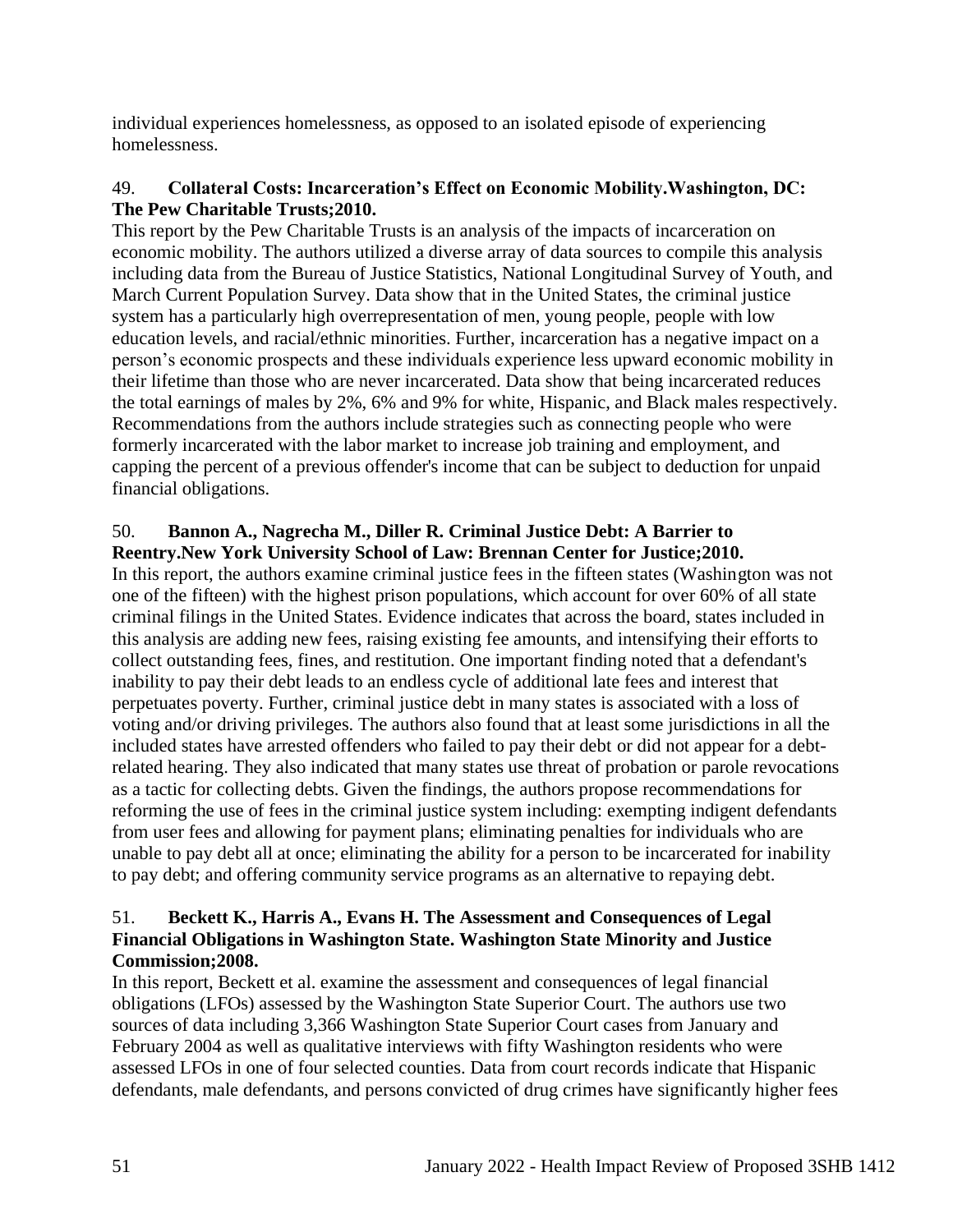and fines than their counterparts, including those convicted for violent crimes. Further, there is significant variation of median LFO by county, even among cases where the charges and prior criminal histories are identical. The authors found that counties with, "...smaller populations, higher drug arrest and violent crime rates, and/or comparatively small proportions of their budgets devoted to law and justice assess significantly higher fees and fines." Findings from interview data demonstrate that LFOs exacerbate many difficulties that individuals face when trying to reintegrate into their community following a criminal conviction. Examples of some of these added difficulties due to LFOs include reducing income and worsening credit scores; hindering efforts to pursue education, training, and employment; and reducing eligibility for federal benefits. The authors concluded by presenting recommendations that would reform the current LFO practices in Washington.

#### 52. **Vander Giessen M. L. Legislative Reforms for Washington State's Criminal Monetary Penalties.** *Gonzaga Law Review.* **2011;47.**

Vander Giessen described Washington's legal financial obligation (LFO) system and the ways in which the assessment of LFOs disproportionately impacts racial and ethnic minorities. The author presented current Washington law surrounding LFOs and the ways these laws create barriers for criminal offenders and their families. Evidence suggests that a large percentage of people who are currently or were previously incarcerated have outstanding LFOs to pay and that the interest on these LFOs is one of the biggest impediments to successful re-entry into their community because it turns a seemingly modest obligation into an overwhelming financial burden. The interest, more so than the LFO itself at times, can exacerbate poverty for those who are already in vulnerable financial situations. The author goes on to present a summary of the historical responses to LFOs as well as potential legislative reforms that the state should consider. Note, this review was written prior to the passage and implementation of E2SHB 1783 (2018) which eliminated the 12% interest rate on non-restitution LFOs.

#### 53. **Modern-Day Debtors Prisons: The Ways Court-Imposed Debts Punish People for Being Poor. American Civil Liberties Union of Washington, and Columbia Legal Services;2014.**

This report focused on four counties in Washington state to highlight the legal financial obligation (LFO) practices used in the courts with the goal that this information will drive the legislature to reexamine and reform current policies. The authors observed court proceedings; reviewed court records; and interviewed debtors, attorneys, and community members in each of the four selected counties, which were Benton, Clark, Clallam, and Thurston counties. The findings showed that many courts were not properly considering a defendant's ability to pay when imposing discretionary LFOs and this often then required people to choose between buying basic necessities and paying off their debt. Further, the state's 12% interest rate continued to create insurmountable debt for individuals who are already living in poverty. In this way, LFOs are a barrier for successful re-entry into communities upon release from custody. The authors concluded by presenting recommendations to help relieve the burden of LFOs on indigent persons as well as save resources for counties who put tremendous effort into collecting debts. Note, this review was written prior to the passage and implementation of E2SHB 1783 (2018) which eliminated the 12% interest rate on non-restitution LFOs.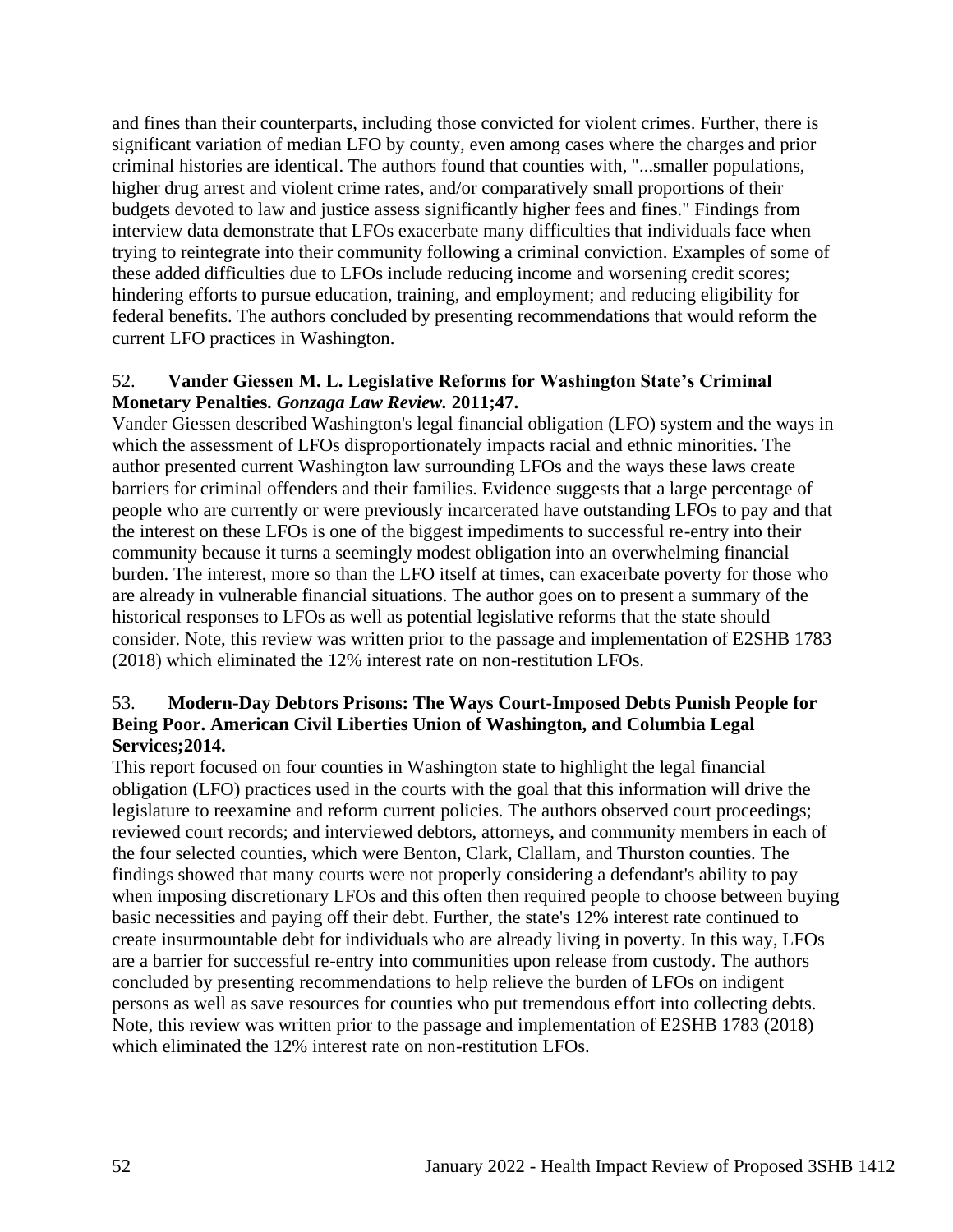## 54. **Harris A., Evans H., Beckett K. Drawing blood from stones: Legal debt and social inequality in the contemporary United States.** *American Journal of Sociology.* **2010;115 (6):1753-1799.**

Harris et al. analyze national and Washington state-level data to better understand the social and legal consequences of legal financial obligations (LFOs). The authors present a brief history of the use of monetary sanctions and the ways that they have changed over time. Findings show that the use of monetary sanctions is growing in the U.S. and that the dollar value assessed is substantial compared to expected earnings, which is something courts are supposed to consider when assessing LFOs but rarely do. These sanctions create long-term debt that has negative consequences such as: loss of income and heightened stress; constraint on opportunities for growth such as housing, education, and employment; and potential for further warrants, arrest, and reincarceration as a result of nonpayment. The authors conclude that additional research is necessary to better understand the magnitude of the legal debt that is created by the entire criminal justice system.

# 55. **2021 County Health Rankings. 2021; Available at:**

## **[https://www.countyhealthrankings.org/explore-health-rankings/measures-data](https://www.countyhealthrankings.org/explore-health-rankings/measures-data-sources/county-health-rankings-model)[sources/county-health-rankings-model.](https://www.countyhealthrankings.org/explore-health-rankings/measures-data-sources/county-health-rankings-model) Accessed 12/30/2021.**

Annually, the University of Wisconsin Population Health Institute publishes the County Health Rankings. The ranks are based on a model of 30 measures of community health that examine factors contributing to health outcomes, length of life, and quality of life. The model consistently has shown that social determinants of health account for as much as 80% of health outcomes.

## 56. **Paul K. I., Moser K. Unemployment impairs mental health: Meta-analyses.** *Journal of Vocational Behavior.* **2009;74(3):264-282.**

Paul et al. conducted a meta-analysis of 237 cross-sectional and 87 longitudinal studies that examined the relationship between mental health and unemployment. The meta-analysis of cross-sectional data revealed that unemployed persons showed significantly more symptoms of distress and impaired well-being than did employed persons. The meta-analyses of longitudinal studies and natural experiments supported the concept that unemployment is not only correlated to distress but also causes it.

## 57. **Vasquez-Vera H., Palencia L., Magna I., et al. The threat of home eviction and its effects on health through the equity lens: A systematic review.** *Social science & medicine.*  **2017;175:199-208.**

This systematic review examined the evidence available (March 2016) on the effects of the threat of eviction on health and social equity. The literature review search yielded 2,208 articles which were reviewed by three independent pairs of researchers. Ultimately, 47 articles were reviewed, of which 86% were from Anglo-Saxon countries, mainly the U.S., and 75% were published after 2009. Most studies used either a cross-sectional (32%), cohort (28%), or qualitative (17%) design. Fifty-five percent assessed mental health as a key health indicator, 38% evaluated physical health, and 19% looked at health-related behaviors. Authors reported, "Evidence from these selected articles revealed a general consensus that individuals under threat of eviction present negative health outcomes, both mental (e.g. depression, anxiety, psychological distress, and suicides) and physical (poor self-reported health, high blood pressure and child maltreatment)."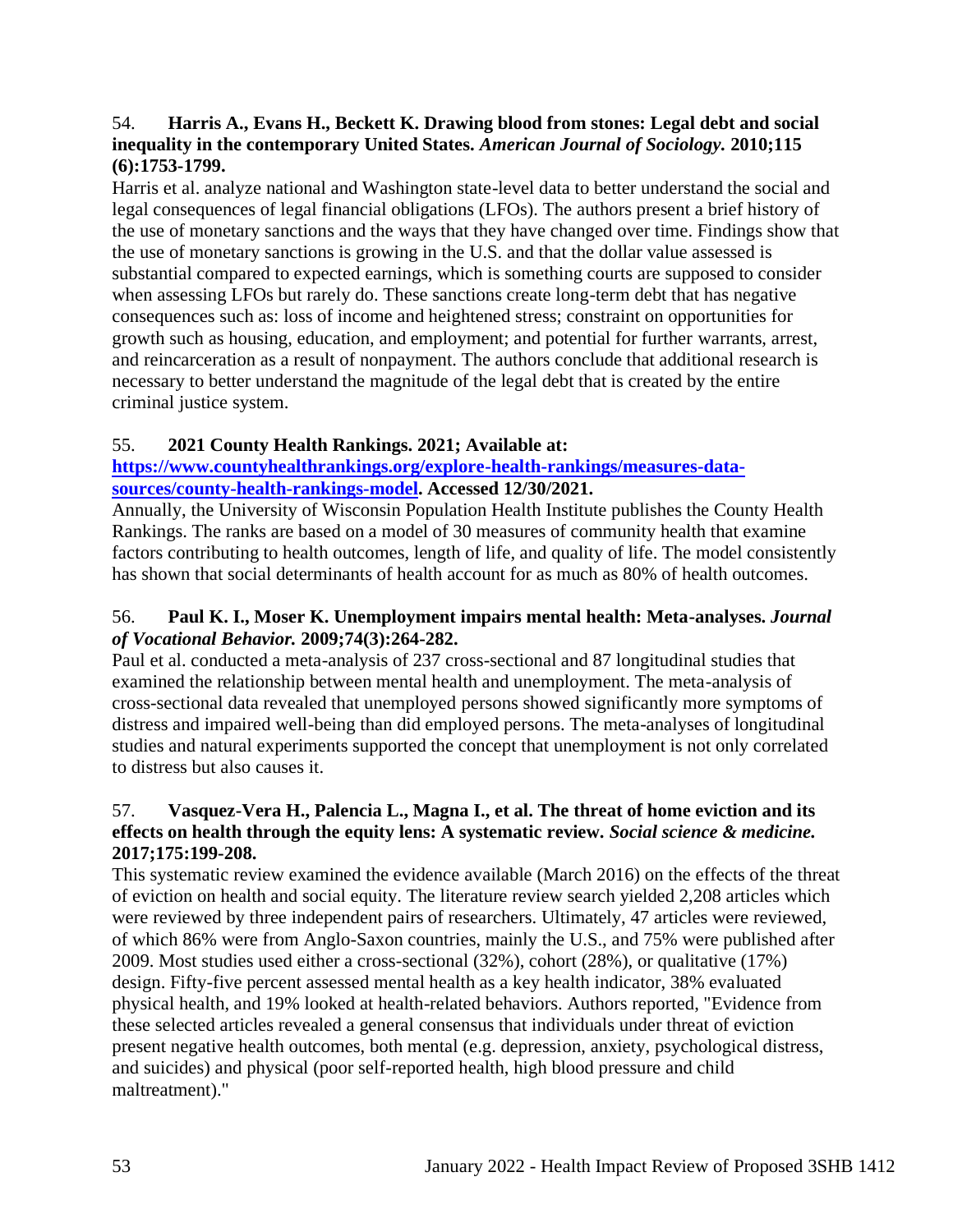#### 58. **RCW 7.68.035 - Penalty assessments in addition to fine or bail forfeiture— Distribution—Establishment of crime victim and witness programs in county— Contribution required from cities and towns., Revised Code of Washington(2018).**

RCW 7.68.035 requires the Superior Court to impose a penalty assessment when a person is found guilty of having committed a crime. The penalty is \$500 for one or more convictions of a felony or gross misdemeanor and \$250 for each conviction of one or more misdemeanors. RCW 7.68.035 requires that funds from the Victim Penalty Assessment be used "exclusively for the support of comprehensive programs to encourage and facilitate testimony by the victims of crimes and witnesses to crimes."

## 59. **Rafael M. The High Price of Using Justice Fines and Fees to Fund Government in Washington State. Vera Institute of Justice;2021.**

The report focused on two research questions: 1) the impact of fines and fees on Washingtonians, and 2) the amount of fines and fees municipalities, counties, and the state collected. The Vera Institute of Justice collected and analyzed fiscal year 2018 budget data from state, county, city, and town governments. The report documents that the typical bill for a felony conviction is \$2,540. Consequences for outstanding, unpaid LFO debt include driver's license suspension and arrest warrants; a person may be incarcerated for willful ability to pay. The research verified at least \$267.8 million of fines and fees collected across municipal, county and state levels, considered 100 municipalities and 34 counties with publicly available information. The researchers anticipate that the amount of fines and fees assessed was much higher, as collections only refers to what a person has paid in fines and fees. Additionally, not call municipalities or counties were included represented in the dataset. The list of municipalities was divided into five strata based on population size; the fifth strata was comprised of the 20 largest Washington cities. The report concludes with principles for change for policymakers to consider.

# 60. **Pleggenkuhle B. The Financial Cost of a Criminal Conviction: Context and Consequences.** *Criminal Justice and Behavior.* **2017;45(1):121-145.**

Legal financial obligations (LFOs) are "cumulative monetary assessments charged over various points of a criminal sentence." Pleggenkuhle conducted semi-structured qualitative interviews with a purposive sample of 131 people under correctional supervision in Missouri in 2011 and 2012 to understand the prevalence of LFOs for people that have experienced incarceration and the impact of LFOs on re-entry (e.g., impacts on employment, social support, housing). Of the 131 participants, all had been convicted of a felony: 55% were convicted of a sex offense, 45% were convicted of a personal or property crime and 13% were convicted of a drug offense. Approximately 75% were under parole supervision, 16.8% were incarcerated, and 8.4% were on probation. No response rate was calculated. The author used a grounded theory approach to analyze responses and also evaluated responses for emerging themes. Overall, the author found that the majority of people under correctional supervision have some form of LFOs, including fines, supervision costs, and child-support-related fees and that LFOs "diminished positive opportunities for [people] by compounding precarious financial states, limiting opportunities for upward social movement, and weakening positive cognitive change." Participants in the study reported difficulty in their role within their family and their ability to support their families, or the ability to establish or maintain familial partnerships, contributing to a negative sense of selfworth. Additionally, the study found child support debt drastically increased financial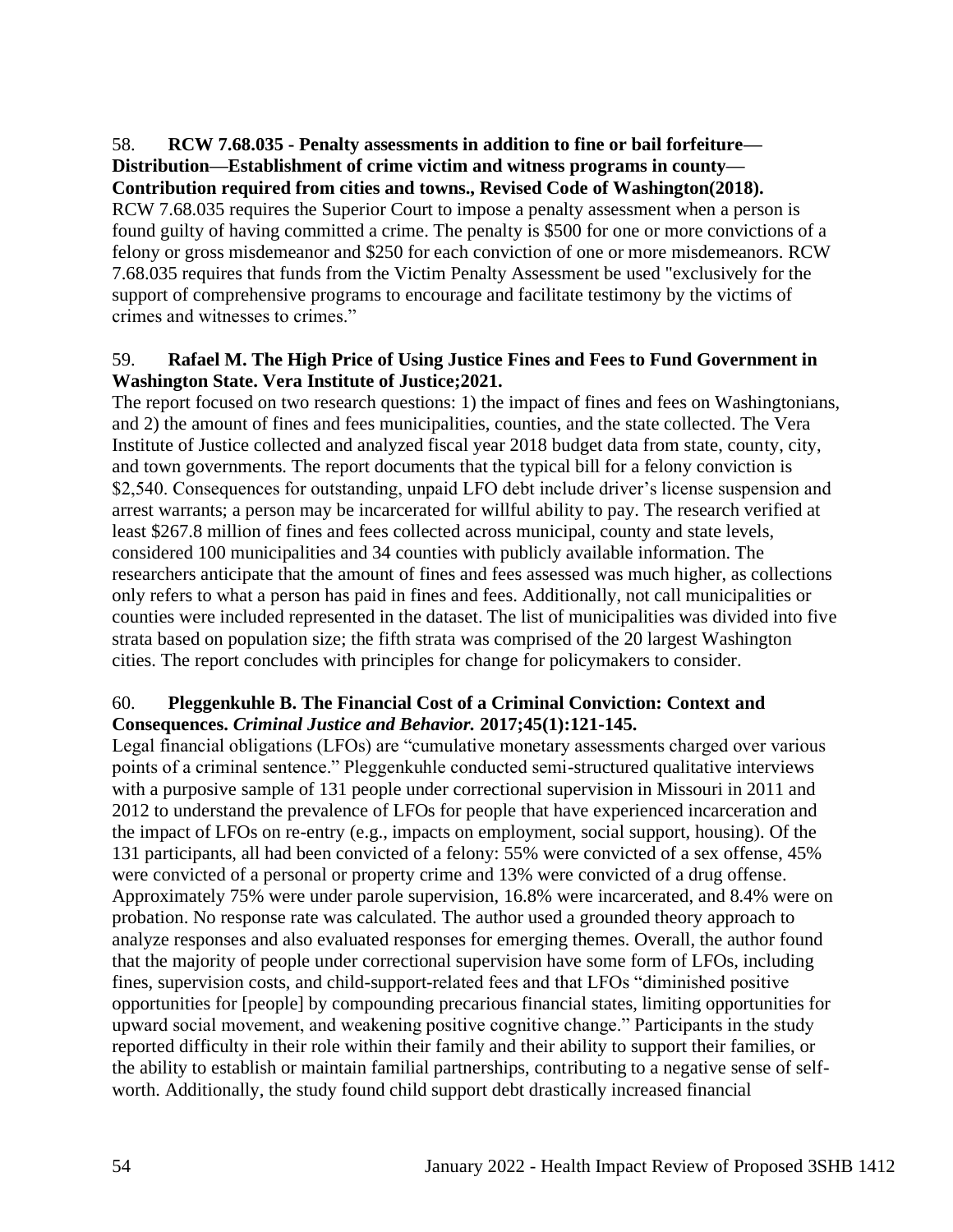obligations. The author also provides the background that research on the scope of LFOs often does not consider the impact of child support orders and accrual, because, though potentially substantial, it is not a penalty directly related to a conviction. The article presents ranges of sentencing costs for various types of LFOs. The author concluded that social and emotional responses are not just connected to financial instability, but directly to LFOs due to the associated criminal conviction, limiting employment and housing potential and establishing credit, perpetuating social and economic inequalities.

## 61. **Montes A. N., Wallace D., Fahmy C., et al. An Assessment of Prisoner Reentry, Legal Financial Obligations and Family Financial Support: A Focus on Fathers.** *Int J Environ Res Public Health.* **2021;18(18).**

Scholars have found that family support is an important facilitator of successful reentry from prison to the community. At the same time, they have argued that owing court-ordered fines or fees, also called legal financial obligations (LFOs), can act as an additional barrier to reentry, especially for parents. There remains a need to test how LFOs impact the financial support formerly incarcerated parents receive from their families. The current study responds to this gap by employing logistic regression analyses of the Serious and Violent Offender Reentry Initiative (SVORI) data to test whether owing court fees is associated with formerly incarcerated fathers' (1) perceptions of available financial support from family and (2) receipt of financial support from family. We find that owing court fees is not associated with perceptions of available financial support. However, owing court fees has a positive, statistically significant association with receiving financial support from family during the first three months after prison release. This relationship remains after accounting for whether the person owes child support or sees their children monthly. Our results suggest that LFOs may create a greater need for financial support among formerly incarcerated fathers, making the financial challenges of reentry a consequence not just for those who were incarcerated but for their loved ones as well.

## 62. **RCW 72.09.480 - Inmate funds subject to deductions—Definitions—Exceptions— Child support collection actions., Revised Code of Washington(2015).**

RCW 72.09.480(2) details deductions the Washington State Department of Corrections shall make from any funds received by an individual who is incarcerated, with some exceptions (e.g., settlements or awards resulting from legal action). The sum of deductions from this statute can be as high as 95%, depending on the person's circumstances. There is a 20% deduction for payment of LFOs for all those who have owe LFOs in any Washington State Superior Court.

## 63. **Commission Washington State Supreme Court Minority and Justice. 2017-2019 Washington State LFO Stakeholder Consortium, Progress Report 2018 LFO Symposium.2018.**

This Progress Report 2018 LFO Symposium from the Washington State Supreme Court Minority and Justice Commission (MJC) notes progress towards DOJ Price of Justice grant objectives: 1) establish a LFO Stakeholder Consortium, 2) gather data on LFOs, 3) create an LFO Calculator Tool, and 4) examine the impact of race, poverty, and incarceration. The MJC expects the final grant report to be released in early 2022.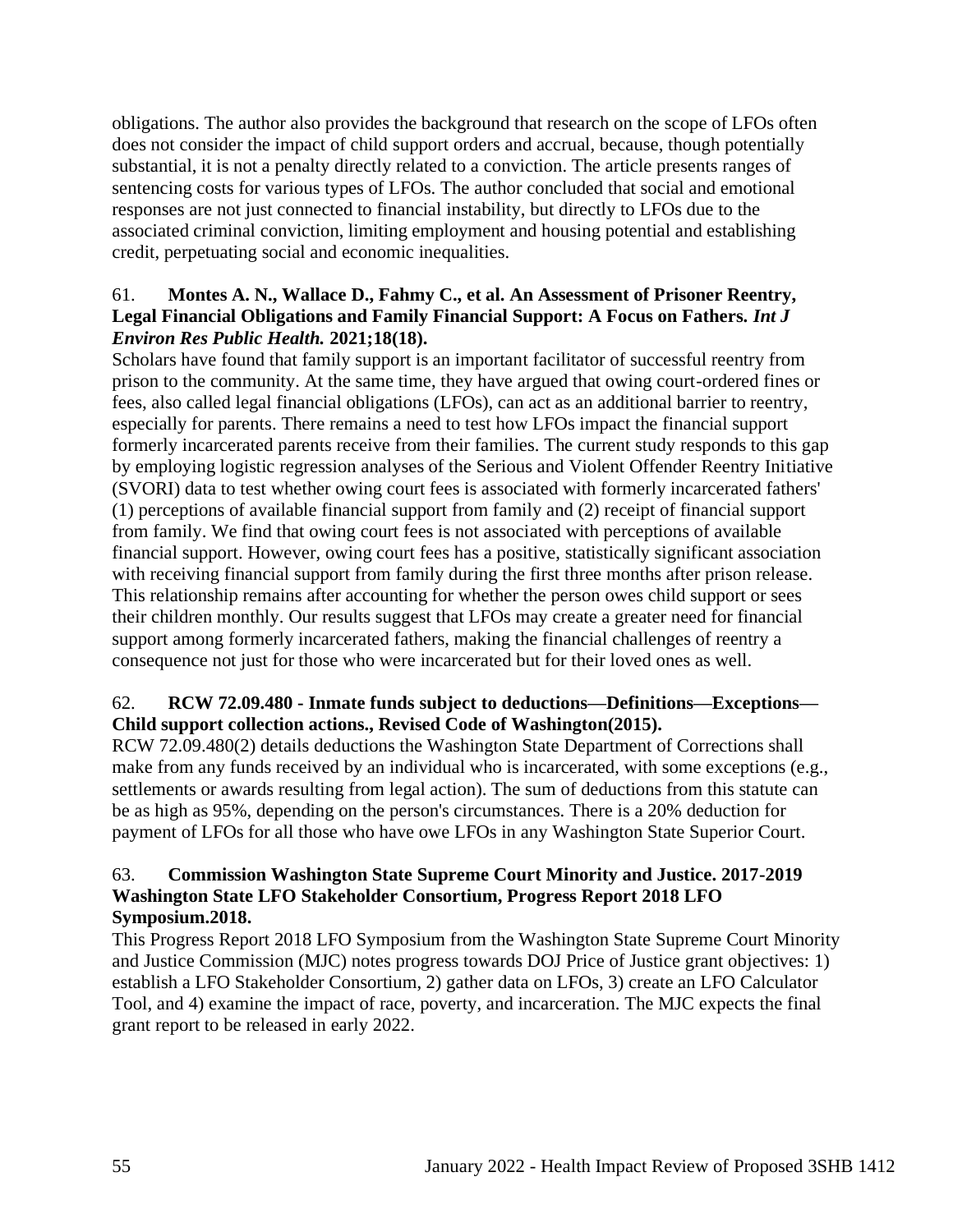## 64. **Commission Washington State Supreme Court Minority and Justice. WA State Superior Courts: 2018 Reference Guide on Legal Financial Obligations (LFOs). Administrative Office of the Courts2018.**

The document is a 2-page 2018 reference guide on imposing and collecting legal financial obligations, inclusive of sanctions for non-payment and post-sentencing relief procedures.

# 65. **RCW 43.43.7541 - DNA identification system—Collection of biological samples— Fee., Revised Code of Washington(2018).**

RCW 43.43.7541 requires a legal financial obligation of \$100 for the collection of DNA from individuals convicted of certain crimes or categories of crimes outlined in RCW 43.43.754. The DNA fee is not mandatory if the offender's DNA has previously been collected as a result of a prior conviction.

# 66. **RCW 36.18.020 - Clerk's fees, surcharges. (Effective July 1, 2022.), Revised Code of Washington(2021).**

RCW 36.18.020 allows the Clerks of Superior Court to collect fees for their official services. This authority included a fee of \$200 in a criminal case upon conviction or plea of guilt, failure to prosecute an appeal from a court of limited jurisdiction as provided by law, or affirmance of a conviction by a court of limited jurisdiction unless found indigent as defined by RCW  $10.101.010(3)(a)-(c)$ .

# 67. **RCW 10.01.160 - Costs—What constitutes—Payment by defendant—Procedure— Remission—Medical or mental health treatment or services., Revised Code of Washington(2015).**

RCW 10.01.160(02) establishes what can be considered costs for payment by a defendant in Washington State. RCW 10.01.160(03) establishes the standard for indigence. RCW 10.01.160(04) allows the defendant to petition the sentencing court for remission of payment of unpaid costs.

# 68. **RCW 10.46.190 - Liability of convicted person for costs—Jury fee., Revised Code of Washington(2018).**

Statute stipulates that if a person at the time of sentencing is indigent as defined in RCW 10.101.010(3) (a) through (c), the court shall not impose the individual to pay jury costs.

# 69. **RCW 10.01.180 - Fine or costs—Default in payment—Contempt of court— Enforcement, collection procedures., Revised Code of Washington(2018).**

RCW 10.01.180(1) establishes a defendant sentenced to pay an LFO is in contempt of court if they willfully default in their payment. RCW 10.01.180(3) establishes ability to pay criteria. 10.01.180(5) prohibits the crime victim penalty assessment from being reduced, waived, or converted to community restitution hours, if legal financial obligations have not been paid.

# 70. **RCW 9.94A.760 - Legal financial obligations., Revised Code of Washington(2018).**

RCW 9.94A.760 allows a Superior Court to order payment of a legal financial obligation as part of a sentence. Statute defines indigence as in RCW 10.101.010(3)(a)-(c) and the court may not order costs in RCW 10.01.160 is a person is found to be indigent.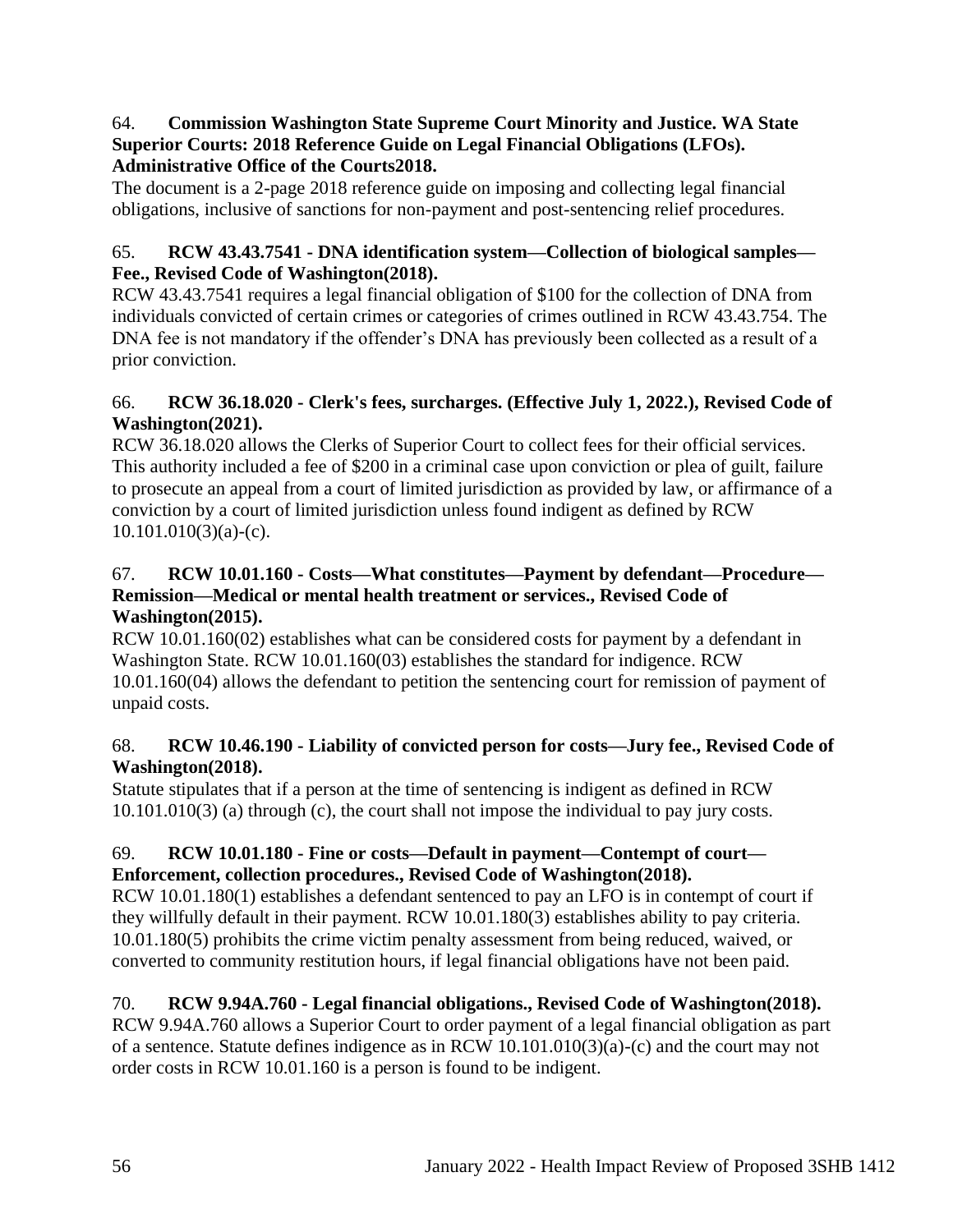#### 71. **Commission Washington State Supreme Court Minority and Justice. WA State Courts of Limited Jurisdiction (CLJs): 2018 Reference Guide on Legal Financial Obligations (LFOs) in Criminal Cases. Administrative Office of the Courts2018.**

The document is a 2-page 2018 reference guide on imposing and collecting mandatory and discretionary legal financial obligations in courts of limited jurisdiction, inclusive of sanctions for non-payment and post-sentencing relief procedures.

# 72. **RCW 3.66.120 - Court-ordered restitution—Enforcement., Revised Code of Washington(2001).**

RCW 3.66.120 allows for all court-ordered restitution to be enforced at any time in the 10-year period following a person's release from incarceration with allowable extension for an additional 10 years if it is determined the person has not made a good faith effort to pay.

# 73. **RCW 6.17.020 - Execution authorized within ten years—Exceptions—Fee— Recoverable cost., Revised Code of Washington(2002).**

RCW 6.17.020 allows the superior court clerk, or designee, to seek an extension of a judgment for an additional 10 years for purposes of collecting LFOs.

# 74. **VanEenwyk J. Health of Washington State Report: Socioeconomic Position in Washington. Washington State Department of Health;2014.**

VanEenwyk presents data about socioeconomic position in Washington State including differences within the state as well as statewide differences compared to national data. Data indicate that compared to the United States as a whole, fewer Washington residents were living in poverty and a higher percentage of residents ages 25 and older have college degrees. However, these economic resources were not evenly distributed among all Washington residents. Females in Washington were more likely to be living in poverty than males and were also more likely to have lower wages. Further, American Indian and Alaska Native, Hispanic, and Black residents had higher percentages of living in poverty and lower median household incomes compared to other groups. Data also indicated that counties in eastern Washington were more likely to have high poverty rates and high rates of unemployment than counties in western Washington.

# 75. **System Board of Governors of the Federal Reserve. Report on the Economic Well-Being of U.S. Households in 2019, Featuring Supplemental Data from April 2020. Federal Reserve System; May 2020.**

In 2020, the Board of Governors of the Federal Reserve System issued the, "Report on the Economic Well-Being of U.S. Households in 2019, Featuring Supplemental Data from April 2020." The report presents findings from the 2019 Survey of Household Economics and Decisionmaking (SHED), which is a nationally-representative, online, annual survey of U.S. adults conducted by the Federal Reserve. In 2019, 12,238 people (61.2% response rate) completed the survey. The report also included results from a follow-up survey in April 2020 with 1,030 people after the onset of the Coronavirus 2019 (COVID-19) pandemic. Among other topics in the report, the Federal Reserve presented information on people's financial experiences related to crime and the court system. They stated that, "[B]lack and Hispanic adults, people with less income, and people with less education were disproportionately more likely to report being affected by incarceration, violent crime victimization, and legal expenses." Approximately 6% of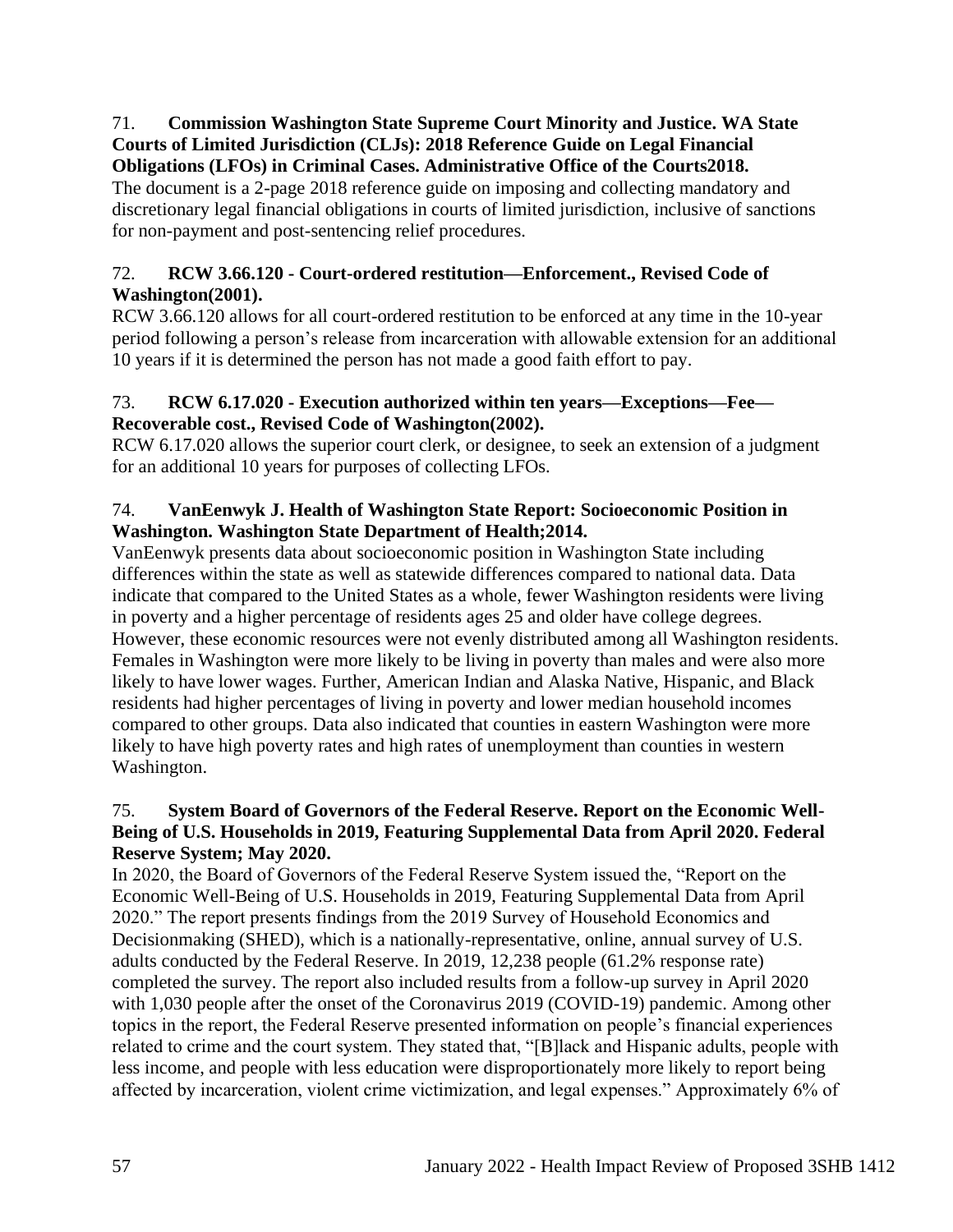adults and 20% of people who reported having an immediate family member who was incarcerated stated that their family experienced debt due to court costs and legal fees. People with LFO debt were more likely to have other forms of debt, including medical debt, credit card debt, and student loan debt. The authors stated, "exposure to crime or the legal system correlates with lower levels of financial well-being." For example, 53% of people with LFO debt or family members with LFO debt said they were "doing at least okay financially" compared to 75% of people without LFO debt.

#### 76. **Harris A., Smith T. Open Access Monetary Sanctions as Chronic and Acute Health Stressors: The Emotional Strain of People Who Owe Court Fines and Fees.** *The Russell Sage Foundation Journal of the Social Sciences.* **2022;8(2):36-56.**

Harris and Smith examined how LFOs produce acute and chronic stress, mental strain, and emotional exhaustion for people who are unable to pay and how that stress leads to negative health outcomes. The authors discuss the criminal legal system as a key social determinant of health, where economic and social resources are organized and distributed within social contexts, and influence health outcomes along with biology and lifestyle choices. Scholarly research generally refers to the interaction between stress and health as the "stress process paradigm." The stress response is dependent on what a person can control and when stress cannot be managed and controlled, poor health outcomes result. Authors considered acute and chronic stress related to LFOs: acute stress is the moment of the sanctioning itself (primary stress) and includes secondary stressors (e.g., court summons, arrest warrants, suspended driver's licenses and possible reincarceration); chronic stress is the ongoing experience of anxiety, due to the inability to pay and the balance of LFOs and meet other financial needs and constant possible criminal legal intervention. Researchers' analysis of monetary sanction-induced stress and strain came from interview data across eight states, including Washington. They used Washington interviews inductively coding with NVivo software. Codes included a section on emotions, health, and substance abuse, and these codes were used to pull excerpts from interview transcripts and more detailed recording. Researchers developed a codebook for reviewing open-ended responses, writing memos using codes for how respondents described stress and where, why and when monetary sanctions impacted a person's anxiety. The procedure was replicated for all eight states in the study. Researchers supplemented qualitative work with national data from The Survey of Household Economic and Decision-making (SHED) to explore the relationship between debt and health-related outcomes and offer statistically significant findings. A one-sided t-test confirmed significant health difference between the average health rating of individuals with legal debt and those without ( $\bar{x}=3.12$  and 3.44, respectively;  $t=7.19$ ,  $p<.001$ ). Person's chi-square tests revealed a significant association between carrying legal debt and working less due to health concerns  $(\gamma$ 2=56.28, p<.001); that due to costs, individuals with debt were more likely to indicate not receiving mental health care ( $\gamma$ 2=149.3, p < 0.001), dental care ( $\gamma$ 2=349.22, p < 0.001), or follow-up care ( $\gamma$ 2=243.93, p<.001); and for individuals who had legal debt, also having accrued medical debt ( $\chi$ 2=18.16, p<.001). The researchers summarized that findings suggest that court debt can lead to differential health outcomes and suggest that stress in the linking mechanism. Qualitative findings demonstrate how the inability to pay LFOs result can cause stress, anxiety, fear, and apprehension. The inability to pay affects both the structural stability of the person with LFOs, and also their family and community's stability. For example, a person's credit is negatively affected by LFO debt, which adds barriers to acquiring loans and rental contracts; people experience daily difficulty buying items such as diapers, food, and clothes for children, and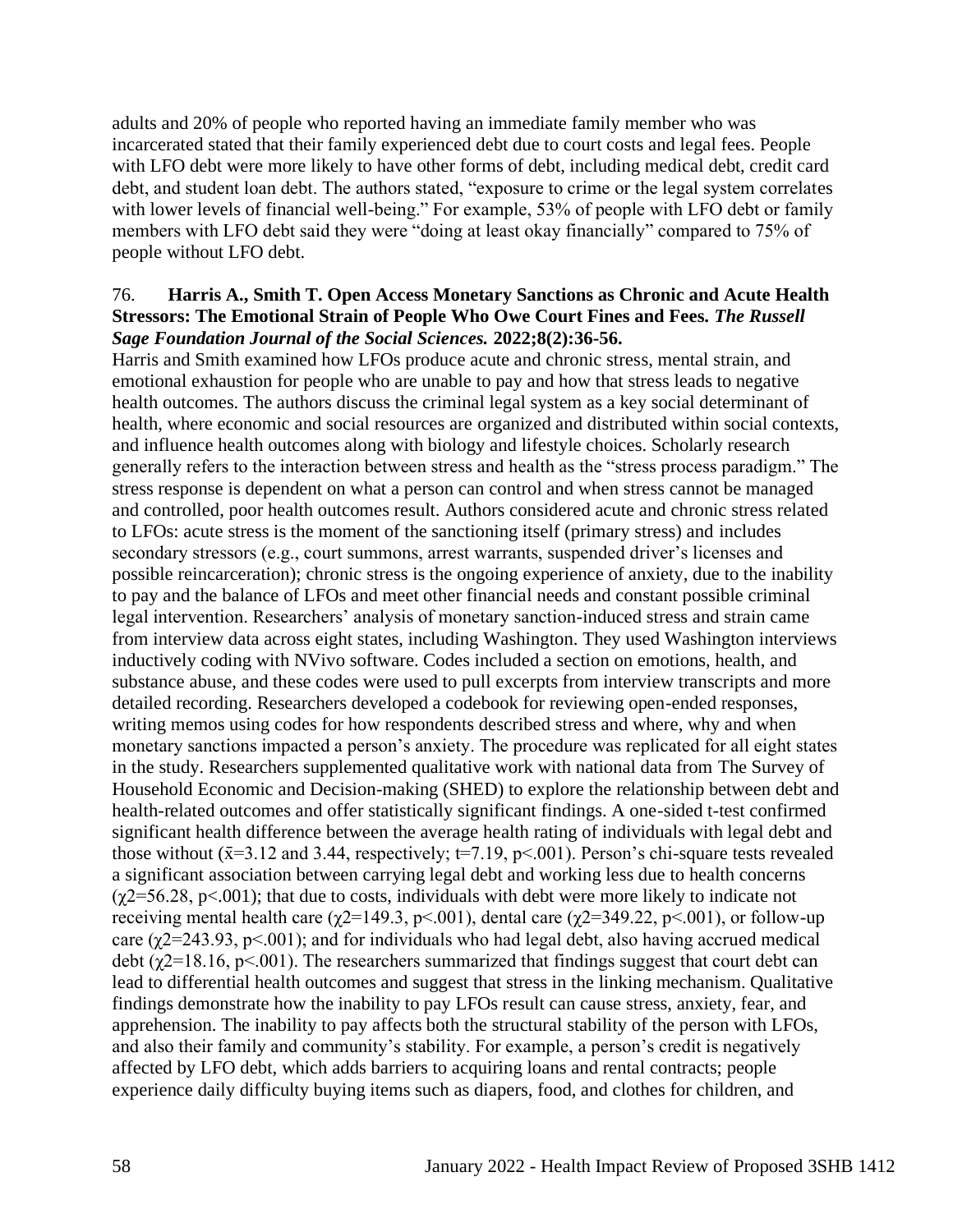paying rent payments, utility bills, and transportation costs, and often, people need to ask friends and families for financial support. Researchers concluded that "sentencing people who have no ability to pay, or who are living in situations where payment would mean forgoing food, housing, transportation, medical care, and childcare necessities, to financial penalties is unjust and excessive," suggesting that those with the inability to pay not be sentenced to fiscal penalties. Minimally, the researchers advocated for the elimination of court summons and driver's license suspensions for those not able to pay legal debt.

## 77. **RCW 9.94A.640 - Vacation of offender's record of conviction., Revised Code of Washington(2021).**

RCW 9.94A.640 allows a person to apply to the sentencing court to have their record vacated and sets forward prescribed tests that must be met to vacate a record.

## 78. **RCW 9.94A.637 - Discharge upon completion of sentence—Certificate of discharge—Issuance, effect of no-contact order—Obligations, counseling after discharge. (Effective July 1, 2022.), Revised Code of Washington(2019).**

RCW 9.94A.637 requires completion of all requirements of a sentence, including any and all legal financial obligations for issuance of a certificate of discharge, which is required to vacate a felony conviction.

## 79. **RCW 9.96.060 - Vacating records of conviction for misdemeanor and gross misdemeanor offenses. (Effective July 1, 2022.), Revised Code of Washington(2021).**

RCW 9.96.060 allows a person convicted of a misdemeanor or gross misdemeanor to request the sentencing court vacate the conviction and outlines requirements that need to be met for the court to consider the request. The applicant is required to have completed all the terms of the sentence.

# 80. **Healthy People 2030: Social Determinants of Health. Available at:**

**[https://health.gov/healthypeople/objectives-and-data/social-determinants-health.](https://health.gov/healthypeople/objectives-and-data/social-determinants-health) Accessed.** The Healthy People 2030 guidelines states that the social determinants of health impact people's health, well-being, and quality of life and contribute to health disparities and inequities. Healthy People 2030 groups the social determinants of health into five domains: economic stability; education access and quality; health care access and quality; neighborhood and built environment; and social and community context. Examples of social determinants of health include: safe housing, transportation, and neighborhoods; racism, discrimination, and violence; education, job opportunities, and income; access to nutritious foods and physical activity opportunities; polluted air and water; and language and literacy skills.

# 81. **Edwards F., Harris A. An Analysis of Court Imposed Monetary Sanctions in Seattle Municipal Courts, 2000-2017.The City of Seattle, Office for Civil Rights2020.**

In this analysis of court-imposed monetary sanctions in Seattle Municipal Courts (SMC), Edwards and Harris considered LFOs owed both from criminal charges and civil infractions. Their study design considered: 1) the extent and characteristics of unpaid debt; 2) the impact of SMC fines and fees on those unable to pay; 3) exploration of racial disparities in both traffic and non-traffic infractions; and 4) the LFO process in the City of Seattle compared with Washington State. SMC Data were inclusive of cited or convicted cases from 2000-2017 via the JIS (District and Municipal Court Judicial Information System). A small number of cases were excluded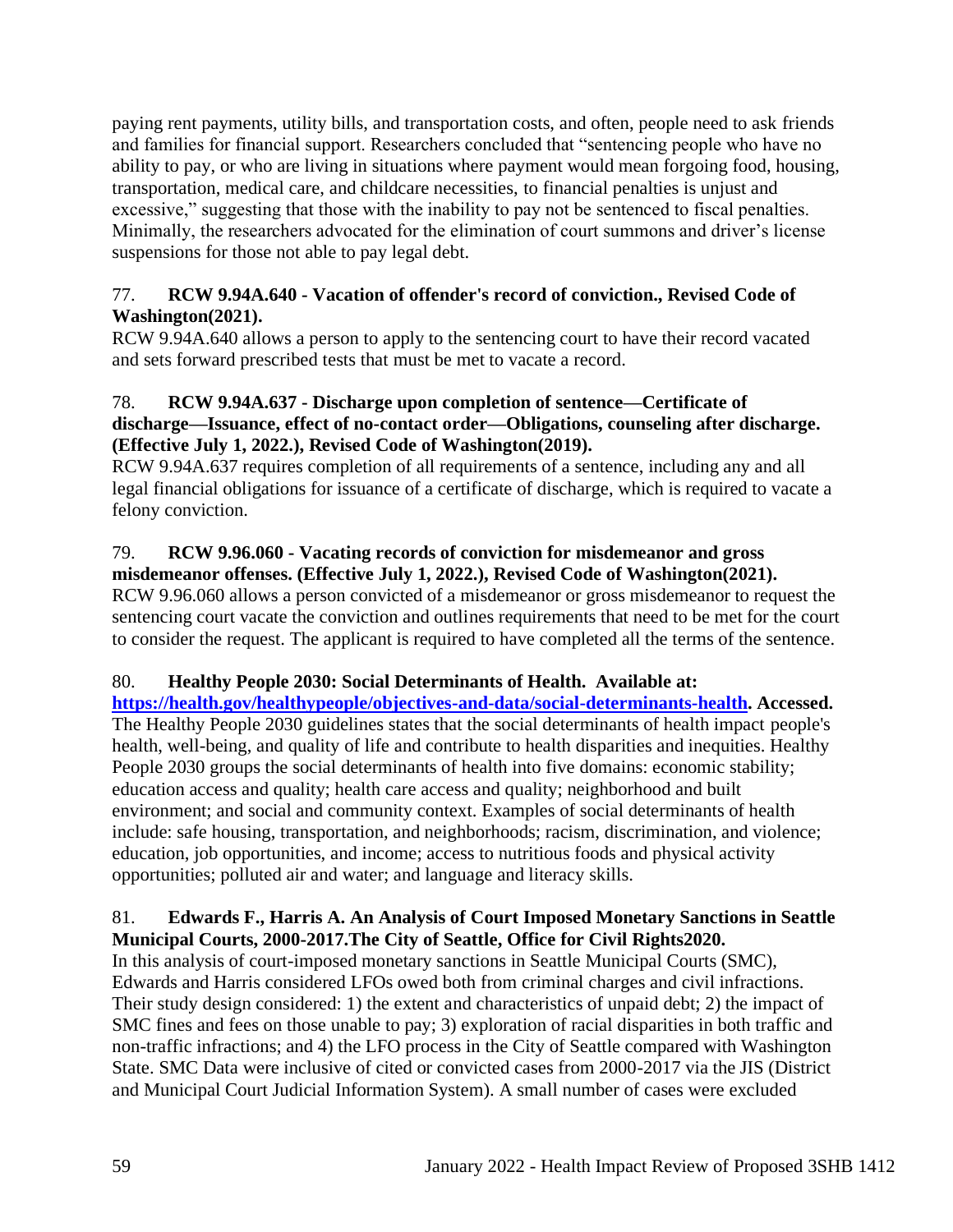where assessed LFOs were greater than \$1 million, as well as a small number of felony cases. Census data were obtained from the 2000 and 2010 census and intervening years were input through linear interpolation. All reported LFO figures were aggregated to the case-level to ensure comparability across categories of violations and between SMC and other courts of limited jurisdiction. The authors computed three values (i.e., initial amount ordered, amount owed after court adjustment, and amount paid) to describe the LFOs assessed in each case. Authors accounted for the limitation of lack of race and ethnicity data and constructed a two-stage imputation process to recover some of the missing data. Specifically, SMC did not collect race and ethnicity data, nor did it report Latinx ethnicity, and relied on police reports for this information. Authors used a similar method to for missing race/ethnicity data in AOC datasets for other Washington courts. Incarceration history was determined by linking people to AOC data by surname and birthdate. SMC provided case type codes; DUI cases were distinguished. The authors assessed the volume of cases, debt sentence, and the amount of debt that remained uncollected. The study examined the relationship between court debt sentenced in SMC and a subsequent conviction with State Superior Court through longitudinal analysis exploring whether court debt predicts future incarceration; estimates described associations between debt and future incarceration outcomes and predicted the proportion of people by race and ethnicity in each category who were likely to experience a particular outcome. The study examined whether there were racial and ethnic differences when issuing LFOs in SMC and how likely it was a driver would have their license suspended after receiving SMC LFOs. Authors compared SMC LFO sentencing practices to other municipal courts across Washington using AOC data. The authors concluded with policy recommendations based on their analysis and encouraged policymakers to consider alternatives to LFO sentences when they cannot afford fines and fees and to offer individuals opportunities to better themselves and their communities. The authors also encouraged a broader recognition of how discretion impacts a person's LFO burden due to the large number of system stakeholders and the large set of possible costs. Finally, authors encouraged policy holders to recognize that people who are unable to pay their legal debt and people of color experience the criminal legal system differently and that policy could address the disproportionate impacts found in the study.

#### 82. **Prevention Office of Juvenile Justice and Delinquency. Disproportionate Minority Contact: Literature Review, A product of the Model Programs Guide.2014.**

The Office of Juvenile Justice and Delinquency Prevention published definitions and a summary of literature related to "Disproportionate Minority Contact" in the juvenile criminal legal system. Amendments to the Juvenile Justice and Delinquency Program Act of 1974 defined "Disproportionate Minority Contact" as "the rates of contact with the juvenile justice system among juveniles of a specific minority group that are significantly different from rates of contact for white non-Hispanic juveniles." States that receive federal funding from the Office must present data by the following race/ethnicities: white (non-Hispanic), Black and African American (non-Hispanic), Hispanic or Latinx, Asian (non-Hispanic), Native Hawaiian or other Pacific Islander (non-Hispanic), American Indian/Alaska Native (non-Hispanic), and Other/Multi-racial. They define "'minority' as youth who are American Indian/Alaska Native, Asian, Black or African American, Hispanic or Latino, or Native Hawaiian or other Pacific Islander." Disproportionality must be reported for nine points of contact, including arrest, referral to court, diversion, secure detention, charges, adjudication, probation supervision, secure confinement, and transfer to adult court. They state that youth of color are more likely to have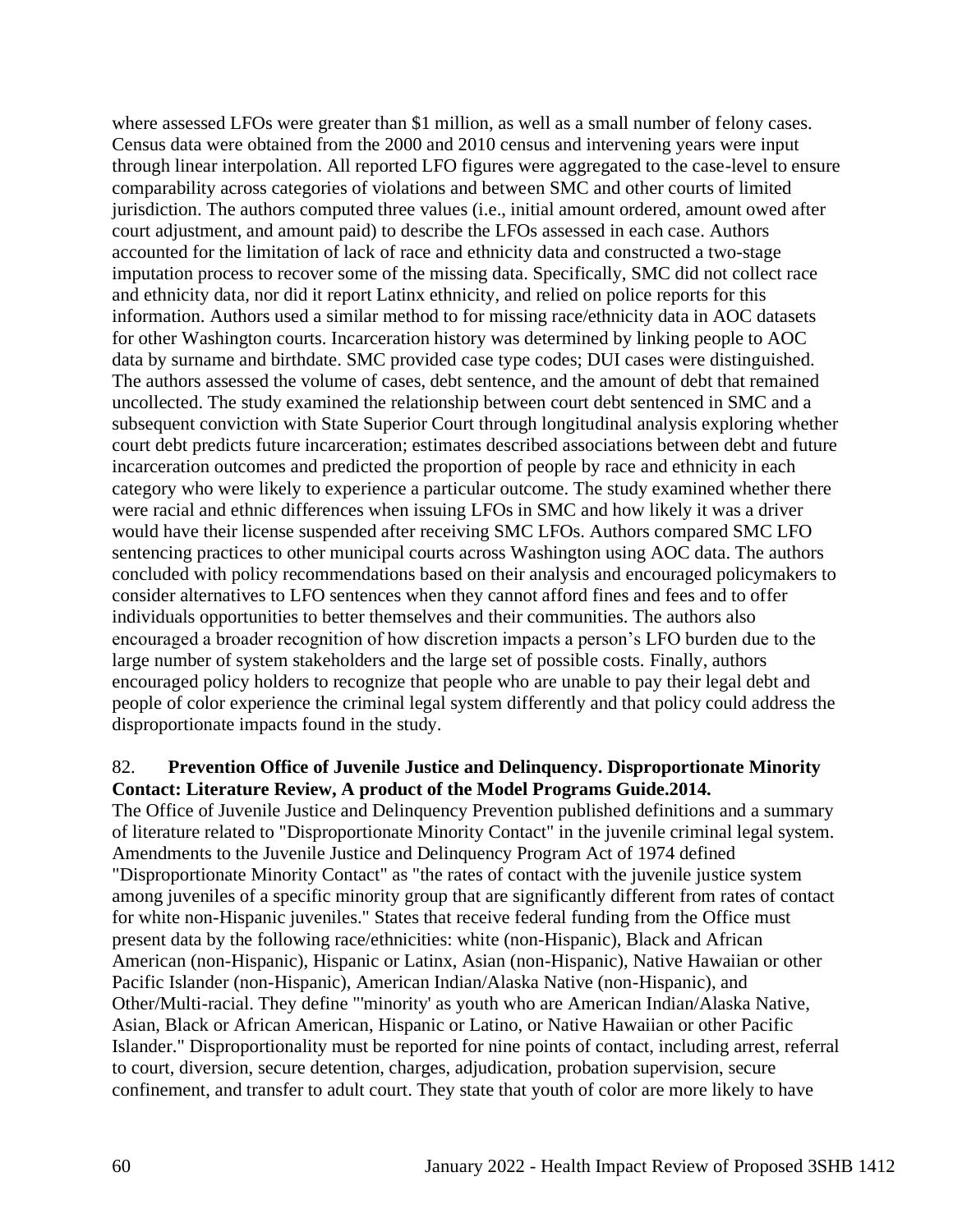contact with the juvenile system than white, non-Hispanic youth. There are two main theories for disproportionate contact, including differential offending/involvement (e.g. differences in youth behavior, neighborhood factors) and differential treatment/selection (e.g. structure of criminal legal system decision-making). The report provides an overview of reasons for disproportionate contact and discusses differential opportunities available for prevention and treatment.

## 83. **Project The Sentencing. Policy Brief: Disproportionate Minority Contact in the Juvenile Justice System.2018.**

This policy brief discusses Disproportionate Minority Contact, which "reflects both racial biases woven into the justice system ("differential selection") and differences in the actual offending patterns among [racial/ethnic] groups ("differential involvement")." Federally, juvenile justice system contact is defined as, "arrest, referral to court, diversion, secure detention, petition (i.e. charges filed), delinquent findings (i.e. guilt), probation, confinement in secure correctional facilities, and/or transfer to criminal/adult jurisdiction." The authors noted that disproportionate minority contact in the juvenile justice system is well-documented and the U.S. Justice Department has stated that juvenile disproportionate minority contact "is evident at nearly all contact points on the juvenile justice system continuum." Black youth are more likely to be arrested, referred to juvenile court, processed, sent to secure confinement, and transferred to adult facilities than white youth. Nationally, African American youth are twice as likely to be arrested than white youth. However, this disproportionality changes depending on the crime. For example, in 2011, Black youth were 269 percent more likely to be arrested for violating curfew laws than white youth. This disproportionality has also grown for some crimes (e.g. property crimes). In addition, "youth of color are overrepresented at many stages of the juvenile justice system as compared with their presence in the general population." For example, African-American youth comprise 14% of the general population, but account for 40% of secure placement. The authors also present data showing that most juvenile arrests are for non-violent, low- level, or non-criminal acts. Violent crimes account for only 5% of juvenile arrests. Property crimes are the most common offenses for juveniles, and account for 25% of arrests. The authors also note the intersectionality with geography. They state that, "given the realities of residential patterns by race, [differences in arrest rates by race for the same behaviors] may be reflected in higher arrest rates of minority youth than white youth for some offenses. As a result, juveniles behaving in the same way- for example, hanging out late at night- will be treated differently based on where they live, not on how they behave." This brief also outlines how policy choices can worse disparities, including police presence in schools and the "criminalization of misbehavior," valid court orders that lead to detention, and policies impacting population density and segregated housing.

#### 84. **Robles-Ramamurthy B., Watson C. Examining Racial Disparities in Juvenile Justice.** *Journal of American Academy of Psychiatry and the Law.* **2019;47(1):48-52.**

Robles-Ramamurthy and Watson provided commentary on research focusing on racial inequities in the juvenile justice system. Disproportionate minority contact and racial disparities are present at every level of processing within the juvenile justice system, including at arrest, referral, diversion, detention, filings, findings, probation, confinement, and transfer to adult court. The authors summarize data from Washington State, as well as provide discussion of theories used to explain racial disparities within the criminal justice selection. The "differential offending" theory suggests that minority youth commit crimes at greater rates than white youth. However,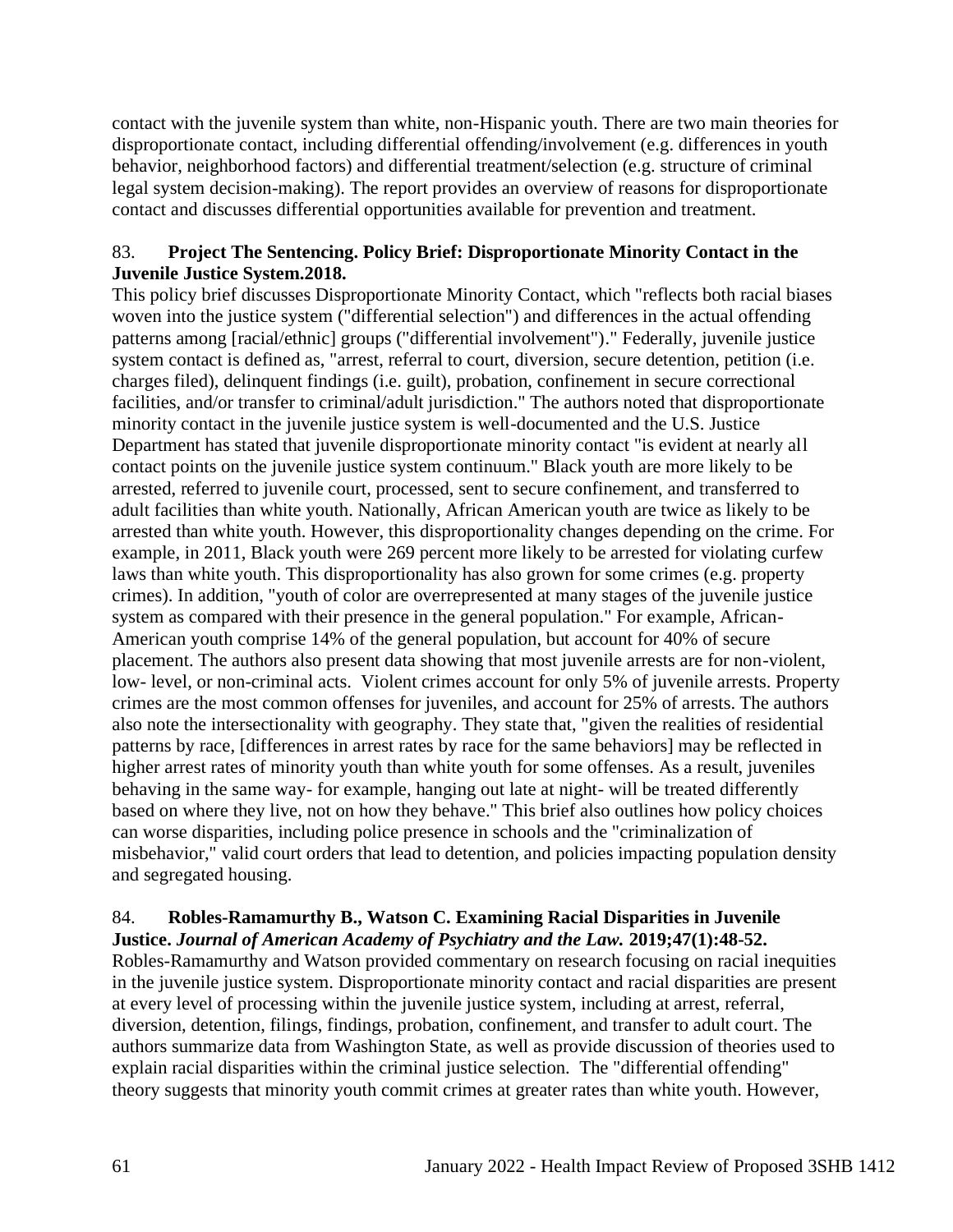studies have found that "this difference would not explain the full picture of minority overrepresentation throughout the justice system." The "selection" theory suggests differential contact. For example, the National Longitudinal Survey of Youth found that Black youth were more likely to be arrested and arrested multiple times compared to white youth. The authors also cite evidence from a systematic review of 72 studies that found differential treatment of minority youth in 82% of studies and at 9 different decision points in the juvenile justice system. They summarize that, "evidence of a race effect was greater at the earlier stages of the process, including arrest, referral to court, and placement in secure detention." Robles-Ramamurthy and Watson state that, "the intricacies of racial disparities in the juvenile justice system are difficult to study because of the close relationship between crime and many of the social factors affecting communities in which minority youth are likely to be raised." Youth of color are more likely to experience higher poverty rates and lower socioeconomic status, to attend schools with zerotolerance policies and law enforcement presence on campus, and to experience parental incarceration due to disparities in the larger criminal justice system. The authors also summarized long-term impacts of juvenile justice contact on youth, including lower high school graduation rates, higher rates of unemployment, higher rates of eviction and homelessness, and increased rates of recidivism. Overall, the authors concluded that, "addressing social factors that are at the root of disproportionate minority contact will result in significant benefit in reducing racial disparities within the juvenile justice system."

## 85. **Sussman N. I., Lee T.G., Hallgren K.A. Use of Manifest Injustice in the Washington State Juvenile Rehabilitation Administration.** *Journal of the American Academy of Psychiatry and the Law.* **2019;47:42-47.**

Sussman, Lee, and Hallgren examine the use of manifest injustice in the Washington State Juvenile Rehabilitation Administration, for youth aged 15-19 years old and in custody as of January 2016. The Washington State juvenile justice system has disproportionate minority contact for all minority groups, which is consistent with previous and national research. For example, African American youth were seven times more likely, multi-racial youth were three times more likely, and Hispanic youth were 1.5 times more likely to be in Juvenile Rehabilitation Administration custody than white youth in the state. Washington State Juvenile Code includes a "manifest injustice provision" allows judges to sentence youth outside standard sentencing guidelines. The provision states that, "if the standard sentencing guidelines yield a sentence that would be an injustice to the offender or risk the safety of the public, the judge can use [manifest injustice] to impose an alternative disposition" that results in either a shorter or longer sentencing range or in institutionalization to a residential detention facility. The authors hypothesized that judges would be more likely to use the provision to decrease sentences of white youth and to increase sentences of minority youth. The authors note that low numbers decreased the statistical power of their analyses and required that they examine the impacts across five racial/ethnic groups: Caucasian, African American, Hispanic, multiracial, and "all minorities." Although not statistically significant, the authors found that African American youth had manifest injustice used less frequently to decrease their sentences than white youth. However, the authors also found that African American and multiracial youth were less likely to have manifest injustice used to increase their sentences than white youth (i.e. white youth were more likely to have their sentences increased or intensified than minority youth). The authors hypothesize that this is likely due to the fact that "African American youth reside in urban and liberal parts of the state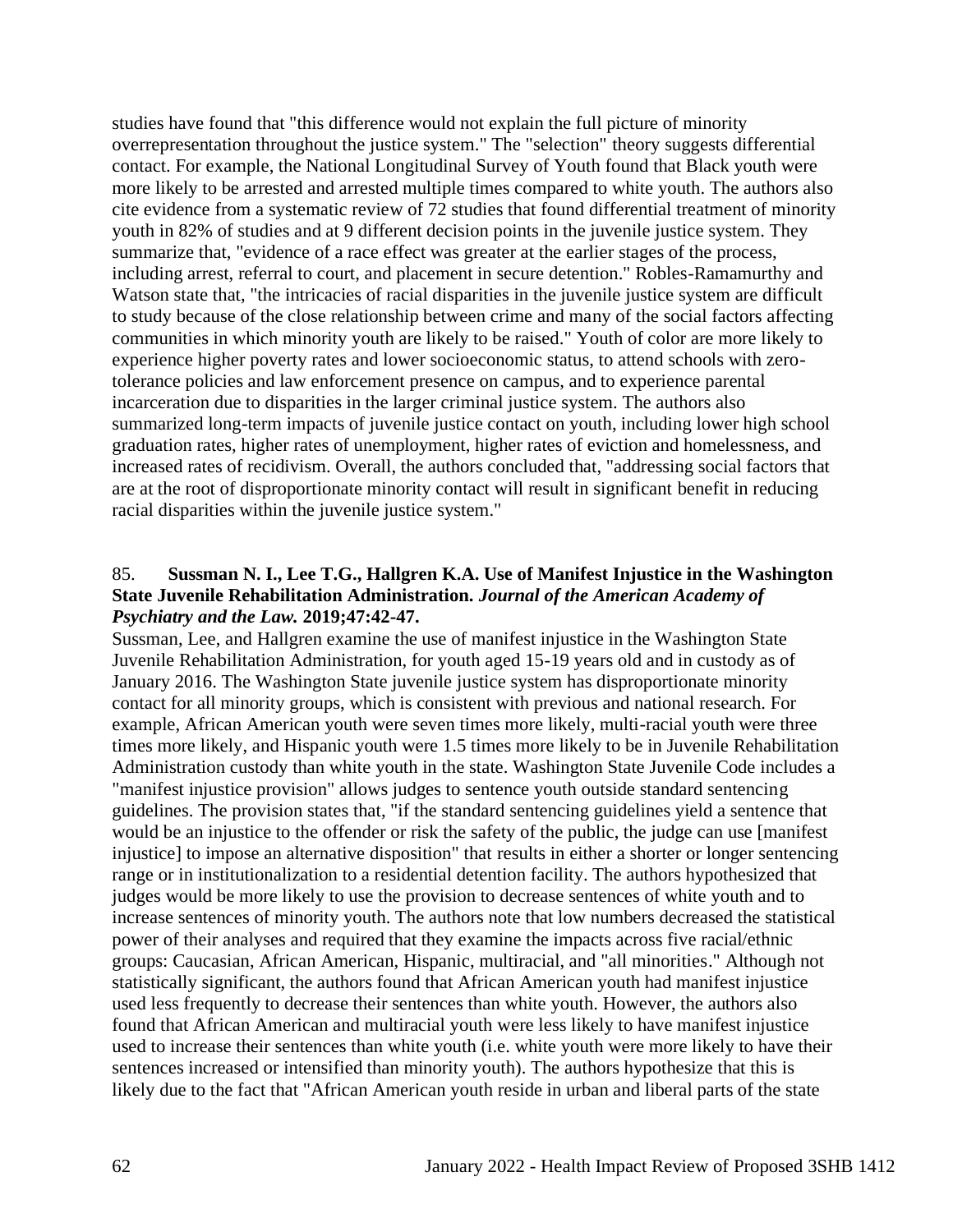where judges may be more progressive and less likely to use [manifest injustice] to intensify sentences. More diversion programs targeting minority youth exist in urban areas of Washington, and more African American youth are transferred to adult court; both reduce the likelihood of minority youth receiving [manifest injustice]. Judges in rural areas of the state, which have fewer treatment resources, may be using [manifest injustice] to access services only available to courtinvolved youth." The authors noted that 71.2 percent of the African American population in Washington State reside in King and Pierce Counties. They note that the King County Juvenile Detention Alternative Initiative has also focused efforts to reduce racial disparities by implementing restorative principles and expanding diversion programs. The authors also state that, [Manifest injustice up or manifest injustice institutionalization] are used more often with Caucasian youth, which effectively means they have services in the community for longer periods of time or their placements at residential facilities are extended. These outcomes both restrict freedom while also allowing for critical interventions." The authors also state that it the intent of judges in using manifest injustice is unclear; it is uncertain whether they use it for punishment or rehabilitation. However, when the authors looked at all youth residing in Washington State (including those not residing in juvenile justice facilities), "each of the minority groups had an increased risk of being adjudicated with [manifest injustice] to increase or intensify their sentence...This finding was greatest for African American youth, who were almost four times more likely than Caucasian youth to be sentenced with [manifest injustice intensified or manifest injustice institutionalization]." The article also notes that youth involved in the juvenile justice system have higher rates of mental illness compared to their peers.

#### 86. **Research Working Group Task Force on Race and the Criminal Justice System. Preliminary Report on Race and Washington's Criminal Justice System.** *Washington Law Review.* **2012;87(1).**

The Research Working Group, Task Force on Race and Criminal Justice System was Research Working Group, Task Force on Race and the Criminal Justice System convened in 2010 to address racial inequities in Washington's criminal legal system. The creation of the group was prompted by remarks of justices on the Washington Supreme Court that there was racial bias in the state's criminal legal system. Members of the Research Working Group include individuals from Washington State's schools of law. The larger Task Force includes representatives from a range of professional, legal, and community associations (e.g., Bar Association, Washington State Commission on Minority and Justice, prosecuting attorneys, advocacy organizations, etc.). In this report, the Research Working Group, Task Force on Race and the Criminal Justice System reports on disproportionality in Washington State's court, prison, and jail populations by race/ethnicity. The report concluded that, "Washington State criminal justice practices and institutions find that race and ethnicity influence criminal justice outcomes over and above [crime] commission rates." The Task Force found that the disproportionality in Washington State's criminal justice system, "is explained by facially neutral policies that have racially disparate effects...facially race-neutral policies that have a disparate impact on people of color contribute significantly to disparities in the criminal justice system. We find that racial and ethnic bias distorts decision-making at various stages in the criminal justice system, contributing to disparities." Lastly, "race and racial bias matter in ways that are not fair, that do not advance legitimate public safety objectives, and that undermine public confidence in our legal system."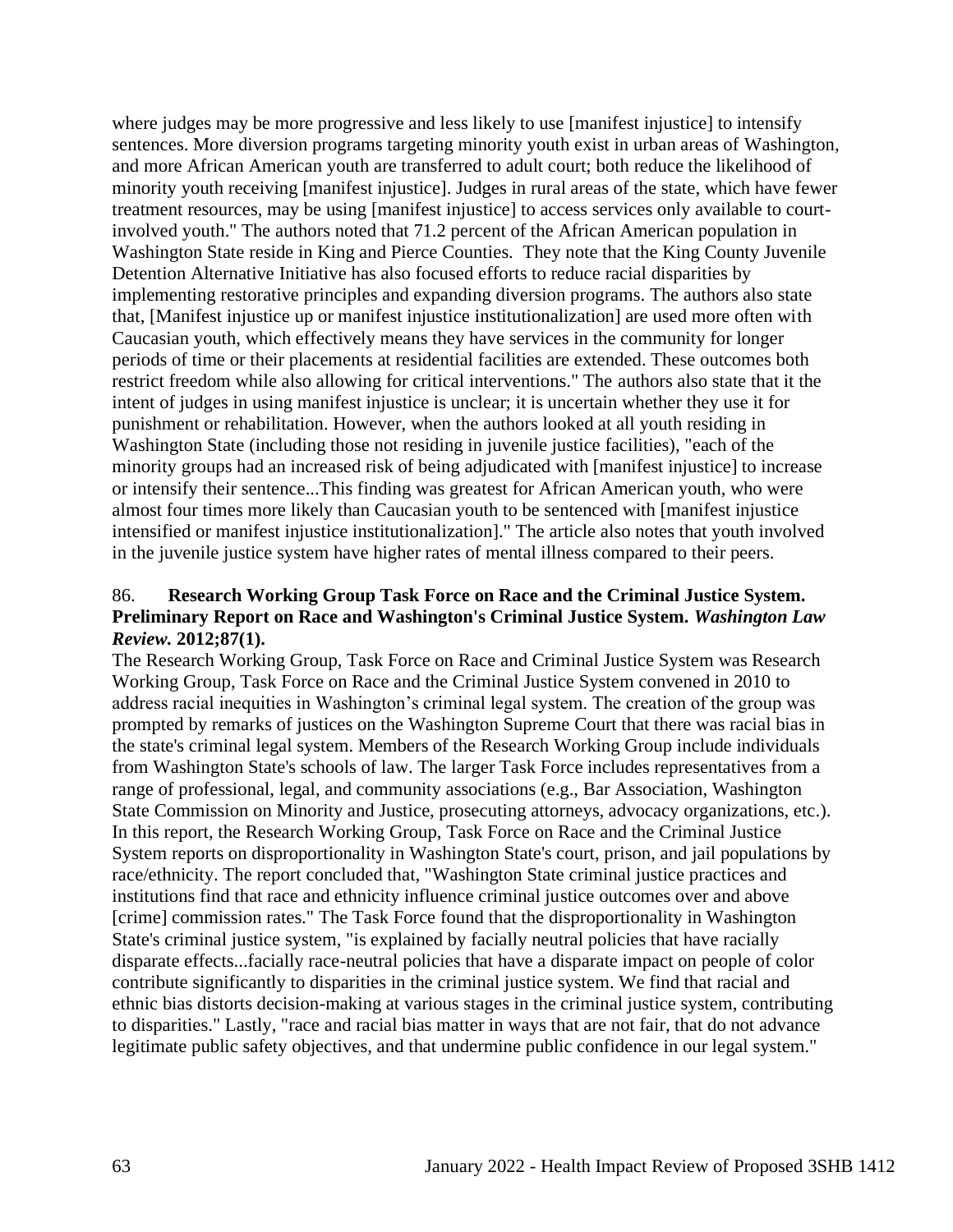#### 87. **Prather C., Fuller T. R., Jeffries W. L. IV, et al. Racism, African American Women, and Their Sexual and Reproductive Health: A Review of Historical and Contemporary Evidence and Implications for Health Equity.** *Health Equity.* **2018;2.1:249-259.**

Prather et al. examined how historical racism negatively influences present-day health outcomes of African American women. racism is a fundamental determinant of health status, contributing to "social inequalities (e.g., poverty) that shape health behavior, access to healthcare, and interactions with medical professionals." Authors conducted a literature review of peer-reviewed sources and books (English only) to characterize the link between historical and current experiences of racism and sexual and reproductive health outcomes. Specifically, authors looked at Slavery (1619-1865), Black Codes/Jim Crow (1865-1965), Civil Rights (1955-1975), and Post-Civil Rights (1975-2018) eras. Results indicate "[t]he legacy of medical experimentation and inadequate healthcare coupled with social determinants has exacerbated African American women's complex relationship with healthcare systems." Additionally, authors found social determinants of health associated with institutionalized and interpersonal racism "may make African American women more vulnerable to disparate sexual and reproductive health outcomes." They conclude that historical and enduring legacy of racism in the U.S. should inform the development of culturally appropriate programs, research, and treatment efforts to achieve health equity.

88. **Alhusen J. L., Bower K. M., Epstein E., et al. Racial Discrimination and Adverse Birth Outcomes: An Integrative Review.** *J Midwifery Womens Health.* **2016;61(6):707-720.** Alhusen et al. conducted an integrative review of literature published from 2009 to 2015 examining the relationship between racial discrimination and adverse birth outcomes. Fifteen studies met the inclusion criteria (4 qualitative, descriptive studies; 11 quantitative studies - 8 convenience samples, 3 population-based studies using quota sampling and stratified sampling), and articles were assessed using the Preferred Reporting Items for Systematic Review and Meta-Analyses (PRISMA) 2009 framework. The majority of studies were conducted to assess the relationship between racial discrimination and adverse birth outcomes in African Americans. Three studies discussed experiences of institutionalized racism in both accessing and receiving prenatal care, and two studies examined racial discrimination during prenatal care and racial discrimination as a barrier to accessing prenatal care. African American women in one qualitative study described experiencing both interpersonal level (e.g., racial slurs directed at them) and institutionalized racism during prenatal care (e.g., differential treatment based on receipt of public assistance). One study reviewed used a biological marker to examine the effects of race and racial discrimination. Results indicate that at every point, African American women exhibited higher antibody titers than white women (P<.001). "The effect was most pronounced among African American women who reported experiencing higher levels of racial discrimination in the first and second trimesters  $(P=.03$  and  $P=.04$ , respectively), supporting a role that chronic stress is related to this association." Authors conclude there is a significant need for the development and testing of interventions addressing racial discrimination at the provider level (i.e., students and professionals). They recommend interventions adapt a community-based participatory research framework to establish mutually respectful relationships grounded in learning, shared responsibilities, and capacity building. Additionally, relationship-based services like home visiting may be beneficial for individuals who experienced delayed access to prenatal care.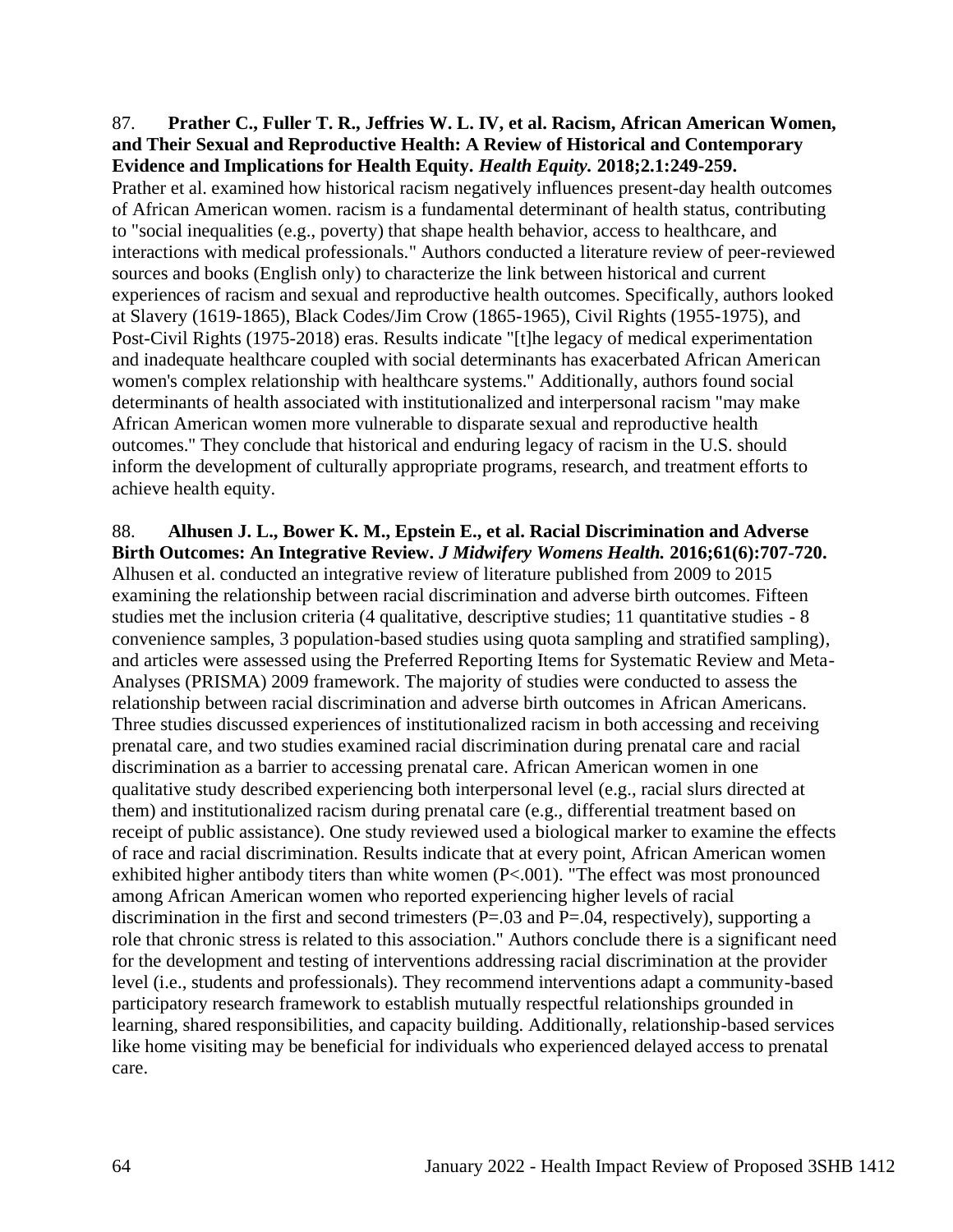## 89. **Strong J. D., Reiter K., Gonzalez G., et al. The body in isolation: The physical health impacts of incarceration in solitary confinement.** *PLoS One.* **2020;15(10):e0238510.** Strong et al. examined "how solitary confinement correlates with self-reported adverse physical health outcomes, and how such outcomes extend the understanding of the health disparities associated with incarceration." Researchers used a mixed methods approach, conducting semistructured, in-depth interviews; Brief Psychiatric Rating Scale (BPRS) assessments; and systematic reviews of medical and disciplinary files for subjects. The study sample consisted of a random sample of prisoners ( $n = 106$ ) in long-term solitary confinement in the Washington State Department of Corrections (DOC) in 2017. In total, 225 individuals incarcerated in IMU (62%), responded to the in-person paper survey, and 106 participated in a random sample for in-depth interviews. Sixty-seven of those approached  $(n=173)$  refused to participate in an initial interview, resulting in a 39% refused rate which was comparable to similar studies of people experiencing incarceration. Twenty-five percent of the sample was lost at one-year follow-up (i.e., 4 participant refusals; 21 institutional, out-of-state, and parole transfers precluding follow-up; and one death). The random sample had a mean age of 35 years; mean stay of 14.5 months in IMU; mean of 5 prior convictions resulting in prison sentences; and was 42% white, 12% African American, 23% Latino, and 23% "Other." The interview sample did not significantly differ from the total population held in IMU at the time of the sampling. Researchers also analyzed administrative data for the entire population of prisoners in the state in 2017 ( $n = 17,943$ ). "In the initial 2017 assessment, all study subjects were housed in IMU. At the time of re-interview in 2018, 52 respondents had moved into the general prison population, while 28 remained in IMU. Of those who were still in IMU in 2018, 21% (6 of 28) reported clinically significant somatic concerns, compared to just 8% of those housed in the general prison population (4 of 52). While the descriptive data appear to demonstrate higher proportions of somatic concern in IMU settings, the difference was not statistically significant at the 95% confidence Level ( $p = 0.09$ ; Fisher's exact test)." Results of the broader survey of people in IMU showed, "Of the 225 survey respondents, 63% expressed health concerns; 48% were taking medication; 17% had arthritis; and 8% had experienced a fall in solitary confinement. Importantly for the analysis of emerging symptoms in particular, 82% replied 'yes' to the question 'Have you experienced any changes in yourself?' while in the IMU." Physical symptoms experienced in solitary confinement included "(1) skin irritations and weight fluctuation associated with the restrictive conditions of solitary confinement; (2) un-treated and mis-treated chronic conditions associated with the restrictive policies of solitary confinement; (3) musculoskeletal pain exacerbated by both restrictive conditions and policies."

## 90. **Health of Washington State: Mental Health. Washington State Department of Health;2008.**

Washington Behavioral Risk Factor Surveillance System (BRFSS) data from 2004-2006 indicate that American Indians and Alaska Natives and non-Hispanic black individuals reported significantly higher rates of poor mental health compared to other groups. These relationships persisted after adjusting for additional factors such as age, income, and education. Washington BRFSS data also show an association between lower annual household income and poor mental health, a relationship that was also shown with education. It is well understood that mental health is also closely related to other areas such as employment opportunities, physical health, substance abuse. This report also highlights a Washington state study from 2002 that reveal that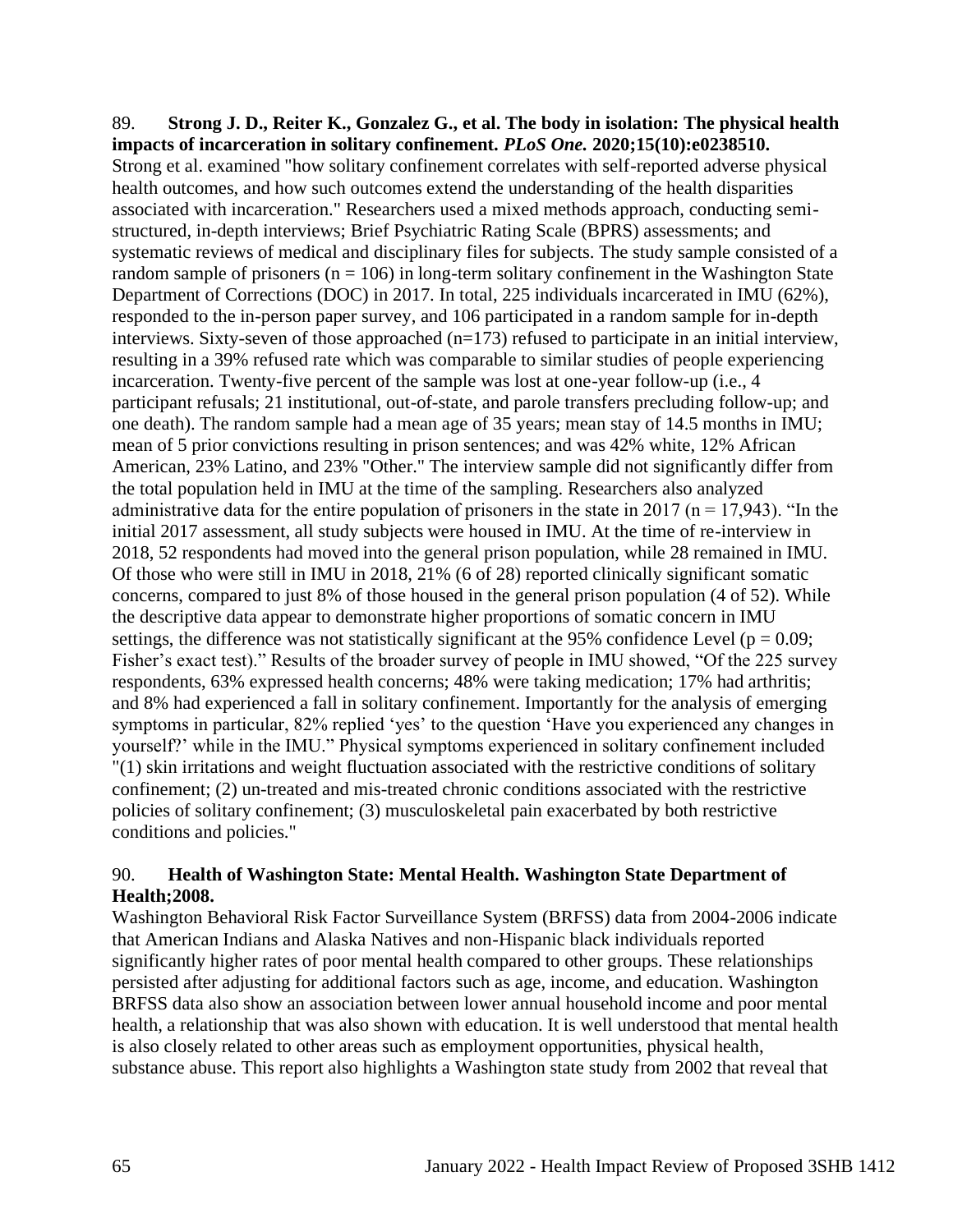16% of individuals in the state who were receiving publicly funded mental health services had at least one felony conviction, a rate over twice that of the general population.

## 91. **Christensen T., Weisser J. Health of Washington State Report: Tobacco Use. Washington State Department of Health;2015.**

Christensen et al. report Washington state Behavioral Risk Factor Surveillance System (BRFSS) data from 2012 to 2014 indicate that prevalence of smoking decreases as income and levels of education increase. Further, American Indians and Alaska Natives (AI/AN) and Native Hawaiian/Other Pacific Islander populations have significantly higher smoking rates than white, black, Hispanic, and Asian populations.

# 92. **Kemple A. Health of Washington State Report: Diabetes. Washington State Department of Health;2016.**

Kemple presents data from Washington regarding diabetes in the state. Washington data from the Behavioral Risk Factor Surveillance System (BRFSS) from 2012-2014 show that among adults, the percentage of persons with diabetes increased as household income decreased. This relationship was also true for education. Further, BRFSS data also show that age-adjusted diabetes prevalence is highest among those who are Hispanic, American Indian/Alaska Native, and black.

# 93. **VanEenwyk J. Health of Washington State Report: Socioeconomic Position in Washington. Washington State Department of Health;2016.**

VanEenwyk presents data about socioeconomic position in Washington State including differences within the state as well as statewide differences compared to national data. Data indicate that compared to the United States as a whole, fewer Washington residents are living in poverty and a higher percentage of residents ages 25 and older have college degrees. However, these economic resources are not evenly distributed among all Washington residents. Females in Washington were more likely to be living in poverty than males and were also more likely to have lower wages. Further, American Indian and Alaska Native, Hispanic, and black residents had higher percentages of living in poverty and lower median household incomes compared to other groups. Data also indicated that counties in eastern Washington were more likely to have high poverty rates and high rates of unemployment than counties in western Washington.

# 94. **2.0 Research Working Group of Task Force. 2021 Report on Race and Washington's Criminal Justice System.2021.**

The Research Working Group is an ad hoc task force comprised of organizations and individuals to document race disproportionalities in the criminal legal system. The report was jointly published by Gonzaga Law Review, the Seattle University Law Review, and the Washington Law Review. Appendix F focuses on LFO research. The appendix discussed ongoing research by Kate O'Neil, Ian Kennedy, and Alexes Harris that examines debt owed at the community level by census track. The appendix summarized that the research concluded that LFOs can predict future shares of residents in poverty and found that (1) LFOs are spatially concentrated at a census tract level and that certain census tracts carry identifiable amounts of LFO debts compared to other census tracts; (2) neighborhoods with higher poverty rates also tended to have higher per capita LFO debt; and (3) LFOs were associated with increases in future poverty rates experienced by certain census tracts in Washington.